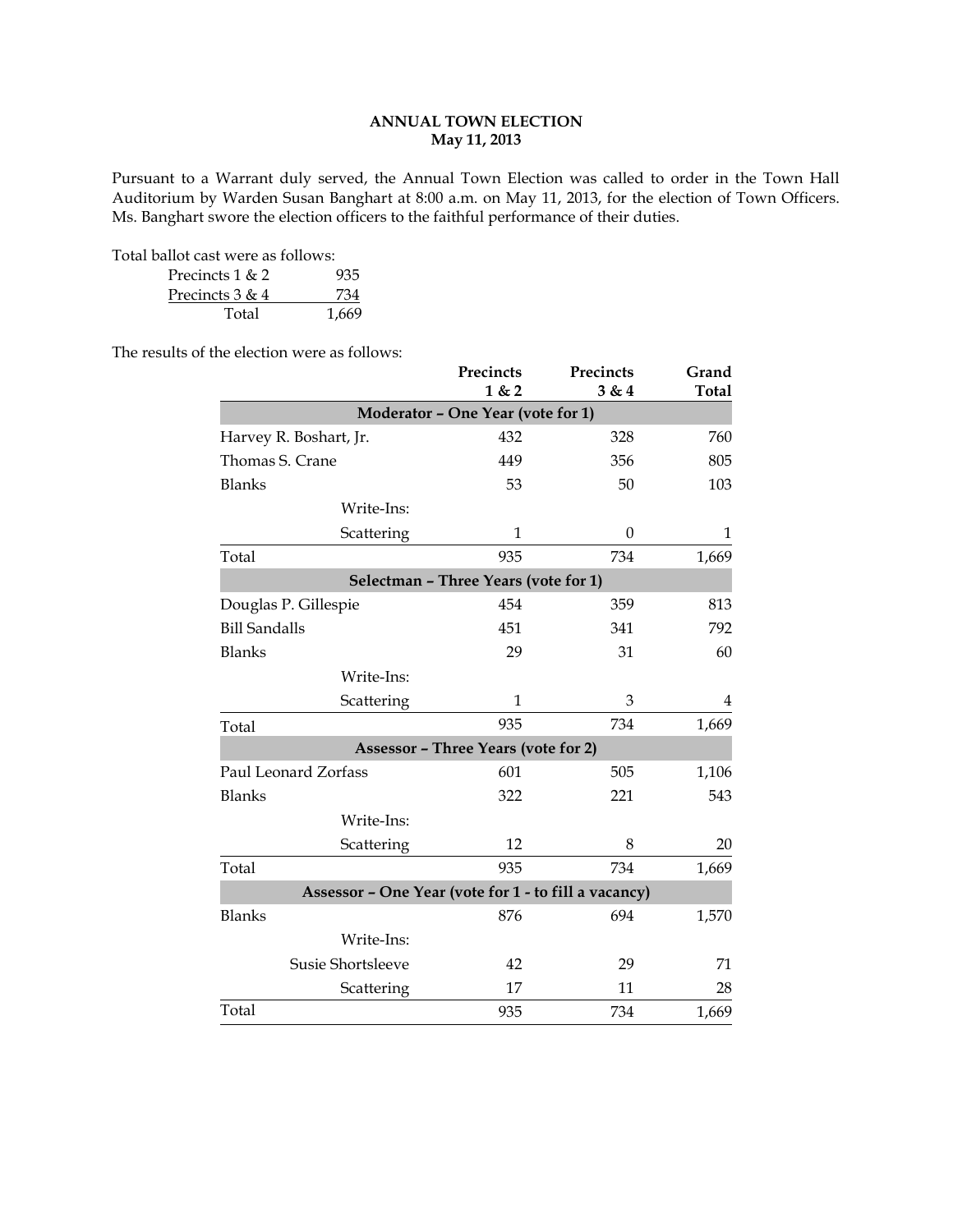| School Committee - Three Years (vote for 2)                       |                |                  |       |
|-------------------------------------------------------------------|----------------|------------------|-------|
| Edward E. Heller, Jr                                              | 638            | 508              | 1,146 |
| Sanjay Saini                                                      | 590            | 483              | 1,073 |
| <b>Blanks</b>                                                     | 638            | 477              | 1,115 |
| Write-Ins:                                                        |                |                  |       |
| Scattering                                                        | 4              | 0                | 4     |
| Total                                                             | 1,870          | 1,468            | 3,338 |
| <b>Recreation Commission - Three Years (vote for 2)</b>           |                |                  |       |
| Matthew G. Schulman                                               | 593            | 470              | 1,063 |
| Victoria A. Whalen                                                | 604            | 485              | 1,089 |
| <b>Blanks</b>                                                     | 669            | 511              | 1,180 |
| Write-Ins:                                                        |                |                  |       |
| Scattering                                                        | 4              | 2                | 6     |
| Total                                                             | 1,870          | 1,468            | 3,338 |
| Recreation Commission - Two Years (vote for 1- to fill a vacancy) |                |                  |       |
| Isabella P. Jancourtz                                             | 193            | 143              | 336   |
| Alison A. Slater                                                  | 595            | 488              | 1,083 |
| <b>Blanks</b>                                                     | 146            | 101              | 247   |
| Write-Ins:                                                        |                |                  |       |
| Scattering                                                        | $\mathbf{1}$   | 2                | 3     |
| Total                                                             | 935            | 734              | 1,669 |
| Planning Board - Four Years (vote for 1- to fill a vacancy)       |                |                  |       |
| Glenn C. Cardozo, Jr.                                             | 200            | 195              | 395   |
| Stephen R. Oppenheimer                                            | 531            | 381              | 912   |
| <b>Blanks</b>                                                     | 200            | 157              | 357   |
| Write-Ins:                                                        |                |                  |       |
| Scattering                                                        | $\overline{4}$ | 1                | 5     |
| Total                                                             | 935            | 734              | 1,669 |
| Library Trustees - Three Years (vote for 2)                       |                |                  |       |
| Emily L. Hutcheson                                                | 649            | 517              | 1,166 |
| Doris Atwood Sullivan                                             | 625            | 489              | 1,114 |
| Blanks                                                            | 595            | 462              | 1,057 |
| Write-Ins:                                                        |                |                  |       |
| Scattering                                                        | $\mathbf{1}$   | $\boldsymbol{0}$ | 1     |
| Total                                                             | 1,870          | 1,468            | 3,338 |
| Board of Health - Three Years (vote for 1)                        |                |                  |       |
| Rudy L. Ruggles                                                   | 637            | 520              | 1,157 |
| <b>Blanks</b>                                                     | 295            | 214              | 509   |
| Write-Ins:                                                        |                |                  |       |
| Scattering                                                        | 3              | 0                | 3     |
| Total                                                             | 935            | 734              | 1,669 |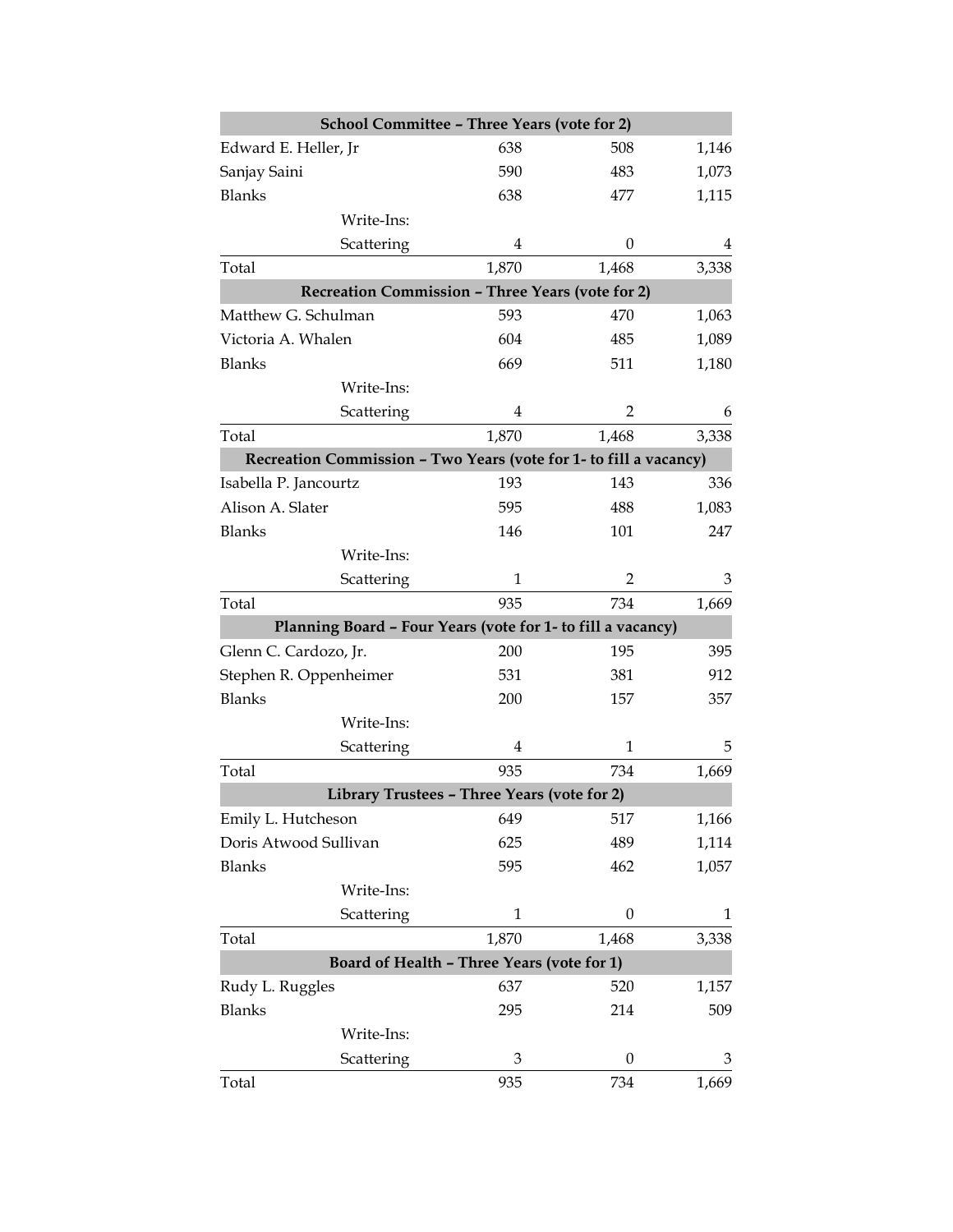|                               | <b>Commissioner of Trust Funds - Three Years (vote for 1)</b> |       |                |       |
|-------------------------------|---------------------------------------------------------------|-------|----------------|-------|
| Janell Phillips               |                                                               | 603   | 498            | 1,101 |
| <b>Blanks</b>                 |                                                               | 329   | 234            | 563   |
|                               | Write-Ins:                                                    |       |                |       |
|                               | Scattering                                                    | 3     | $\overline{2}$ | 5     |
| Total                         |                                                               | 935   | 734            | 1,669 |
|                               | Measurers of Lumber - One Year (vote for not more than three) |       |                |       |
| James K. Barry                |                                                               | 521   | 413            | 934   |
| <b>Robin Peakes Coutts</b>    |                                                               | 504   | 433            | 937   |
| <b>Cameron Gregory Peters</b> |                                                               | 541   | 417            | 958   |
| <b>Blanks</b>                 |                                                               | 1,232 | 934            | 2,166 |
|                               | Write-Ins:                                                    |       |                |       |
|                               | Scattering                                                    | 7     | 5              | 12    |
| Total                         |                                                               | 2,805 | 2,202          | 5,007 |
|                               | Question No. 1 - Proposition 2 1/2 Debt Exclusion             |       |                |       |
| Yes                           |                                                               | 428   | 344            | 772   |
| No                            |                                                               | 408   | 314            | 722   |
| <b>Blanks</b>                 |                                                               | 99    | 76             | 175   |
| Total                         |                                                               | 935   | 734            | 1,669 |

# **BALLOT QUESTION NO. 1: PROPOSITION 2 1/2 DEBT EXCLUSION**

Shall the Town of Weston be allowed to exempt from the provisions of Proposition two and one-half, so called, the a mounts required to pay for the bond(s) issued in order to design, engineer, construct and equip the following, including all costs incidental and related thereto: (1) DPW Drainage Improvement Projects; (2) South Side Drainage Improvement Project; (3) Roundabout at Newton, Wellesley, School Streets; (4) Case Campus Master Plan - Phase 1; and (5) new Police Station - Design Services?

# **Yes: 772 No: 722**

#### **SUMMARY**

State law provides for an exemption from the limits of Proposition two and one-half of those amounts required to pay for the debt service for bonds approved by the Voters. Question 1 would exempt the debt service for the bonds issued for projects to be considered at the May 2013 Annual Town Meeting:

| 1. New Police Station - Design Services (Article 12)    | \$800,000   |
|---------------------------------------------------------|-------------|
| 2. Case Campus Master Plan (Article 13)                 | 709,000     |
| 3. Roundabout at Newton, Wellesley,                     |             |
| School Streets (Article 14)                             | 681,000     |
| 4. DPW Drainage Improvement Projects (Article15)        | 300,000     |
| 5. South Side Drainage Improvement Project (Article 16) | 1,220,000   |
|                                                         | \$3,710,000 |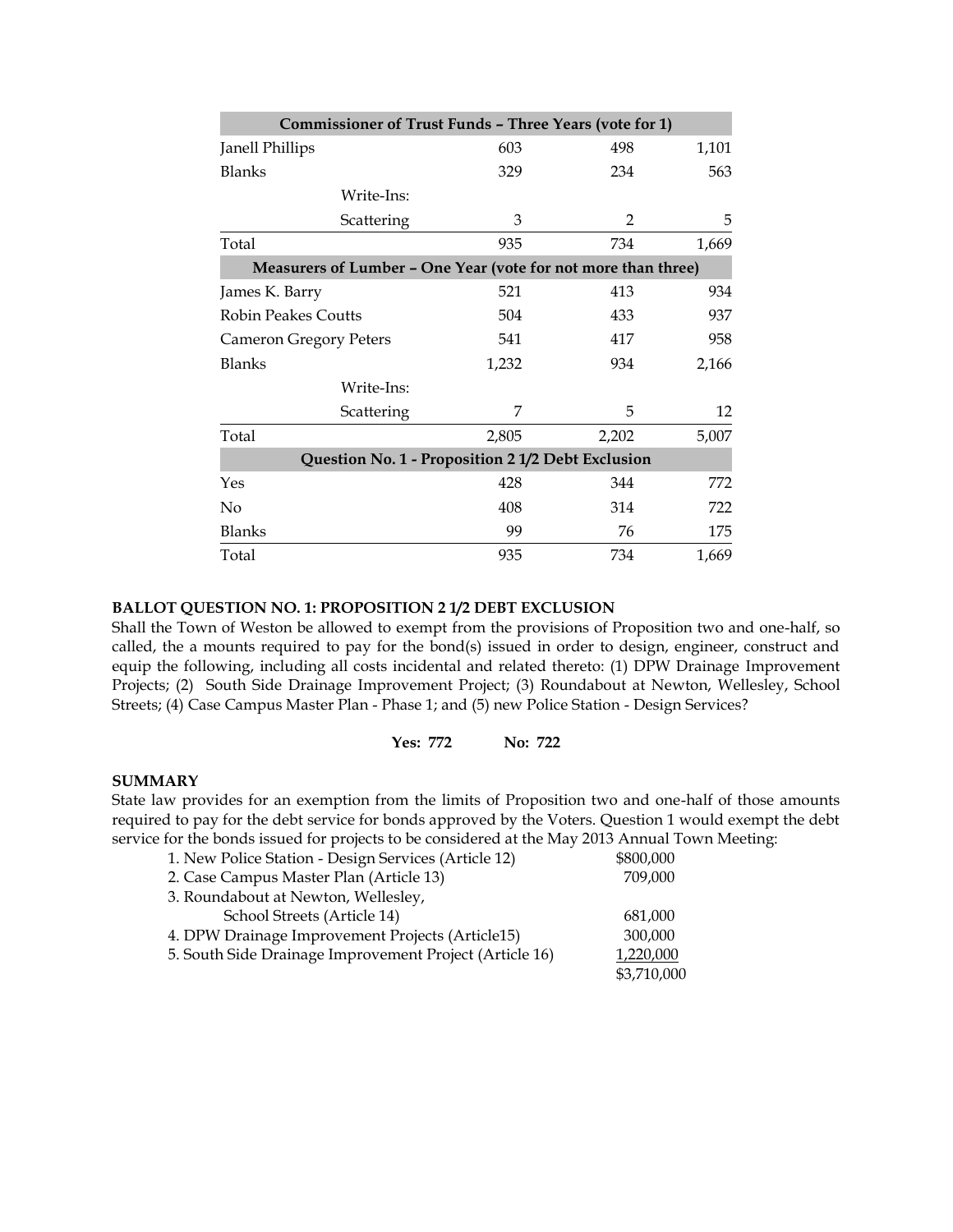### **SPECIAL TOWN MEETING MAY 3, 2013**

Pursuant to a Warrant, duly served, Wendy Spector, the Moderator, called the Special Town Meeting to order at 7:30 p.m. in the auditorium of the Weston High School. The Moderator declared a quorum present and proceeded with the reading of the Warrant and the Return of Service.

The Moderator welcomed visitors and outlined the change in procedures to be followed. A Majority vote was taken on the procedural changes to the Town Meeting format.

The Moderator appointed tellers and the Town Clerk swore them to their duties.

Tellers in the Auditorium: Lenore Lobel Dianne Poole Mary Shaw Doris Atwood Sullivan

Deputy Moderator: Alex Shimada-Brand

### **ARTICLE 1: AMEND FISCAL YEAR 2013 OPERATING BUDGET**

Mr. Douglas Gillespie moved amend the following line items in the Fiscal Year 2013 Operating Budget adopted under Article 2 of the 2012 Annual Town Meeting, by reducing line items and appropriating additional funds to other line items as follows:

|                                     | Changing From | Changing To | Difference |
|-------------------------------------|---------------|-------------|------------|
| Town Clerk & Registrars of Voters - |               |             |            |
| <b>Salaries</b>                     | \$144.465     | \$161,265   | \$16,800   |
| Expenses                            | 33.325        | 38,525      | 5,200      |
| Insurance - Workers' Compensation   | 270,000       | 220,000     | (50,000)   |
| Public Works - Expenses             | 1,230,870     | 1,180,870   | (50,000)   |
| Public Works - Snow and Ice Control | 252,900       | 542,900     | 290,000    |

And as funding therefor, that \$212,000 be transferred from available funds (free cash).

### **The motion was approved by unanimous vote**

### **RECOGNITION OF SERVICE**

Mr. Harrity expressed gratitude to retiring elected and volunteer officers of the Town of Weston. The following is a list of persons who have left or are leaving office whose service to the Town is greatly appreciated and should be duly recognized.

| <b>Elected by the Voters</b> |                        |                     |  |
|------------------------------|------------------------|---------------------|--|
| <b>Office</b>                | <b>Elected Officer</b> | <b>Served Since</b> |  |
| <b>Board of Assessors</b>    | David C. Bennett       | 2004                |  |
|                              | Janice M. Glynn        | 2005                |  |
| Board of Health              | Nicholas G. Guerina    | 1998                |  |
| Board of Library Trustees    | Barbara Coburn         | 2001                |  |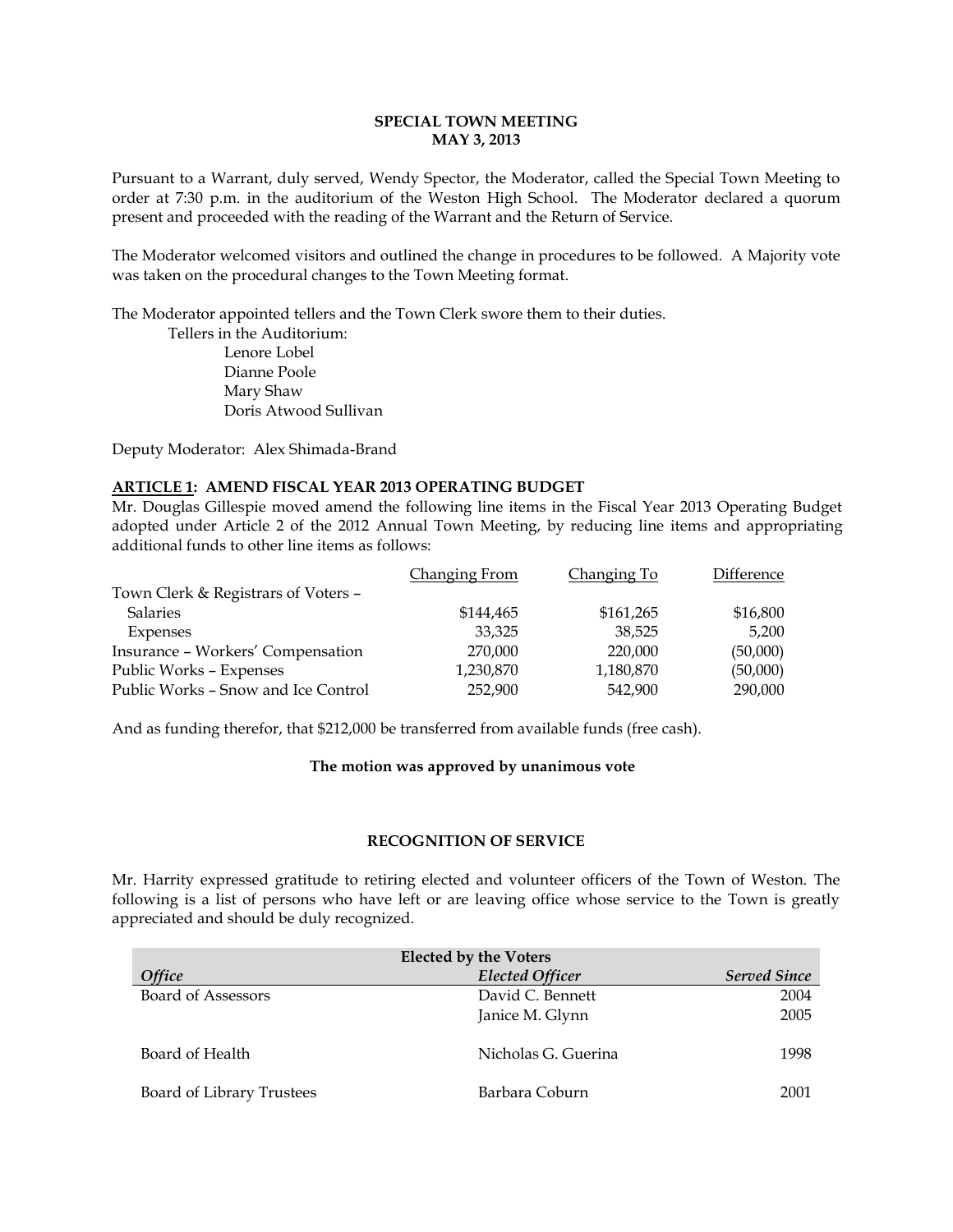| Planning Board               | Pamela W. Fox<br>Carol Seto            | 1997<br>2010 |
|------------------------------|----------------------------------------|--------------|
| Measurers of Lumber          | Richard L. Hall<br>Susan L. Kannenberg | 2012<br>2012 |
| Moderator                    | Wendy Spector                          | 2010         |
| <b>Recreation Commission</b> | Lucy Armour Bradley<br>Richard L. Hall | 2010<br>2006 |

| <b>Committee Members Appointed by the Board of Selectmen</b> |                       |                     |  |  |
|--------------------------------------------------------------|-----------------------|---------------------|--|--|
| Committee                                                    | <b>Officer</b>        | <b>Served Since</b> |  |  |
| Affordable Housing Trust                                     | Nicolas Timperio      | 2011                |  |  |
| <b>Agricultural Commission</b>                               | Lelia Orrell Elliston | 2006                |  |  |
|                                                              | Lucy G. Carter        | 2007                |  |  |
|                                                              | Kathryn Dell'Erario   | 2011                |  |  |
| <b>Community Preservation Committee</b>                      | Barbara J. Hill       | 2006                |  |  |
| <b>Conservation Commission</b>                               | Thomas C. Chalmers    | 2004                |  |  |
| Council on Aging                                             | Mary Johnston         | 2005                |  |  |
|                                                              | Richard Wohlers       | 2005                |  |  |
| Cultural Council                                             | Karen Gallagher       | 2009                |  |  |
|                                                              | Susan Kuhr            | 2007                |  |  |
|                                                              | Susan McFarland       | 2007                |  |  |
| <b>Public Transportation Advisory Committee</b>              | Lee Engler            | 2011                |  |  |
| Registrar of Voters                                          | Joseph W. Mullin      | 2004                |  |  |
|                                                              | Warren E. Norquist    | 2009                |  |  |
| Traffic and Sidewalk Committee                               | Alan Simmons          | 2009                |  |  |
|                                                              | Nicolas Timperio      | 2009                |  |  |
| Tree Advisory Group                                          | John Thompson         | 2006                |  |  |
| Zoning Board of Appeal                                       | Marc Margulies        | 2002                |  |  |
|                                                              | Gary Wolf             | 2009                |  |  |
| Police Station Study Committee                               | Harvey R. Boshart     | 2012                |  |  |
|                                                              | Edward H. Coburn      | 2012                |  |  |
|                                                              | Josef J. D. Gazzola   | 2012                |  |  |
|                                                              | Leslie A. Glynn       | 2012                |  |  |
|                                                              | Richard A. Murray     | 2012                |  |  |
|                                                              | Carl Stjernfeldt      | 2012                |  |  |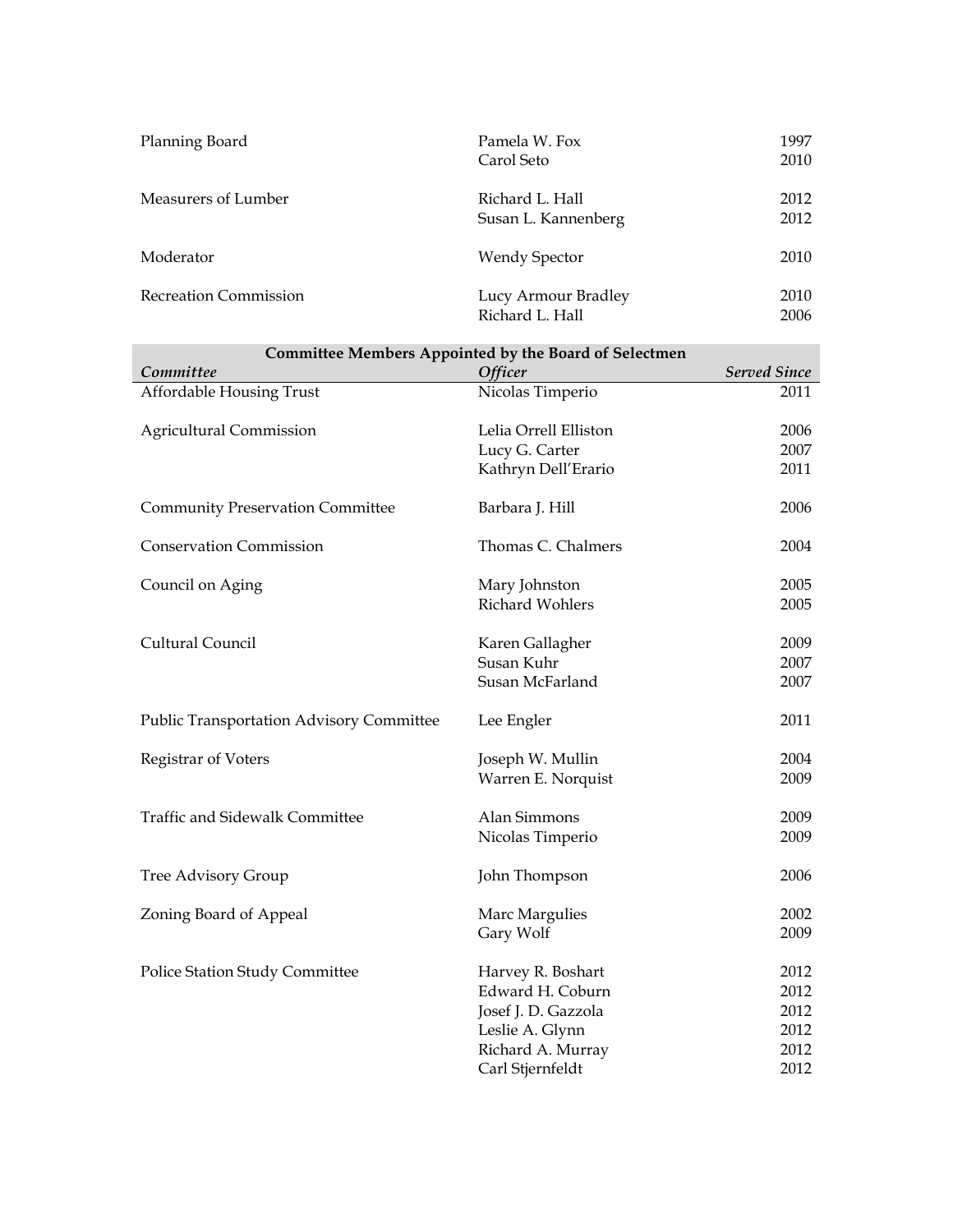| Officers and Committee Members Appointed by the Moderator         |                                                            |                     |  |
|-------------------------------------------------------------------|------------------------------------------------------------|---------------------|--|
| Committee                                                         | Officer                                                    | <b>Served Since</b> |  |
| <b>Community Preservation Committee</b>                           | E. Christopher Palmer                                      | 2006                |  |
|                                                                   |                                                            |                     |  |
| <b>Finance Committee</b>                                          | Harvey R. Boshart                                          | 2006                |  |
|                                                                   |                                                            |                     |  |
| Minuteman Regional High School Committee                          | John Blyzinsky                                             | 2012                |  |
|                                                                   |                                                            |                     |  |
| Town Meeting Advisory Committee                                   | Thomas S. Crane                                            | 2012                |  |
|                                                                   | Alex Shimada-Brand                                         | 2012                |  |
|                                                                   | <b>Beverly Foster</b>                                      | 2012                |  |
|                                                                   | Nancy Benotti                                              | 2012                |  |
|                                                                   | William Crum                                               | 2012                |  |
|                                                                   | Douglas P. Gillespie                                       | 2012                |  |
|                                                                   | Christopher Houston                                        | 2012                |  |
|                                                                   | Isabella Jancourtz                                         | 2012                |  |
|                                                                   | <b>Richard Manley</b>                                      | 2012                |  |
|                                                                   | John McDonald                                              | 2012                |  |
|                                                                   | Richard Murray                                             | 2012                |  |
|                                                                   | Betsy Romeri                                               | 2012                |  |
|                                                                   | William Sandalls                                           | 2012                |  |
|                                                                   | Richard Sher                                               | 2012                |  |
|                                                                   | Patricia Shotwell                                          | 2012                |  |
|                                                                   | Patricia Siek                                              | 2012                |  |
|                                                                   | Jean Thurston                                              | 2012                |  |
|                                                                   | <b>Henry Viles</b>                                         | 2012                |  |
|                                                                   | <b>Edmund Ward</b>                                         | 2012                |  |
|                                                                   |                                                            |                     |  |
| Committee Members Appointed by the Selectmen and School Committee |                                                            |                     |  |
| Committee                                                         | Officer                                                    | <b>Served Since</b> |  |
| Permanent Building Committee                                      | Mark Susser                                                | 2006                |  |
| Recreation Master Plan Steering Committee                         | Adam Wisnia                                                | 2008                |  |
|                                                                   | Committee Members Appointed by the Selectmen and Moderator |                     |  |
| Committee                                                         | Officer                                                    | <b>Served Since</b> |  |

| Committee                               | <i><b>Officer</b></i> | <b>Served Since</b> |
|-----------------------------------------|-----------------------|---------------------|
| <b>Tercentennial Steering Committee</b> | Edward H. Coburn      | 2010                |
|                                         | Patricia P. Gowdy     | 2010                |

# **A Motion to dissolve Special Town Meeting was made, seconded, and adopted at 7:38 p.m.**

### **ANNUAL TOWN MEETING MAY 13 2013**

Pursuant to a Warrant, duly served, Wendy Spector, the Moderator, called the Annual Town Meeting to order at 7:45 p.m. in the auditorium of the Weston High School. The Moderator declared a quorum present and proceeded with the reading of the Warrant and the Return of Service.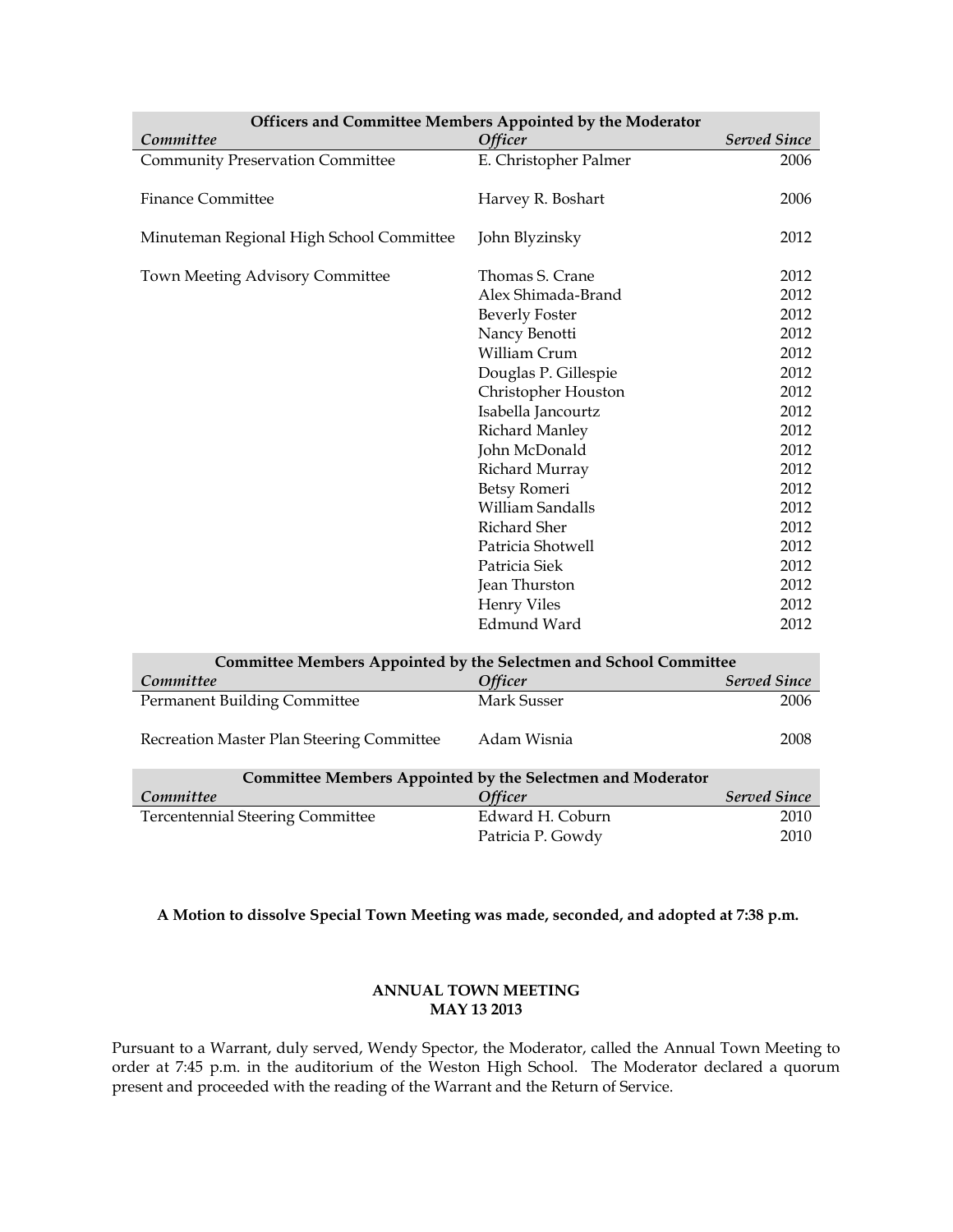The Moderator welcomed visitors and outlined procedures to be followed, warned about brevity, and requested citizens to give their names and addresses before speaking.

**ARTICLE 1:** Deborah M. Davenport, Town Clerk, read the results of the May 11, 2013, Annual Town Election, of which the results appear in the report of the Town Election above.

### **ARTICLE 2: APPROPRIATE THE FISCAL YEAR 2014 OPERATING BUDGET**

Mr. Gillespie moved that the several sums of money recommended by the Board of Selectmen for the Fiscal Year beginning July 1, 2013, in accordance with Section 5 of Article II of the General Bylaws, as amended, and set forth in pages 8-10 of the report entitled, "Fiscal Year 2014 Recommended Operating Budget," be raised and appropriated for their respective purposes as set forth on said pages, and that the Town transfer the following sums to meet, in part, appropriations made at this Town Meeting:

- a. \$2,300,000 from the Free Cash Account;
- b. \$25,000 from the "Accrued Income, Well Litigation Settlement" account;
- c. \$35,000 from the Cemetery Trust Fund;
- d. \$213,000 from Overlay Surplus; and
- e. \$6,000 from the Josiah Smith Tavern Trust Fund;

and that the Board of Assessors be authorized to use such available funds to meet appropriations in their computation of the tax rate for fiscal year 2014.

### **The motion was approved by majority vote**

### **ARTICLE 2 (Motion 2)**

Mr. Gillespie moved that the Town transfer \$250,000 from the Well Litigation Settlement Account to meet, in part, appropriations made at this Town Meeting

### **The motion was approved by unanimous vote**

### **ARTICLE 2 (Motion 3)**

Mr. Gillespie moved that the compensation for the following elected officers of the Town for the fiscal year commencing July 1, 2013, as required by Massachusetts General Laws, Chapter 41, Section 108, be fixed at:

Assessors \$100

and that all other elected officers of the Town be unpaid.

### **The motion was approved by unanimous vote**

### **ARTICLE 2 (Motion 4)**

Mr. Gillespie moved that five persons be appointed by the Moderator to serve as a Memorial Day Committee in 2014 with authority to expend funds for the 2014 Memorial Day observance from the World War Trust Fund for this purpose.

### **The motion was approved by majority vote**

### **ARTICLE 2 (Motion 5)**

Mr. Gillespie moved that in purchasing property or equipment, any allowance for turning in or selling other property or equipment may be applied to the purchase price.

### **The motion was approved by unanimous vote**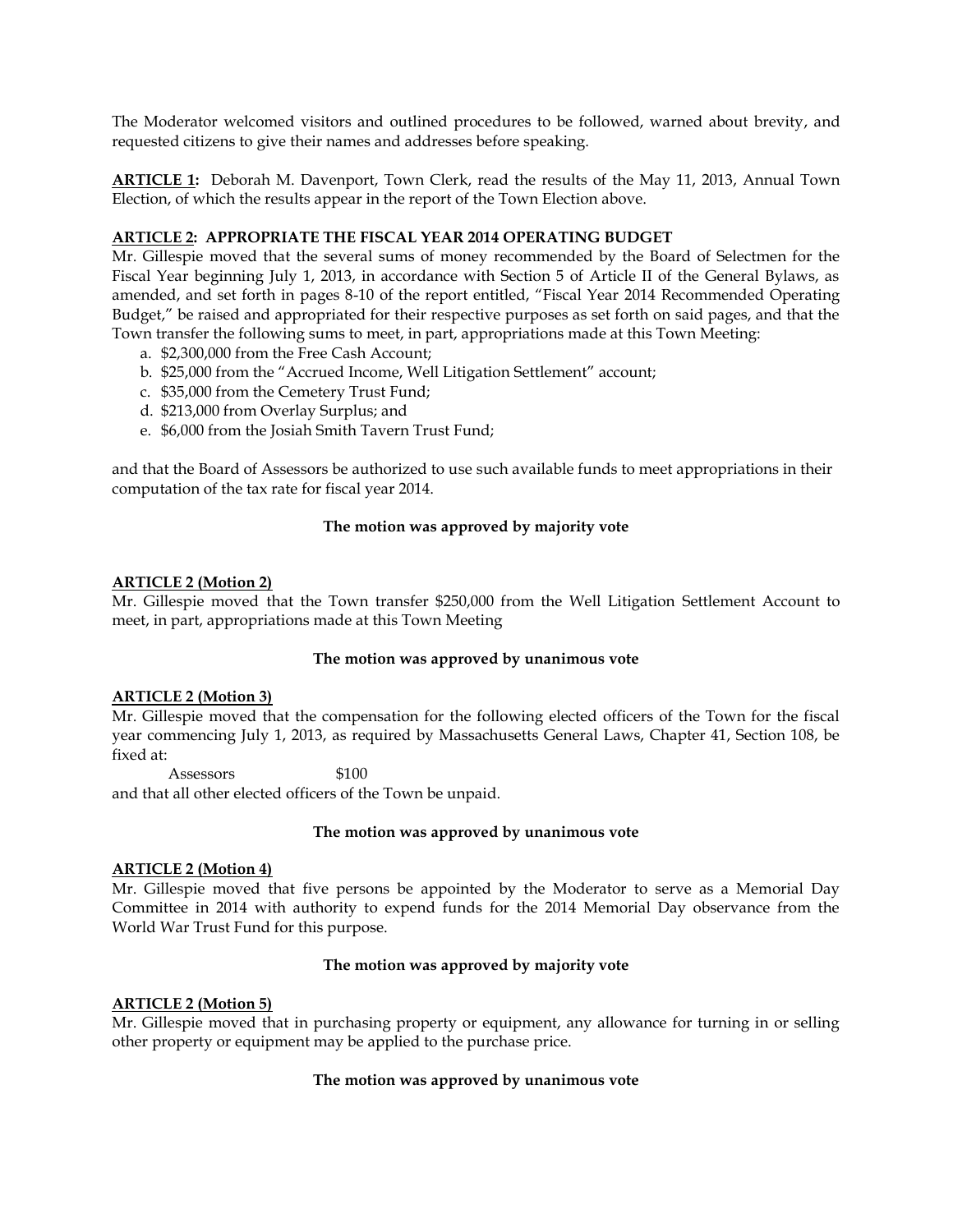# **Recommended TITLE OF ACCOUNTS Fiscal Year 2014\* UNCLASSIFIED** Insurance Insurance, Workers' Compensation 220,000 Public Safety - Injured on Duty+ 20,000 Unemployment Compensation 100,000 Insurance-Property & Liability 350,000 Uninsured Losses+ subtotal 690,000 Fringe Benefits Insurance-Group Health/Life, Medicare 9,868,593 Contributory Retirement-Middlesex 3,876,306 Compensated Absence Fund+ 110,000 subtotal 13,854,899 Street Lighting  $44,000$ Reserve Fund 540,000 Debt Service (non-excluded) Principal & Interest 46,968 **TOTAL UNCLASSIFIED 15,175,867 GENERAL GOVERNMENT** Town Manager's Office Salaries 5 Salaries 438,483 Expenses 82,575 Consulting & Professional Services+ 55,000 Arsenic Remediation+ subtotal 576,058 Cost of Living & Merit Pay Transfer Account 71,920 Legal Expenses 190,000 Facilities Maintenance Salaries 64,330 Expenses 110,850 Town Hall Equipment+ 3,000 subtotal 178,180 Town Clerk & Registrars Salaries 149,980 of Voters Expenses 35,535 subtotal 185,515 Information Systems Salaries 258,743

#### **FISCAL YEAR 2014 RECOMMENDED OPERATING BUDGET**

*NOTE: Accounts indicated by + are continuing appropriations that carry balances forward to the next fiscal year.*

Telephone Consultant (Town-Wide)+ -

Expenses 245,700 Computer Hardware & Maintenance+ 162,000

subtotal 666,443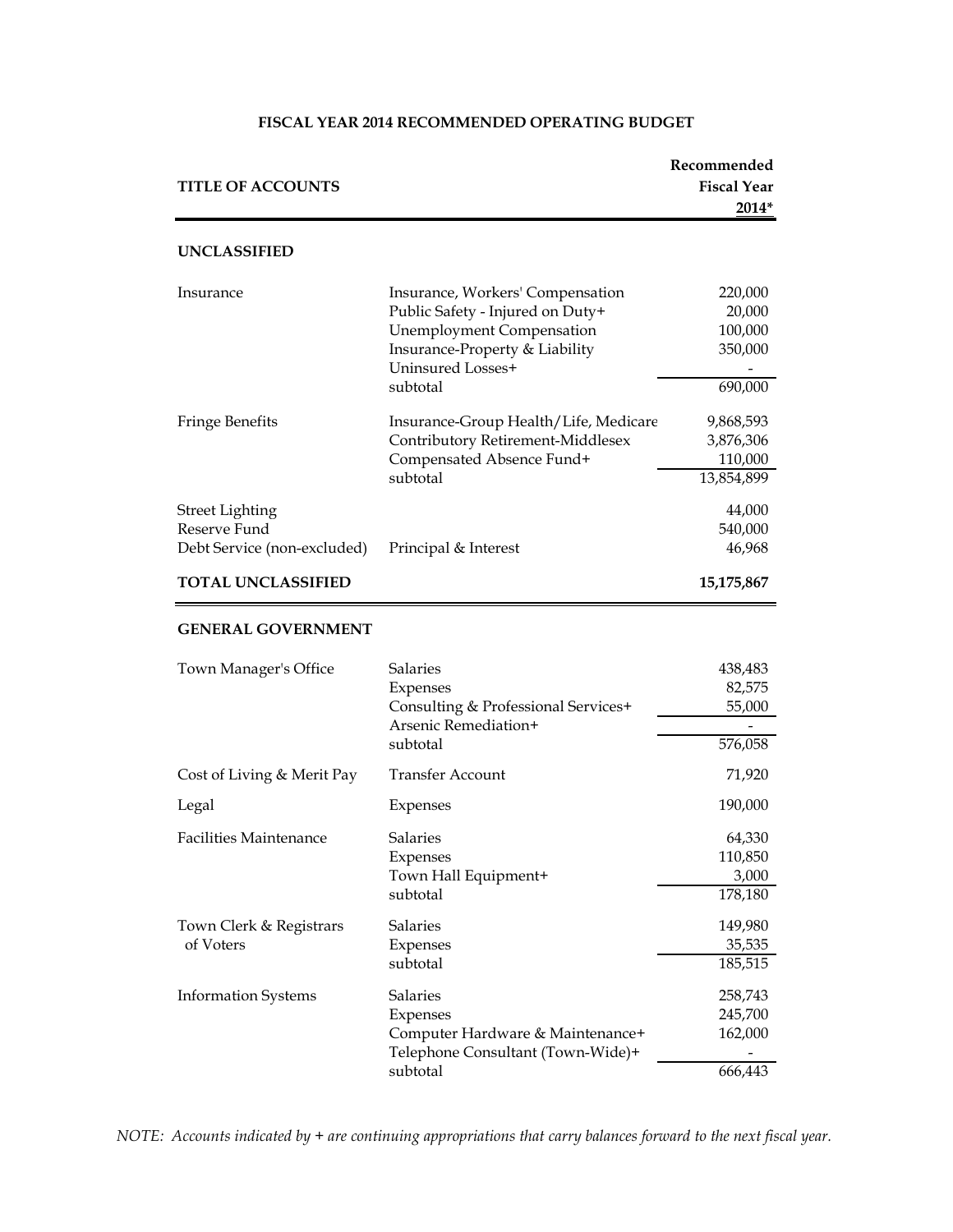| <b>TITLE OF ACCOUNTS</b>                                                                       |                                                                                                                                                       | Recommended<br><b>Fiscal Year</b><br>2014*                     |
|------------------------------------------------------------------------------------------------|-------------------------------------------------------------------------------------------------------------------------------------------------------|----------------------------------------------------------------|
| <b>Weston Veterans Memorial</b><br><b>Educational Fund Committee</b><br>Senior Service Program | Expenses<br>Expenses                                                                                                                                  | 2,100<br>15,000                                                |
| TOTAL GENERAL GOVERNMENT                                                                       |                                                                                                                                                       | 1,885,216                                                      |
| <b>FACILITIES TOWN-WIDE</b>                                                                    | <b>Salaries</b><br>Expenses<br>Facilities Improvements-Town-wide+                                                                                     | 273,580<br>594,675<br>439,898                                  |
| <b>TOTAL FACILITIES TOWN-WIDE</b>                                                              |                                                                                                                                                       | 1,308,153                                                      |
| <b>FINANCE</b>                                                                                 |                                                                                                                                                       |                                                                |
| <b>Finance Committee</b>                                                                       | Expenses                                                                                                                                              | 400                                                            |
| Finance                                                                                        | Salaries-Elected Officials<br><b>Salaries</b><br>Expenses<br>subtotal                                                                                 | 500<br>669,420<br>138,025<br>807,945                           |
| <b>TOTAL FINANCE</b>                                                                           |                                                                                                                                                       | 808,345                                                        |
| LAND USE, PLANNING & INSPECTIONAL SERVICES                                                     |                                                                                                                                                       |                                                                |
| <b>Clerks of Committees</b><br><b>Salaries</b><br>Expenses<br>Planning Board                   | Salaries<br><b>Salaries</b>                                                                                                                           | 527,754<br>194,680                                             |
|                                                                                                | Repair Dam+                                                                                                                                           |                                                                |
|                                                                                                | TOTAL LAND USE, PLANNING & INSPECTIONAL SERVICES                                                                                                      | 722,434                                                        |
| <b>PUBLIC SAFETY</b>                                                                           |                                                                                                                                                       |                                                                |
| Police                                                                                         | <b>Salaries</b><br>Expenses<br>Equipment and Apparatus+<br>Radio Equipment+<br>subtotal                                                               | 2,678,088<br>299,264<br>91,000<br>3,068,352                    |
| Fire                                                                                           | Salaries<br>Expenses<br><b>Hydrant Service</b><br>Emergency Management+<br>Brush Truck +<br>Chief's Vehicle +<br>Equipment and Apparatus+<br>subtotal | 2,819,005<br>303,670<br>44,000<br>2,000<br>45,000<br>3,213,675 |

*NOTE: Accounts indicated by + are continuing appropriations that carry balances forward to the next fiscal year.*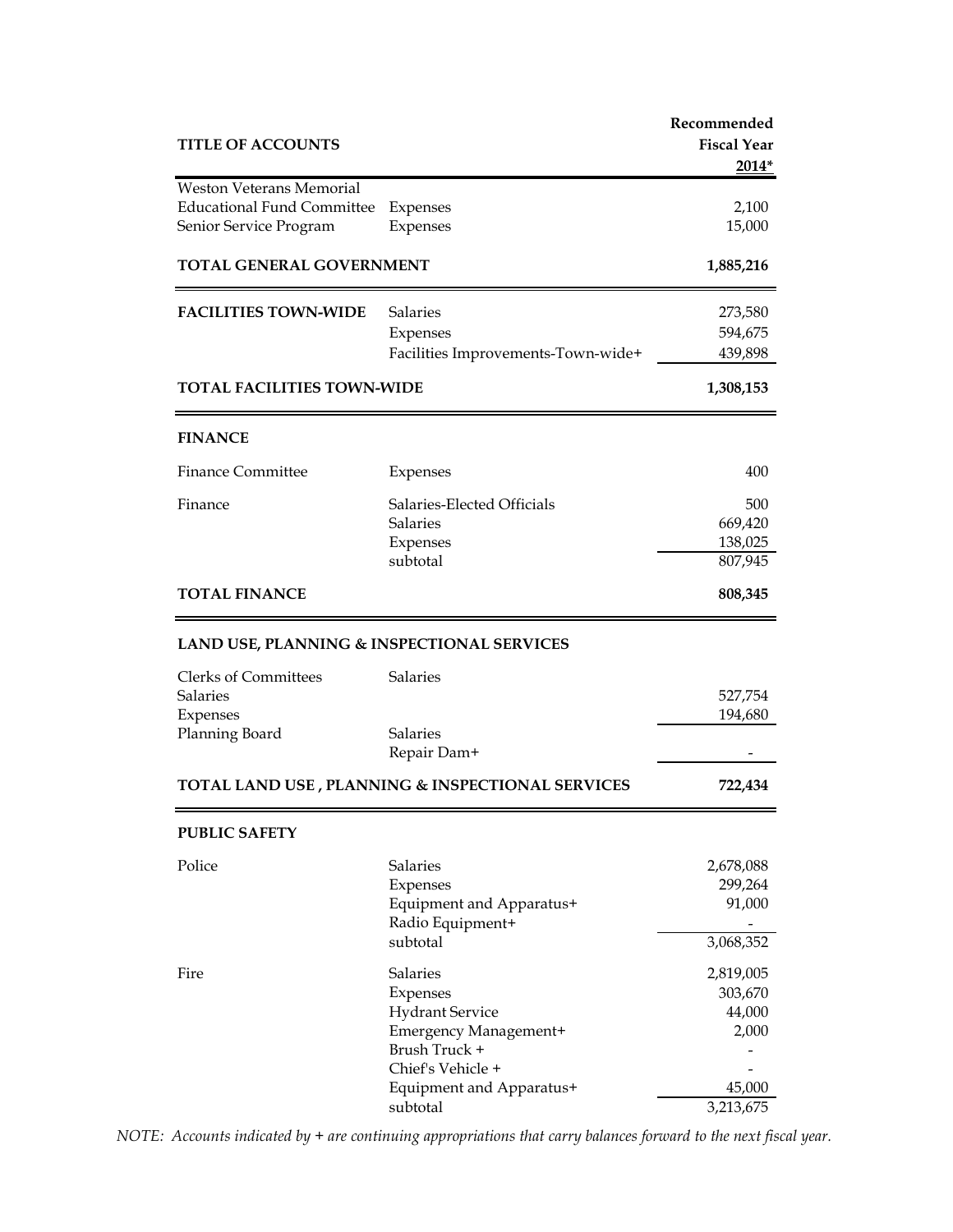| <b>TITLE OF ACCOUNTS</b>                                    |                                                                                                                                                                                                                                                                                                                                                                                                              | Recommended<br><b>Fiscal Year</b><br>2014*                             |
|-------------------------------------------------------------|--------------------------------------------------------------------------------------------------------------------------------------------------------------------------------------------------------------------------------------------------------------------------------------------------------------------------------------------------------------------------------------------------------------|------------------------------------------------------------------------|
| <b>Inspectional Services</b>                                | Salaries<br>Expenses<br>subtotal                                                                                                                                                                                                                                                                                                                                                                             |                                                                        |
| <b>Animal Control Officer</b>                               | <b>Salaries</b><br>Expenses<br>subtotal                                                                                                                                                                                                                                                                                                                                                                      | 20,485<br>7,300<br>27,785                                              |
| <b>TOTAL PUBLIC SAFETY</b>                                  |                                                                                                                                                                                                                                                                                                                                                                                                              | 6,309,812                                                              |
| <b>EDUCATION</b>                                            |                                                                                                                                                                                                                                                                                                                                                                                                              |                                                                        |
| School Department                                           | <b>Salaries</b><br>Instructional, Maint. & Other Expenses<br><b>Transportation Salaries</b><br><b>Transportation Expenses</b><br>subtotal                                                                                                                                                                                                                                                                    | 29,870,019<br>5,289,596<br>35,159,615                                  |
| Minuteman Regional Voc.<br><b>Technical School District</b> | Assessment                                                                                                                                                                                                                                                                                                                                                                                                   | 104,311                                                                |
| <b>TOTAL EDUCATION</b>                                      |                                                                                                                                                                                                                                                                                                                                                                                                              | 35,263,926                                                             |
| <b>PUBLIC WORKS</b>                                         | <b>Salaries</b><br>Expenses<br>Snow and Ice Control                                                                                                                                                                                                                                                                                                                                                          | 1,872,953<br>1,197,170<br>252,900                                      |
| Continuing Balance Accts.                                   | Construction of Public Ways+<br>Departmental Equipment +<br>Construction of Sidewalks+<br>Stone Retaining Wall Repairs+<br>Access to 40 Acre Field+<br>Guard Rail Rehabilitation Program+<br>Boston Post Road-Rt 20 Traffic Study+<br>HS/MS Traffic Study +<br>Transfer Station Bridge Replacement +<br>Monitoring Groundwater - Landfill+<br>Parks & Cemeteries Improvements+<br>subtotal Cont Bal Accounts | 300,000<br>235,000<br>120,000<br>10,000<br>50,000<br>21,675<br>736,675 |
| <b>TOTAL PUBLIC WORKS</b>                                   |                                                                                                                                                                                                                                                                                                                                                                                                              | 4,059,698                                                              |

*NOTE: Accounts indicated by + are continuing appropriations that carry balances forward to the next fiscal year.*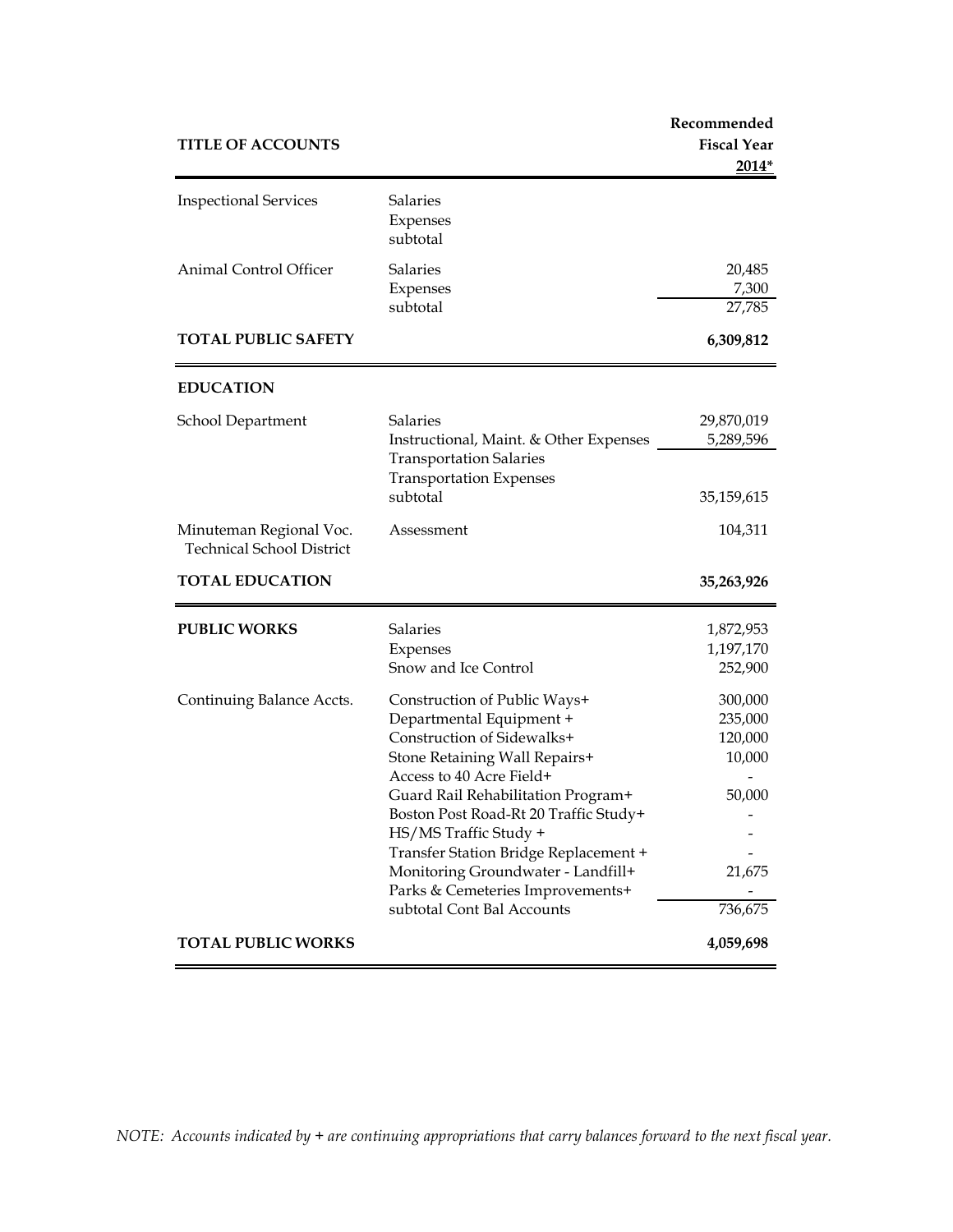| <b>TITLE OF ACCOUNTS</b>                  |                                                                               | Recommended<br><b>Fiscal Year</b><br>2014* |
|-------------------------------------------|-------------------------------------------------------------------------------|--------------------------------------------|
| <b>HEALTH &amp; HUMAN SERVICES</b>        |                                                                               |                                            |
| Board of Health                           | <b>Salaries</b><br>Expenses<br><b>Mental Health Services</b><br>subtotal      | 231,192<br>7,800<br>25,000<br>263,992      |
| Mosquito Control,<br>E. Middlesex Project | Expenses                                                                      | 37,677                                     |
| Council on Aging                          | <b>Salaries</b><br>Expenses<br>subtotal                                       | 285,122<br>31,600<br>316,722               |
| Veterans' Services                        | Expenses                                                                      | 73,044                                     |
| <b>TOTAL HEALTH &amp; HUMAN SERVICES</b>  |                                                                               | 691,435                                    |
| <b>PUBLIC LIBRARY</b>                     |                                                                               |                                            |
| Libraries                                 | <b>Salaries</b><br>Expenses<br>Library Materials<br>Minuteman Library Network | 1,012,053<br>152,759<br>68,200<br>41,217   |
| <b>TOTAL PUBLIC LIBRARY</b>               |                                                                               | 1,274,229                                  |
| TOTAL OPERATING BUDGET APPROPRIATIONS     |                                                                               | 67,499,115                                 |
| <b>DEBT SERVICE (EXCLUDED)</b>            |                                                                               | 7,781,831                                  |
| <b>GRAND TOTAL BUDGET APPROPRIATIONS</b>  |                                                                               | 75,280,946                                 |

*NOTE: Accounts indicated by + are continuing appropriations that carry balances forward to the next fiscal year.*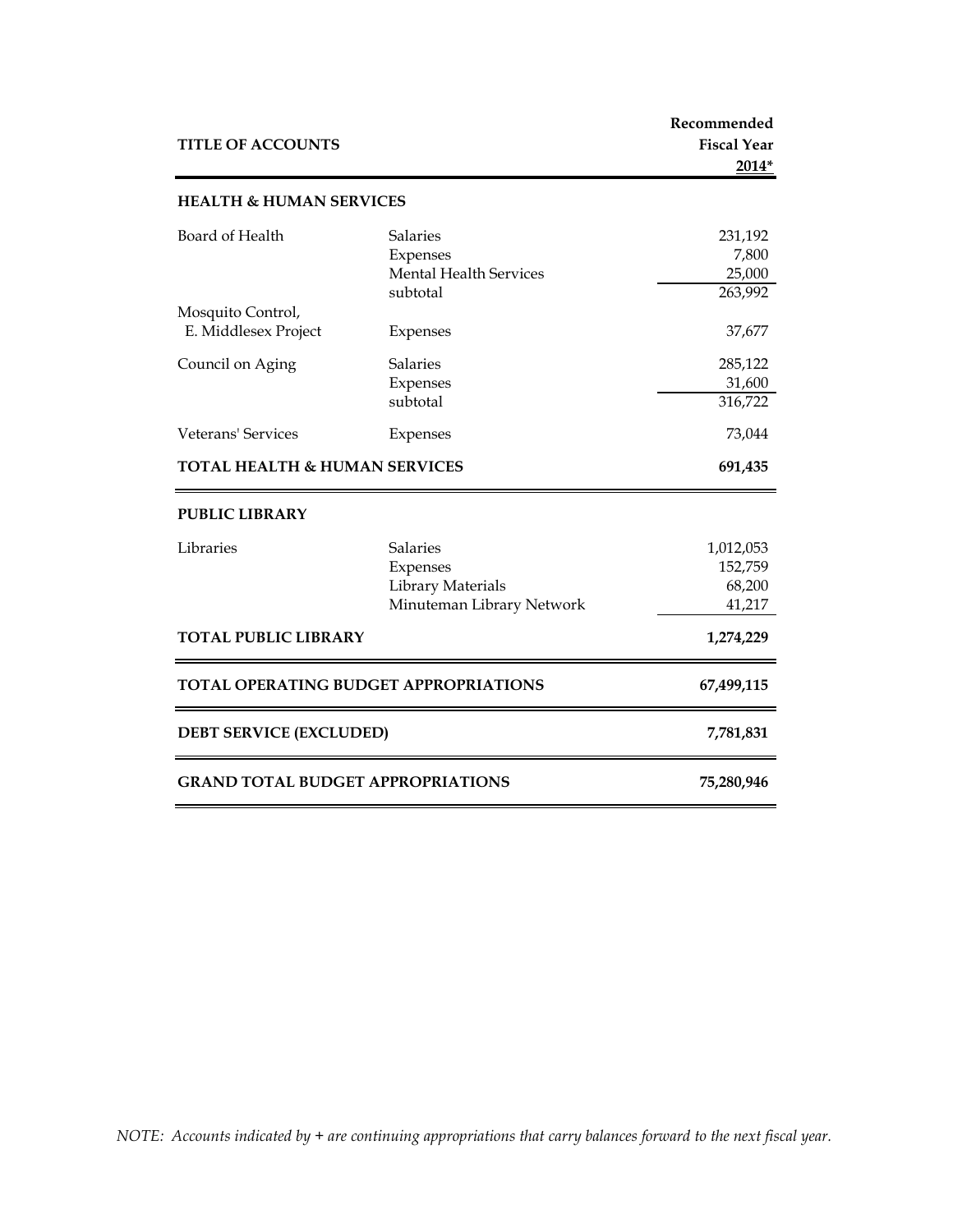### **ARTICLE 3: APPROPRIATE THE FISCAL YEAR 2014 WATER ENTERPRISE BUDGET**

Mr. Edward Coburn moved that the Town appropriate \$2,968,296 from water receipts, allocated by line item as shown on the screen, to operate the Water Division of the Department of Public Works during fiscal year 2014, under the provisions of Massachusetts General Laws Chapter 44, section 53F½; and that said \$2,968,296 be funded as follows; \$2,768,296 from water receipts and \$200,000 from Water Enterprise fund retained earnings.

# **The motion was approved by unanimous vote**

# **ARTICLE 4: APPROPRIATE THE FISCAL YEAR 2014 RECREATION ENTERPRISE BUDGET**

Mr. Coburn moved that the Town appropriate \$1,673,077, to operate the Recreation Department during fiscal year 2014, under the provisions of Massachusetts General Laws Chapter 44, Section 53F½; and that said \$1,673,077 be funded as follows: \$1,039,879 from departmental receipts, \$461,655 to be raised from the tax levy, and \$171,543 from Recreation Enterprise Fund Retained Earnings.

# **The motion was approved by unanimous vote**

# **ARTICLE 5: APPROPRIATE THE FISCAL YEAR 2014 BROOK SCHOOL APARTMENTS ENTERPRISE BUDGET**

Mr. Coburn moved that the Town appropriate \$1,113,955, to operate the Brook School Apartments during fiscal year 2014, under the provisions of Chapter 76 of the Acts of 2009; and that said \$1,113,955 be funded as follows: \$913,955 from rental receipts and \$200,000 from Brook School Apartments Enterprise Fund retained earnings.

### **The motion was approved by unanimous vote**

# **ARTICLE 6: APPROPRIATE TO STABILIZATION FUND**

Mr. Gillespie moved that the Town raise and appropriate \$250,000 to the Stabilization Fund, pursuant to Massachusetts General Laws Chapter 40, section 5B, to be used for any lawful purpose.

### **The motion was approved by unanimous vote**

# **ARTICLE 7: APPROPRIATE TO OPEB TRUST FUND**

Mr. Gillespie moved that the Town raise and appropriate \$1,631,367 to the Other Post Employment Benefits Trust Fund for costs of post employment benefits.

### **The motion was approved by unanimous vote**

# **ARTICLE 8: CONTINUE DEPARTMENTAL REVOLVING FUNDS**

Mr. Gillespie moved that the Town continue revolving funds for certain Town departments pursuant to the provisions of Massachusetts General Laws chapter 44, section 53E½ for the fiscal year beginning July 1, 2013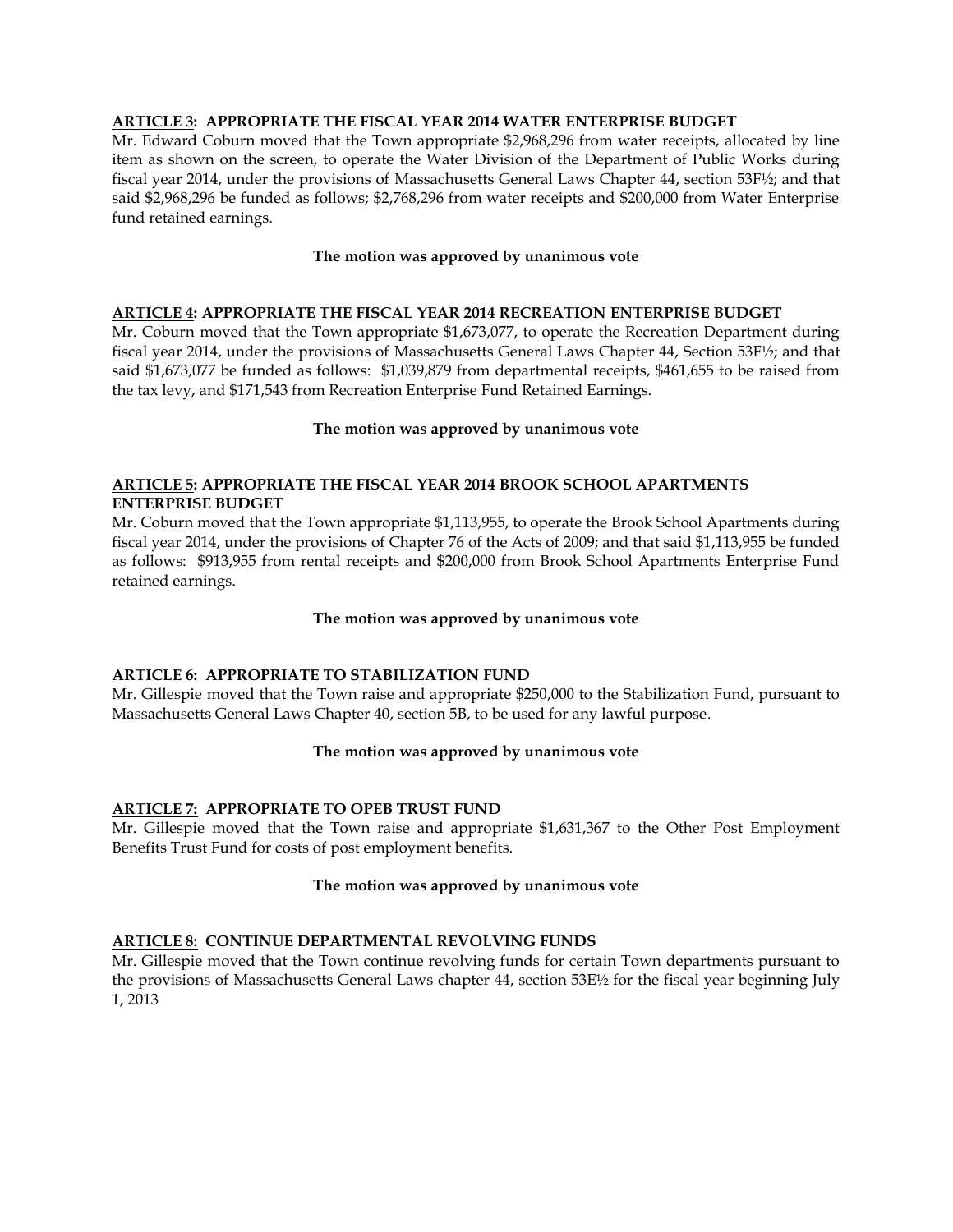| <b>Revolving Fund</b>                       | Authority to<br>Spend               | <b>Revenue Source</b>                                              | <b>Use of Fund</b>                                                                     | <b>FY14</b><br><b>Budget</b> |
|---------------------------------------------|-------------------------------------|--------------------------------------------------------------------|----------------------------------------------------------------------------------------|------------------------------|
| <b>Recreation Skating</b><br>Programs       | Recreation<br>Director              | Program Fees                                                       | Program Costs                                                                          | \$50,000                     |
| Historic Marker                             | Historical<br>Commission            | Program Fees                                                       | Costs Related to Purchase of<br><b>Historic Markers</b>                                | \$1,500                      |
| Josiah Smith Tavern                         | Town Manager                        | Rental Fees from<br>Women's<br>Community<br>League                 | <b>Building Repairs and</b><br>Maintenance<br>(Improvements)                           | \$30,000                     |
| Council on Aging<br><b>Special Programs</b> | Council on<br><b>Aging Director</b> | Program Fees                                                       | Program Expenses                                                                       | \$30,000                     |
| Town Building<br>Rentals                    | Town Manager                        | Rental Fees Town<br>Hall                                           | Utilities, Cleaning, Building<br>Monitor                                               | \$6,000                      |
| Board of Health                             | <b>Health Director</b>              | Insurance<br>Reimbursement,<br>Flu Clinics                         | Public Health Education,<br>Outreach, Health Clinics,<br><b>Emergency Preparedness</b> | \$20,000                     |
| Affordable Housing<br>Monitoring            | Town Manager                        | Fees from<br>Original Sale and<br>Resale of<br>Affordable<br>Homes | Monitoring Costs, including<br>Salaries and Benefits                                   | \$35,000                     |
| <b>Fiske Law Office</b>                     | Town Manager                        | <b>Rental Fees</b>                                                 | <b>Building Repairs and</b><br>Maintenance                                             | \$25,000                     |
| <b>Ambulance Services</b>                   | Fire Chief                          | <b>Ambulance Fees</b>                                              | Paramedic (ALS) Service<br>Fees                                                        | \$150,000                    |
| Planning Board                              | Planning Board                      | <b>Application Fees</b>                                            | <b>Expenses Related to Action</b><br>on Applications                                   | \$75,000                     |

# **The motion was approved by unanimous vote**

# **ARTICLE 9: ACCEPT CHAPTER 90 ROAD IMPROVEMENT FUNDS**

Mr. Gillespie moved that Town authorize the Board of Selectmen to permanently construct, reconstruct, resurface, alter or make specific repairs upon all or portions of various Town Ways and authorize the expenditure of any sums of money that may be received for the fiscal year commencing July 1, 2013 from the Massachusetts Department of Transportation.

### **The motion was approved by unanimous vote**

# **ARTICLE 10: APPROVE PROPERTY TAX DEFERRAL INCOME LIMITS**

Mr. Gillespie moved that that Town establish a fiscal year 2014 income eligibility limit of \$70,000 under Chapter 421 of the Acts of 2004, An Act Authorizing the Town of Weston to Regulate Certain Property Tax Exemption Eligibility Requirements for the Elderly.

# **The motion was approved by unanimous vote**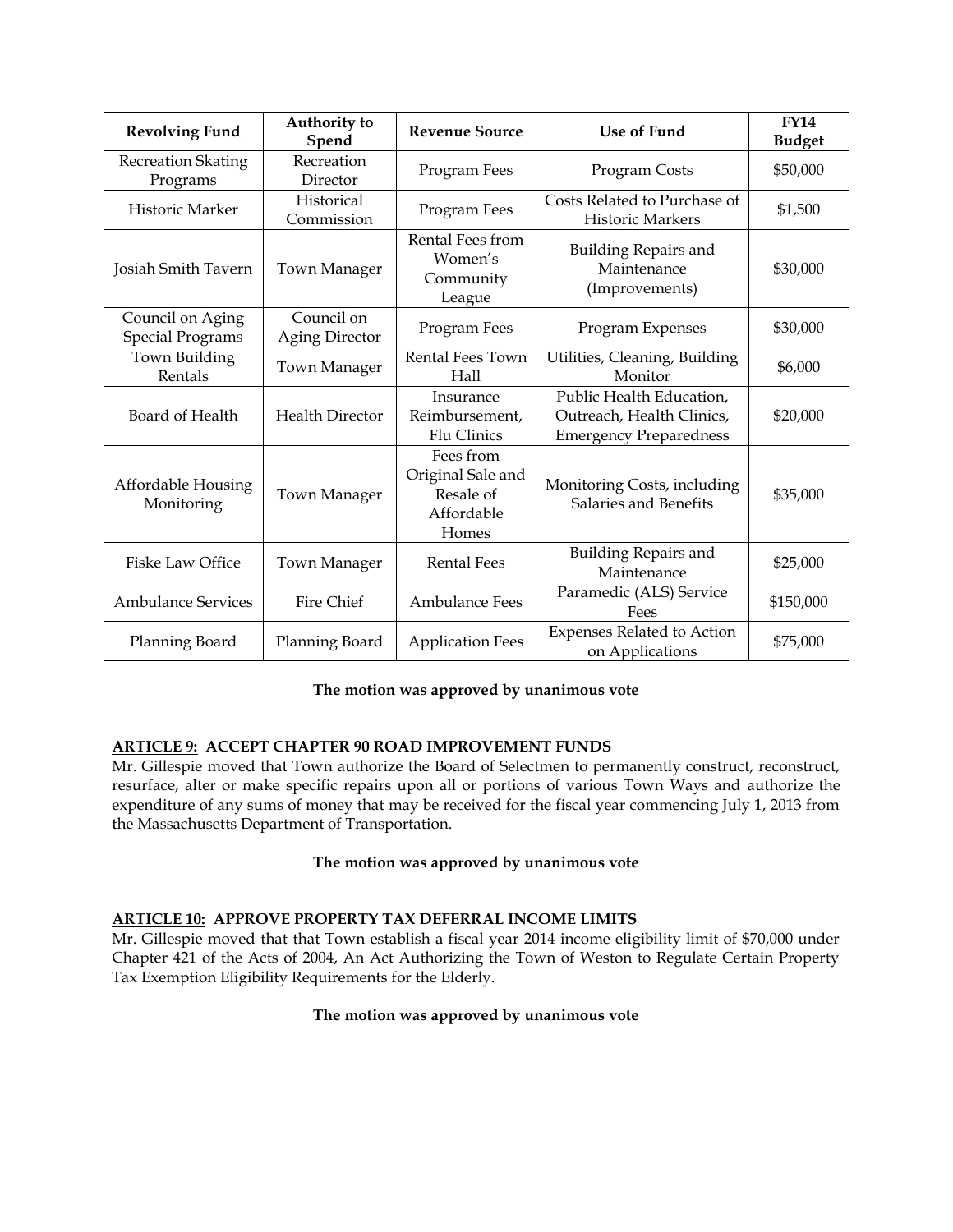### **ARTICLE 11: APPROPRIATE FOR WESTON MEDIA CENTER INC.**

Mr. Gillespie moved that Town raise and appropriate or transfer from available funds \$110,000 as a grant to Weston Media Center Inc., to provide continued support for Public Educational and Government television programming on local cable channels; said sum to be expended by the Town Manager pursuant to a grant agreement between the Town Manager and the Weston Media Center Inc., on such terms and conditions as the Town Manager deems appropriate.

### **The motion was approved by majority vote**

# **ARTICLE 12: APPROPRIATE FOR DESIGN OF NEW POLICE STATION**

Mr. Coburn moved that the Town appropriate \$1,200,000 to pay costs of engineering and architectural services for plans and specifications for the design and construction of a new Police Station, and all incidental costs related thereto, to be spent under the direction of the Town Manager, \$400,000 to be transferred from the amount appropriated under Article 14 of the May 11, 2009 Annual Town Meeting for the construction of the Public Works building, which project is now complete, and \$800,000 to be borrowed under the authority of Massachusetts General Laws Chapter 44, Section 7, or any other enabling authority, and that the Town Treasurer, with the approval of the Board of Selectmen, be authorized to issue bonds and notes therefor.

### **The motion was approved by a two-thirds majority vote as declared by the Moderator**

### **ARTICLE 13: APPROPRIATE FOR CASE CAMPUS MASTER PLAN – PHASE 1**

Mr. Harrity moved that the Town appropriate \$709,000 to pay costs to design and reconstruct, resurface or alter the configuration of roadways, walkways and parking areas on the Case Campus, generally located on either side of Alphabet Lane and within the boundaries of School Street and Wellesley Street, and all incidental costs related thereto, to be spent under the direction of the Town Manager, the money so appropriated to be borrowed under the authority of Massachusetts General Laws Chapter 44, Section 7, or any other enabling authority, and that the Town Treasurer, with the approval of the Board of Selectmen, be authorized to issue bonds and notes therefor.

### **The motion was approved by a two-thirds majority vote as declared by the Moderator**

# **ARTICLE 14: APPROPRIATE FOR TRAFFIC CALMING AND SAFETY IMPROVEMENTS AT NEWTON, WELLESLEY AND SCHOOL STREETS (CASE'S CORNER)**

Mr. Harrity moved that the Town appropriate \$681,000 to pay costs for the construction of a modern roundabout at the intersection of Newton Street and Wellesley Street and reconfiguration of the intersection of Wellesley Street and School Street, and all incidental costs related thereto, to be spent under the direction of the Town Manager, the money so appropriated to be borrowed under the authority of Massachusetts General Laws Chapter 44, Section 7, or any other enabling authority, and that the Town Treasurer, with the approval of the Board of Selectmen, be authorized to issue bonds and notes therefor.

Mr. Henry Viles spoke against roundabout. Mr. David Rolde commented that traffic roundabouts could be dangerous and cause backups. Mr. John Hupalo expressed safety concerns around bicyclists. Traffic and Sidewalk Committee member, Peter Hill, responded that roundabouts work and are very effective; the construct forces drivers to go slower, making it safer for bicyclists and pedestrians alike.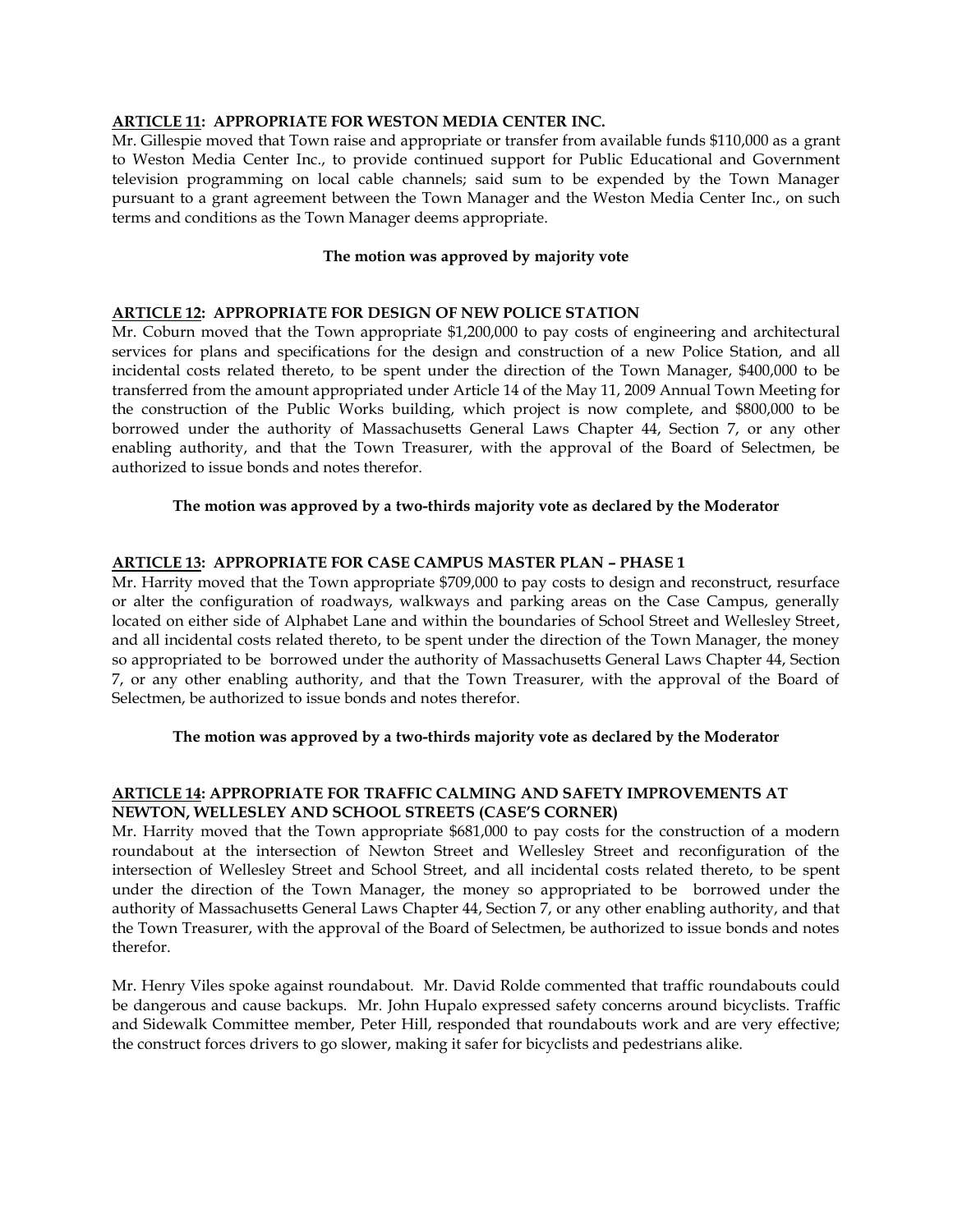Mr. Alex Cobb requested an opinion from Police Chief Steven Shaw regarding the traffic roundabout. Chief Shaw stated that the charge of the Traffic and Sidewalk Committee is to make traffic intersections and Weston road travel safer and that all the hired traffic consultants felt this is the safest approach.

Mr. Richard Sher, Mr. David Harmon, Mr. Tom Scholz, Mr. Lee Engler, Mrs. Laura Sher, Ms. Patricia Siek, Mr. Matt Rosenthal, Mr. Richard Devito, and Mr. George Berbeco all spoke in opposition to this article.

Mr. Chris Houston spoke in favor of this article.

Mr. Larry Fordham made a motion to move the question.

### **Motion to move the question was defeated**

### **The motion was defeated**

**Motion to adjourn the Annual Town Meeting until 7:30 p.m. on Wednesday, May 15th was made, seconded and adopted at 11:20 p.m.** 

# **ADJOURNED ANNUAL TOWN MEETING Wednesday, May 15, 2013**

Pursuant to a Warrant, duly served, Wendy Spector, the Moderator, called the Adjourned Annual Town Meeting to order at 7:30 p.m. in the auditorium of the Weston High School. The Moderator declared a quorum present and proceeded with the reading of the Warrant and the Return of Service.

The Moderator appointed tellers and the Town Clerk swore them to their duties.

Alex Shimada-Brand Burton Foster Mary Shaw Doris Sullivan

### **ARTICLE 15: APPROPRIATE FOR DEPARTMENT OF PUBLIC WORKS – DRAINAGE IMPROVEMENTS**

Mr. Gillespie moved that the Town appropriate \$300,000 to pay costs of the construction or reconstruction of surface drains and all incidental costs related thereto, to be spent under the direction of the Town Manager, the money so appropriated to be raised by borrowing under the authority of Massachusetts General Laws Chapter 44, Section 7, or any other enabling authority, and that the Town Treasurer, with the approval of the Board of Selectmen, be authorized to issue bonds and notes therefor.

### **The motion was approved by unanimous vote**

# **ARTICLE 16: APPROPRIATE FOR DEPARTMENT OF PUBLIC WORKS – SOUTH SIDE DRAINAGE IMPROVEMENT PROJECT**

Mr. Gillespie moved that the Town appropriate \$745,000 to pay costs of the construction or reconstruction of surface drains and all incidental costs related thereto, including the acquisition of such temporary or permanent easements as may be necessary for this project, to be spent under the direction of the Town Manager, the money so appropriated to be raised by borrowing under the authority of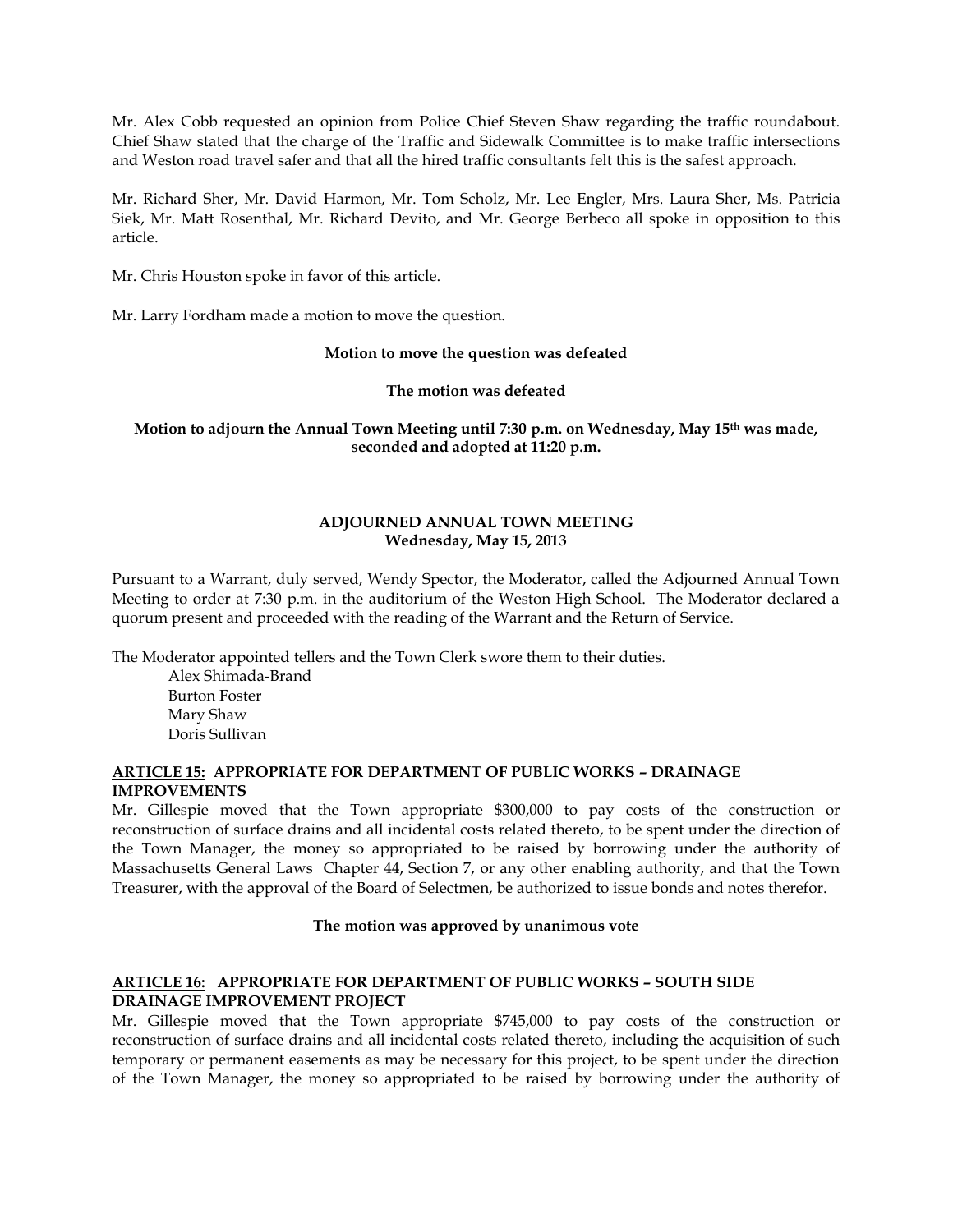Massachusetts General Laws Chapter 44, Section 7, or any other enabling authority, and that the Town Treasurer, with the approval of the Board of Selectmen, be authorized to issue bonds and notes therefor.

#### **The motion was approved by unanimous vote**

### **ARTICLE 17: APPROPRIATE FOR CAPITAL PROJECTS**

Mr. Coburn moved that the Town appropriate \$860,000 from free cash, to be spent under the direction of the Town Manager, for the capital projects listed.

Motion made from the floor to vote each Capital Project separately. Motion was approved by a majority vote.

| Purpose                      | Amount    | Expend under the<br>Direction of | Vote                 |  |
|------------------------------|-----------|----------------------------------|----------------------|--|
| Kendal Green Parking         | \$25,000  | Town Manager                     | Majority Vote        |  |
| Lot Improvements             |           |                                  |                      |  |
| <b>Transfer Station</b>      | \$110,000 |                                  |                      |  |
| Bridge Replacement           |           | Town Manager                     | Majority Vote        |  |
| <b>Traffic Signal Design</b> |           |                                  |                      |  |
| - Wellesley Street at        | \$75,000  |                                  |                      |  |
| Brown Street/Middle          |           | Town Manager                     | Majority Vote        |  |
| School Driveway              |           |                                  |                      |  |
| Fire Departmental            |           |                                  | Majority Vote        |  |
| Equipment - Pumper           |           | \$600,000<br>Town Manager        |                      |  |
| Fire Department              |           |                                  |                      |  |
| Replacement                  | \$50,000  | <b>Town Manager</b>              | Majority Vote        |  |
| Equipment - Radios           |           |                                  |                      |  |
| <b>Total</b>                 | \$860,000 | <b>Town Manager</b>              | <b>Majority Vote</b> |  |

**All motions were approved by majority vote** 

# **ARTICLE 18: APPROPRIATE FOR WATER MAIN REHABILITATION**

Mr. Gillespie moved that the Town appropriate \$253,000 to pay costs of laying and relaying water mains of not less than six inches but less than sixteen inches in diameter, and all incidental costs related thereto, to be spent under the direction of the Town Manager, the money so appropriated to be raised by borrowing under authority of Massachusetts General Laws Chapter 44, Section 8, or any other enabling authority, and that the Town Treasurer, with the approval of the Board of Selectmen, be authorized to issue bonds and notes therefor.

### **The motion was approved by unanimous vote**

### **ARTICLE 19: APPROPRIATE FOR SOUTH AVENUE AND WELLESLEY STREET INTERSECTION IMPROVEMENTS**

Mr. Harrity moved that the Town raise and appropriate \$10,000 and to authorize the Board of Selectmen to acquire by purchase, gift, eminent domain or otherwise the fee and/or permanent and temporary easements in certain parcels of land, adjacent to and/or contiguous to South Avenue (Route 30) and Wellesley Street, as depicted on certain plans titled "Massachusetts Department of Transportation Highway Division Preliminary Right of Way Plans South Avenue (Route 30) and Wellesley Street," dated December 2009, revised through February 2013, on file with the Town Clerk, and the fee and/or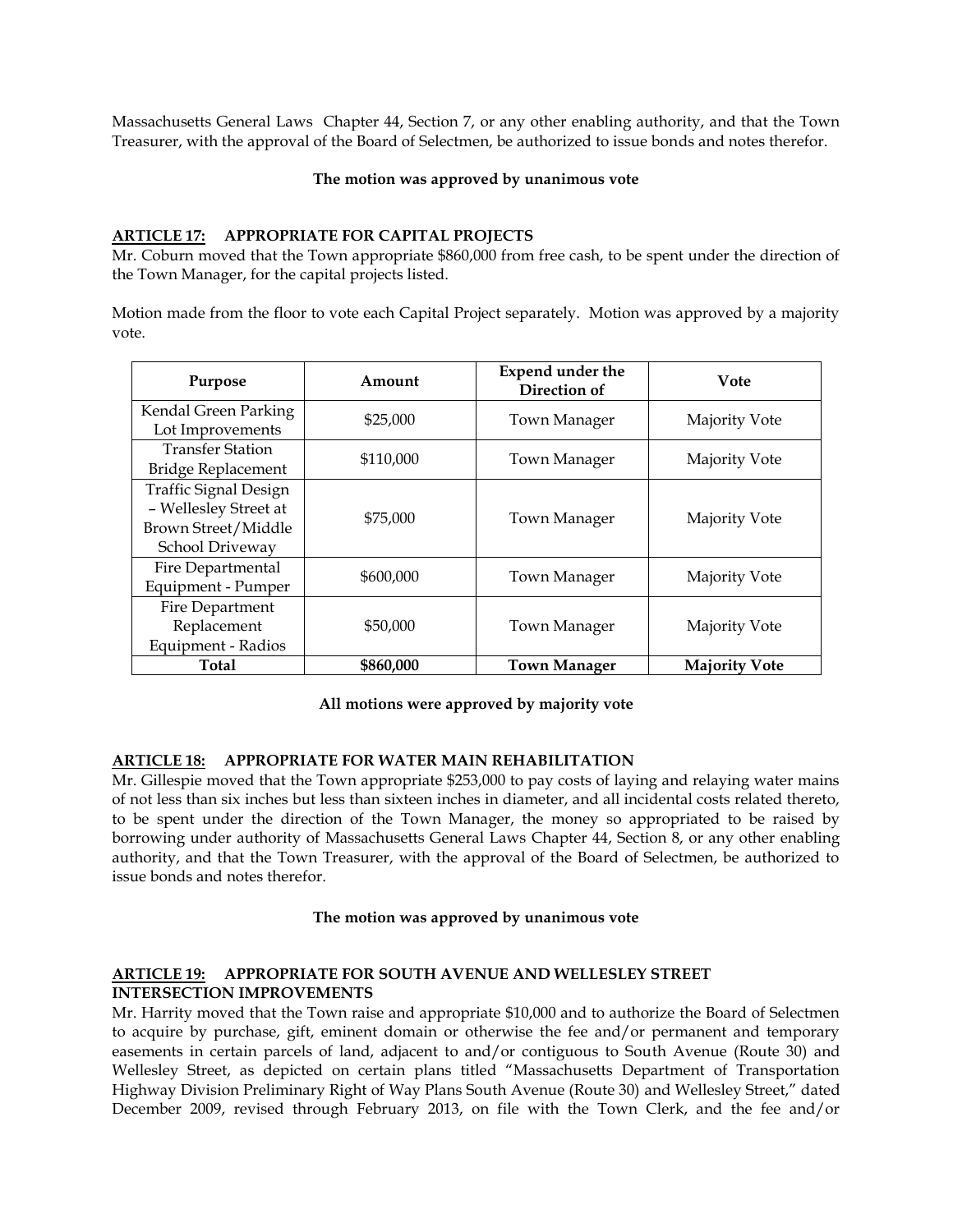permanent and temporary easements in parcels of land located within two hundred feet of said parcels, as such additional areas may be shown on said Right of Way Plans, as hereinafter revised, for public way purposes, including, without limitation, drainage, utility, slope, grading and construction of improvements and structures, and other related purposes, which will enable the Town to undertake the South Avenue (Route 30) and Wellesley Street improvement project.

### **The motion was approved by unanimous vote**

# **ARTICLE 20: AMEND GENERAL BY-LAW, ARTICLE III, POLICE REGULATIONS – NO HUNTING ON TOWN-OWNED LAND (SUBMITTED BY PETITION)**

Ms. Alicia Primer moved to amend General By-law, Article III, Police Regulations, by adding a new Section 14, as follows: "There shall be no hunting on any Town-owned land in the Town of Weston, Massachusetts."

Mr. Brian Donahue, Ms. Evelyn Lord, Mr. Steve Garfinkel, Ms. Maryellen Sikes, and Mr. Fred Crafts spoke against the motion.

Mr. William Sandalls, Ms. Alicia Primer, Ms. Mary Gershanoff, Mr. John Hupalo all spoke in support of the motion.

# **The motion was defeated**

# **ARTICLE 21: AMEND GENERAL BY-LAW, ARTICLE 1: TOWN MEETING (SUBMITTED BY PETITION)**

Mr. Bill Sandalls moved that the Town amend the By-laws of the Town of Weston by deleting Section 9 of Article 1, in its entirety and replacing it as follows:

"Section 9. All votes on all motions, unless otherwise mandated by the laws of the Commonwealth or otherwise provided hereinafter, shall be taken initially by display of official voting cards issued one each to every registered voter upon entry to Town Meeting, and the Moderator shall declare the outcome of such votes.

"If a supermajority vote of Town Meeting is required by law or by-law and the initial vote is not unanimous, or if the Moderator or any registered voter immediately doubts the initial vote for a simple majority, the Moderator shall call for a count in the following manner: The Moderator shall first call the voters who appear to be in the minority to display their official voting cards and be counted, and then call the voters who appear to be in the majority to stand and be counted only to the extent necessary to determine the result of the vote. The Moderator shall then declare the outcome of the count upon the report of the tellers.

"If circumstances at any Town Meeting impair the use of official voting cards, the Moderator may instead call for voice votes and standing counts, using the same procedures as applicable to voting cards as described above. In lieu of a counted vote, the Moderator may call for a vote by ballot."

Mr. Chris Houston moved to amend the motion as follows:

To replace second paragraph of Section 9 (as proposed in Article 21)

"If a majority vote or two-thirds vote is required by law, the Moderator may declare the outcome of said vote. If any registered voter immediately doubts the vote the Moderator shall call for a count in the following manner: The Moderator shall first call the voters who appear to be in the minority to display their official voting cards and be counted, and then call the voters who appear to be in the majority to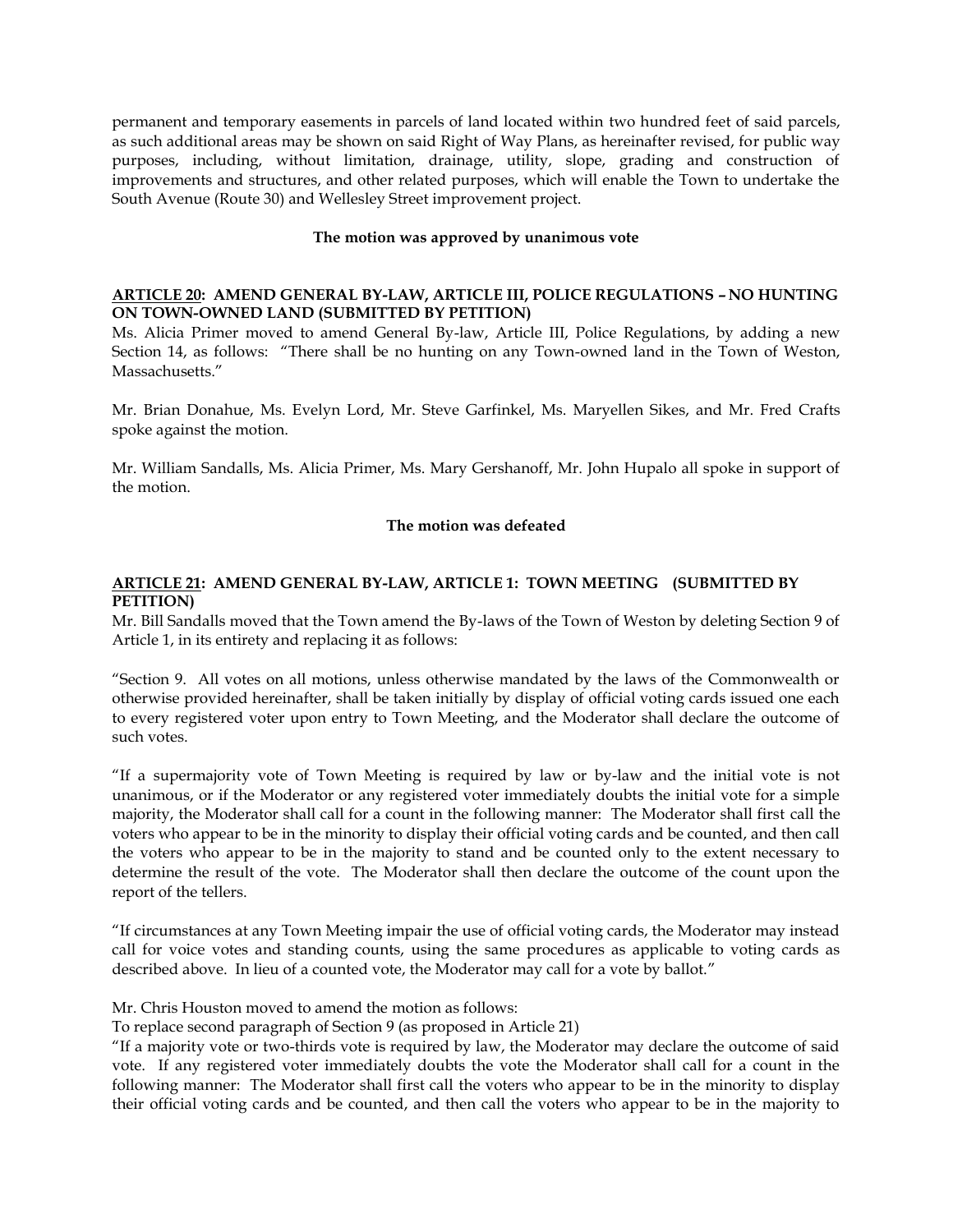stand and be counted at least to the extent necessary to determine the result of the vote. The Moderator shall then declare the outcome of the count upon the report of the tellers."

#### **Mr. Houston's amendment was approved by a majority vote**

### **ADJOURNED ANNUAL TOWN MEETING Wednesday, May 20, 2013**

Pursuant to a Warrant, duly served, Wendy Spector, the Moderator, called the Adjourned Annual Town Meeting to order at 7:30 p.m. in the auditorium of the Weston High School. The Moderator declared a quorum present and proceeded with the reading of the Warrant and the Return of Service.

The Moderator appointed tellers and the Town Clerk swore them to their duties.

Tom Crane Burton Foster Jill Harris Doris Sullivan

# **ARTICLE 22: AMEND GENERAL BY-LAW, ARTICLE II, POWERS AND DUTIES OF TOWN OFFICERS – RESIDENT COMMENT PERIOD, DRAFT MINUTES OF MEETINGS (SUBMITTED BY PETITION)**

Ms. Isabella Jancourtz moved that the two provisions of Article 22 be bifurcated and voted separately.

### **The Amendment to vote was approved by a majority vote**

Ms. Jancourtz moved to amend the Town By-law, Article II, Powers and Duties of Town Officers, by adding a new Section 15, as follows:

"The first 10 minutes of each meeting of every Town of Weston board and committee be made available for resident questions and comments, whenever possible, in the discretion of the chair."

### **The motion was approved by unanimous vote**

Ms. Jancourtz moved to amend the General By-law, Article II, Powers and Duties of Town Officers, by adding a new Section 15, as follows: "Draft minutes of each meeting of every Town of Weston board and committee shall be posted on the Town of Weston website within ten days of the meeting."

### **The motion was defeated**

# **ARTICLE 23: AMEND GENERAL BY-LAW, ARTICLE II – FILLING OF VACANCIES (SUBMITTED BY PETITION)**

Ms. Diana Chaplin moved to amend the General By-Laws of the Town of Weston by adding a new section 15 to Article II, as follows:

#### Section 15 Vacancy

Vacancy. A vacancy occurs when an official or board member:

- a. resigns;
- b. ceases to be a resident of the Town, if required to be a resident or registered voter;
- c. dies;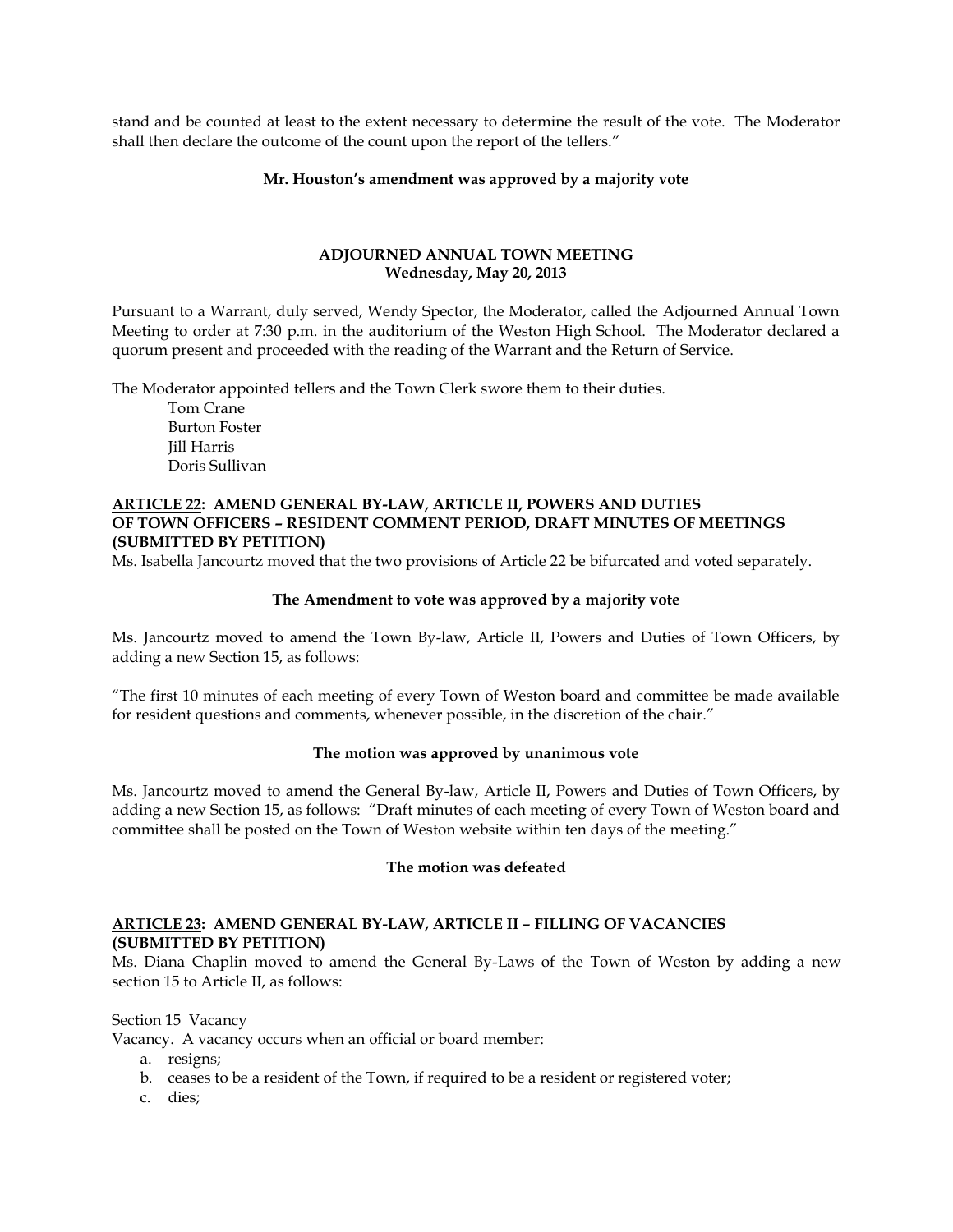- d. is barred by law from serving in the position; or
- e. no longer has the qualifications required for the position.

Vacancy in Board of Selectmen. A vacancy in the Board of Selectmen shall be governed by the provisions of chapter 41, Section 10 of the General Laws, which provides for a special election under certain conditions.

Vacancy in Elected Positions. A vacancy in an elected board other than the Board of Selectmen shall be filled by appointment in accordance with Chapter 41, Section 11 of the General Laws, or by election in accordance with Chapter 41, Section 10. However, no person who is appointed to fill a vacancy shall be eligible to "Appear on the Ballot", in the subsequent election, to the position to which they were appointed.

A vacancy in the office of Town Clerk shall be filled in accordance with Chapter 41, Section 14 of the General Laws.

Vacancy in Appointed Positions. A vacancy in any appointed board or office shall be filled by appointment in the same manner as the original appointment was made, except as otherwise specifically provided by law.

Ed Coburn clarified that the Town Clerk's is not an elected position.

### **The motion was defeated**

# **ARTICLE 24: AMEND ARTICLE XXIX: COMMUNITY PRESERVATION COMMITTEE (SUBMITTED BY PETITION)**

Mr. Sandalls moved to amend Section 1 of Article XXIX of the Town By-laws to change the manner of selection of the four optional members of the Community Preservation Commission from appointed to elected by deleting section (6) of said by-law and inserting in place thereof the following:

6) Four Weston registered voters to be elected by the voters; appointed incumbents holding office as of the effective date of this amendment shall serve until the expiration of their appointed term or sooner resignation or removal, after which the office shall appear on the ballot for a three-year term.

And further, by deleting the last two sentences of said Section 1 and inserting in place thereof:

Vacancies in any appointed position shall be filled by the respective appointing authority for the remainder of the three-year term; vacancies in any elected position shall be filled in accordance with the provisions of G.L. c. 41, Section 11 until the next annual election by the board of selectmen and the remainder of the members of the Community Preservation Committee.

### **The motion was defeated**

# **ARTICLE 25: AMEND SPECIAL ACT AUTHORIZING BOARD OF SELECTMEN TO ISSUE LICENSE FOR SALE OF WINE AT FOOD STORE TO ALSO INCLUDE SALE OF MALT BEVERAGES (SUBMITTED BY PETITION)**

Ms. Maria Forbes moved to petition the General Court to amend Chapter 37 of the Acts of 2008, "An Act Authorizing the Town of Weston to Grant a License for the Sale of Wines at a Food Store" to authorize the Board of Selectmen to grant to a food store, as defined in the act, a license to sell both beer and wine; and further, to authorize the General Court to make clerical or editorial changes of form only to the bill,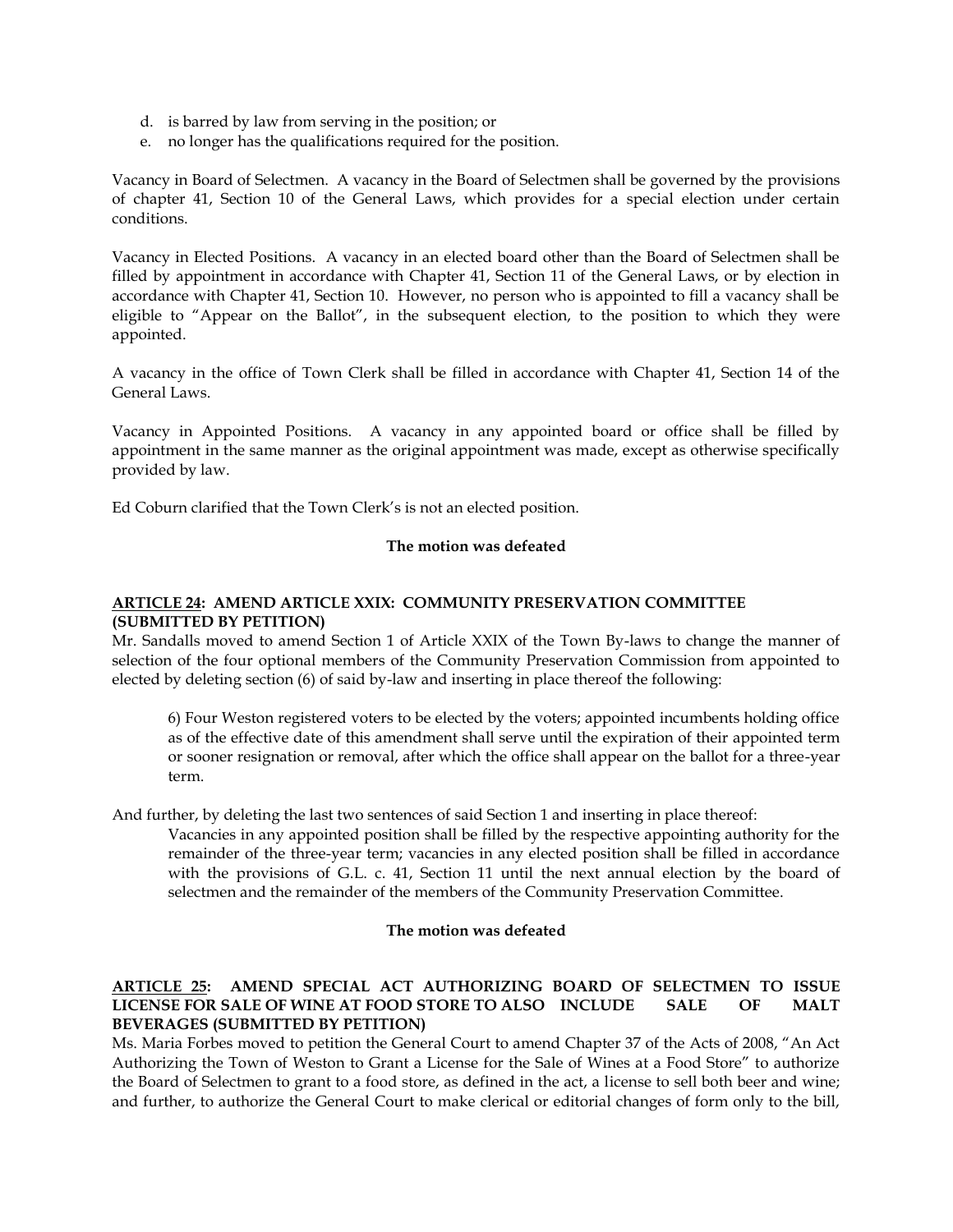unless the Board of Selectmen approves amendments to the bill before enactment by the General Court, and to authorize the Board of Selectmen to approve amendments which shall be within the scope of the general public objectives of this petition; or take any other action relative thereto:

# AN ACT AUTHORIZING THE TOWN OF WESTON TO GRANT A SINGLE LICENSE FOR THE SALE OF WINES AND MALT BEVERAGES AT FOOD STORES

SECTION 1. Notwithstanding the provisions of any general of special law to the contrary, the Board of Selectmen as the licensing authority of the Town of Weston shall be authorized to issue a single license for the sale of wine and malt beverages at food stores, not to be drunk on the premises, and, for such purposes, the provisions of chapter 37 of the acts of 2008 shall be amended by inserting, in the first paragraph of section 1 after the words "wines" the following: and malt beverages.

SECTION 2: The holder of the license issued under said chapter 37, as of the effective date of this act, shall be eligible at any time, or at the time of renewal, to apply for an amendment of said license to authorize the sale of malt beverages in addition to wines.

SECTION 3. This act shall take effect upon passage.

# **The motion was approved by Majority Vote**

# **ARTICLE 26: APPROPRIATE FOR FISCAL YEAR 2014 COMMUNITY PRESERVATION COMMITTEE OPERATING BUDGET**

Mr. Steve Ober moved that the Town hear and act on the report of the Community Preservation Committee on the fiscal year 2014 Community Preservation budget and appropriate or reserve the following amounts from the Community Preservation Fund:

Appropriations from fiscal 2014 estimated annual revenues

\$122,000 for Community Preservation Committee administrative expenses;

Reservations from FY2014 estimated annual revenues –

\$455,000 for the acquisition, creation and preservation of open space including land for recreational use;

\$254,000 for the acquisition, preservation, rehabilitation and restoration of historic resources; and \$260,000 for the creation, preservation and support of community housing;

Appropriations for Debt Service Payments -

\$259,713 from the Community Housing Reserve for the expansion of the Brook School Apartments, as approved under Article 19 of the May 2004 Annual Town Meeting; and \$454,800 from the Open Space Reserve for the purchase of the Case Estates land, as approved under Article 1 of the November 8, 2006 Special Town Meeting.

### **The motion was approved by unanimous vote**

# **ARTICLE 27: AMEND ZONING BY-LAW – HISTORIC STRUCTURES PRESERVATION DEVELOPMENT**

Mr. Alfred Aydelott moved that this article be passed over and so disposed of.

### **The motion was approved by unanimous vote**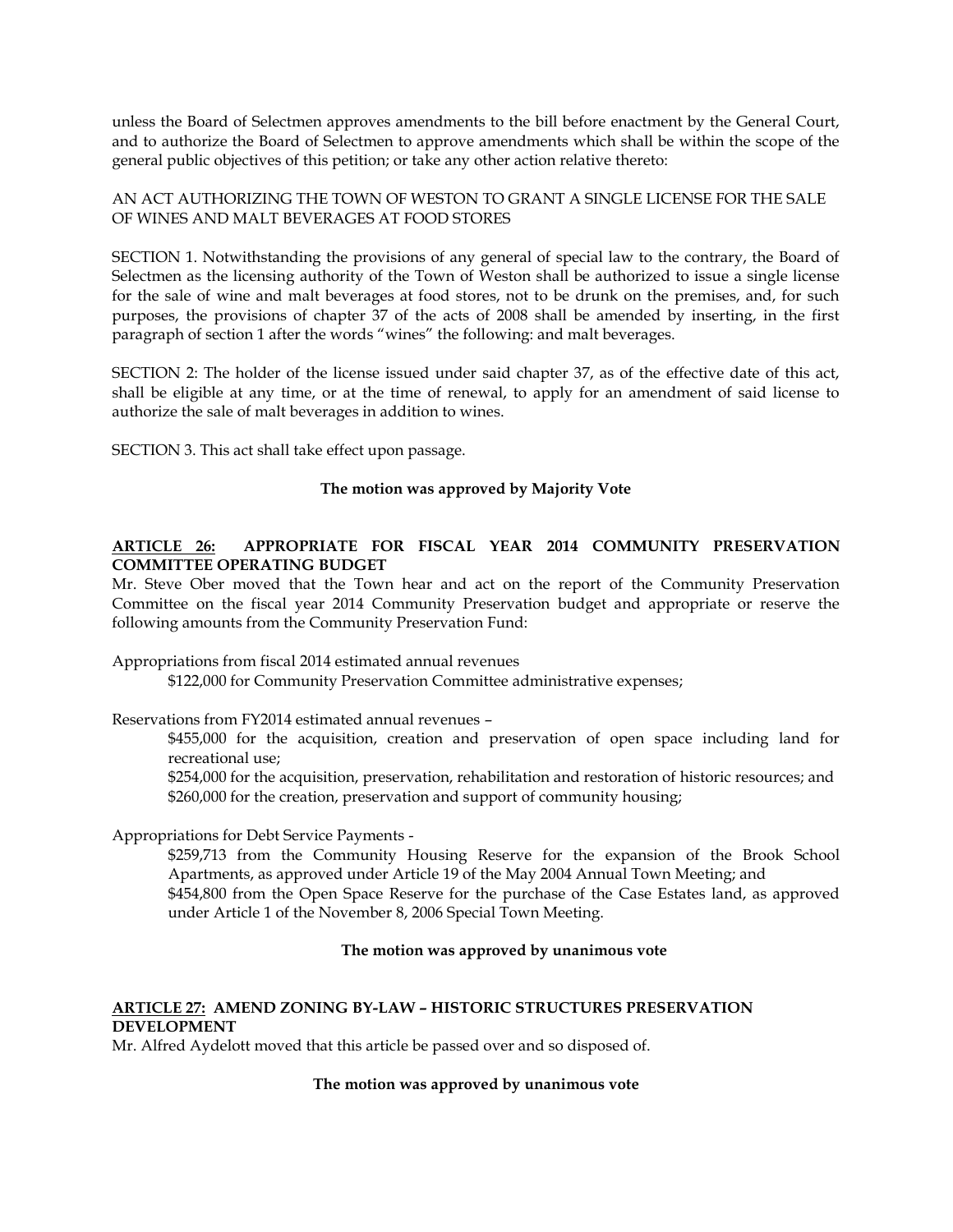### **ARTICLE 28: TRANSFER AND AUTHORIZE SALE OF OLD LIBRARY**

Mr. Harrity moved that this article be passed over and so disposed of.

#### **The motion was approved by unanimous Vote**

# **ARTICLE 29: APPROPRIATE FOR HISTORIC RESOURCES – OLD LIBRARY**

Mr. Harrity moved that this article be passed over and so disposed of.

### **The motion was approved by unanimous Vote**

### **ARTICLE 30: TRANSFER AND AUTHORIZE CONVEYANCE OF WARREN AVENUE PARCEL**

Ms. Sarah Rhatigan moved that the Town transfer the care, custody, management and control of the land shown as Lot 26 on Assessors' Map 26 (66-68, 71 and 74 Warren Avenue) described in the deed dated July 1, 1921 and recorded with the Middlesex South Registry of Deeds as Book 4446, Page 143, from the Board of Selectmen for water purposes, to the Board of Selectmen for the purpose of conveyance for affordable housing purposes, which may be to the Affordable Housing Trust or to another entity, and to authorize the Board of Selectmen, on such terms and conditions as it may determine, to convey all or any portion or any interest in said land for such purposes.

### **The motion was approved by two-thirds majority vote as declared by the Moderator**

### **ARTICLE 31: APPROPRIATE FOR COMMUNITY HOUSING – DESIGN OF WARREN AVENUE AFFORDABLE HOUSING**

Ms. Rhatigan moved that the Town transfer \$180,000 from the Unallocated allocation of the Community Preservation Fund for community housing purposes under the Community Preservation Program in order to pay costs of engineering, architectural services for plans and specifications, and other predevelopment expenses for the development of affordable housing on an approximately 8 acre parcel of Town-owned land located at 66-68, 71 and 74 Warren Avenue, Weston as a grant to the Weston Affordable Housing Trust, pursuant to a grant agreement between the Town Manager and the Weston Affordable Housing Trust, on such terms and conditions as the Town Manager, in consultation with the Community Preservation Committee, deems appropriate, and as funding therefor, to transfer said sum from the Unallocated allocation of the Community Preservation Fund.

### **The motion was approved by a majority vote**

### **ARTICLE 32: APPROPRIATE FOR COMMUNITY HOUSING – REGIONAL HOUSING OFFICE AND HOUSING STAFF SUPPORT**

Mr. Coburn moved that the Town transfer \$15,480 from the Unallocated allocation of the Community Preservation Fund for community housing purposes under the Community Preservation Program in order to provide funds needed to participate in a regional housing services office and for staff assistance for the creation, preservation, and support of community housing; to be spent under the direction of the Town Manager.

#### **The motion was approved by a majority vote**

# **ARTICLE 33: APPROPRIATE FOR HISTORIC RESOURCES – FARMERS' BURIAL GROUND AND CENTRAL CEMETERY RESTORATION**

Ms. Marisa Mora moved that the Town transfer \$125,000 from the Historic Resources Reserve of the Community Preservation Fund to be used to assess, preserve and restore gravestones, tombs, and other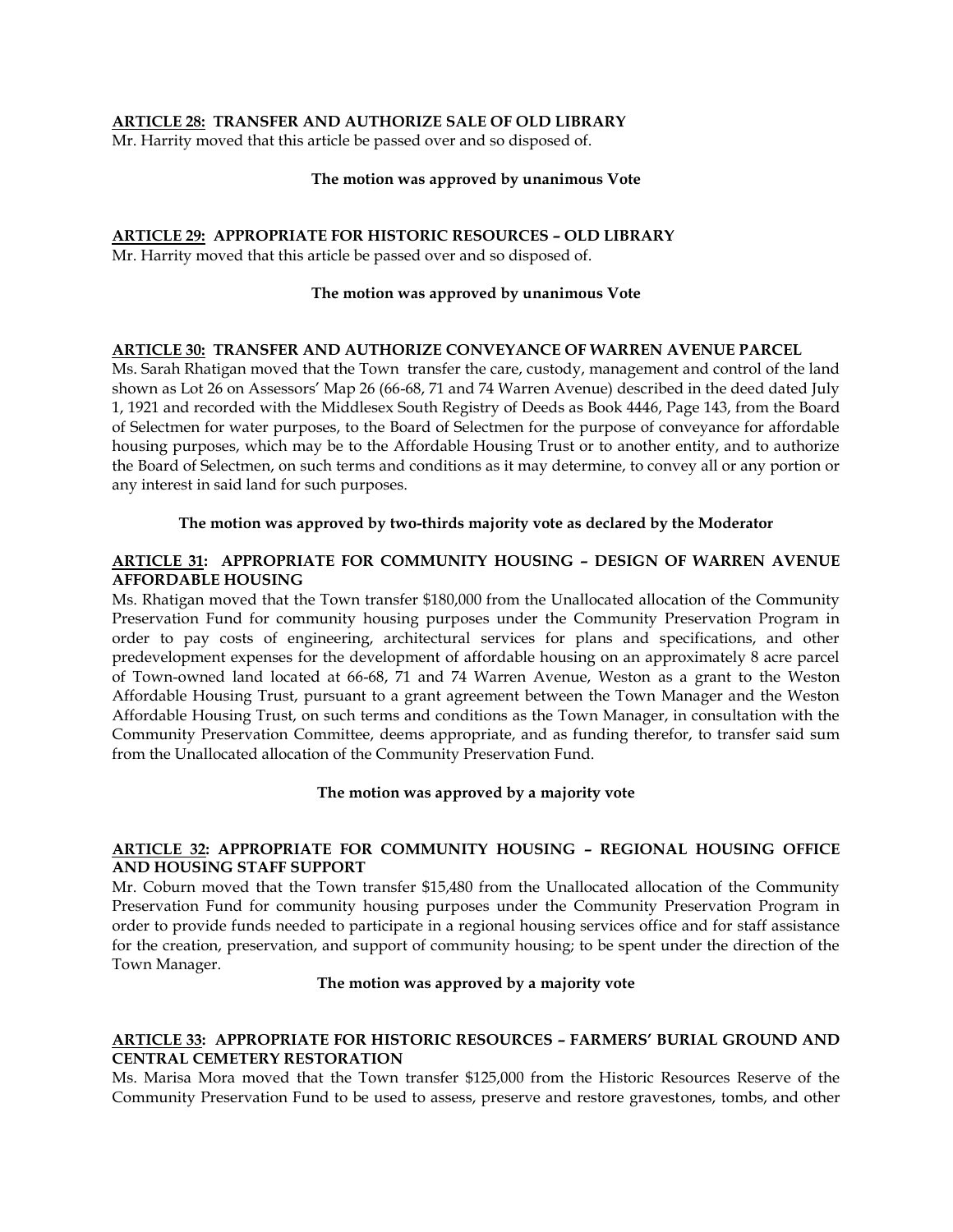elements in the historic Farmers' Burial Ground, located on Boston Post Road at Colpitts Road and Central Cemetery, located on Boston Post Road at Linwood Avenue, and all incidental costs related thereto, to be spent under the direction of the Town.

### **The motion was approved by a majority vote**

# **ARTICLE 34: APPROPRIATE FOR LAND FOR RECREATIONAL USE – WALKWAYS**

Mr. Andrew Keehn moved that the Town transfer \$250,000 from the Unallocated allocation of the Community Preservation Fund for land for recreational use under the Community Preservation Program for the creation of walkways for recreational purposes; to be spent under the direction of the Town Manager.

# **The motion was approved by a majority vote**

# **ARTICLE 35: APPROPRIATE FOR OPEN SPACE – ADDITIONAL FUNDS FOR HOBBS POND DAM RECONSTRUCTION AND POND PRESERVATION: 80 ACRE CONSERVATION AREA**

Mr. Brian Donahue moved that the Town transfer **\$**150,000 from the Unallocated allocation of the Community Preservation Fund for the preservation of open space under the Community Preservation Program, to be used for the reconstruction of Hobbs Pond Dam and pond preservation at the 80 Acre Conservation Area, located off Lexington Street, as shown on Assessors Map 9, Parcels 8-10, and all incidental costs related thereto, to be spent under the direction of the Town Manager.

# **The motion was approved by a majority vote**

# **ARTICLE 36: REDUCE THE COMMUNITY PRESERVATION ACT SURCHARGE FROM 3 PERCENT TO 1 PERCENT (SUBMITTED BY PETITION)**

Mr. Sandalls moved to see if the Town will vote to amend its acceptance of the Community Preservation Act, Massachusetts General Laws Chapter 44B, Section 3 through 7 inclusive, approved under Article 6 of the March 12, 2001 Special Town Meeting and accepted at the May 5, 2001 Annual Town Election, by decreasing the surcharge on real property from 3 percent to 1 percent; provided, however, that before such decrease in the surcharge may take effect, the change must also be approved by the voters at the May 2014 Annual Town Election.

### **The motion was defeated**

# **ARTICLE 37: AMEND GENERAL BY-LAWS – SELECT BOARD**

Mr. Coburn moved to amend the Town By-laws to change the title of the "Board of Selectmen" to the "Select Board" by:

(a) inserting a new sentence prior to the existing text of Article II, Section 1, as follows:

The Board of Selectmen of the Town of Weston shall be referred to as the Select Board of the Town of Weston; provided, however, that regardless of such nomenclature, said board shall constitute a board of selectmen for purposes of the General Laws and of any special law applicable to the Town.

(b) and further, to replace the words "Board of Selectmen" or "Selectmen", in each instance in which they appear throughout the Town By-laws, with the words, "Select Board", all as on file with the Town Clerk.

# **The motion was defeated**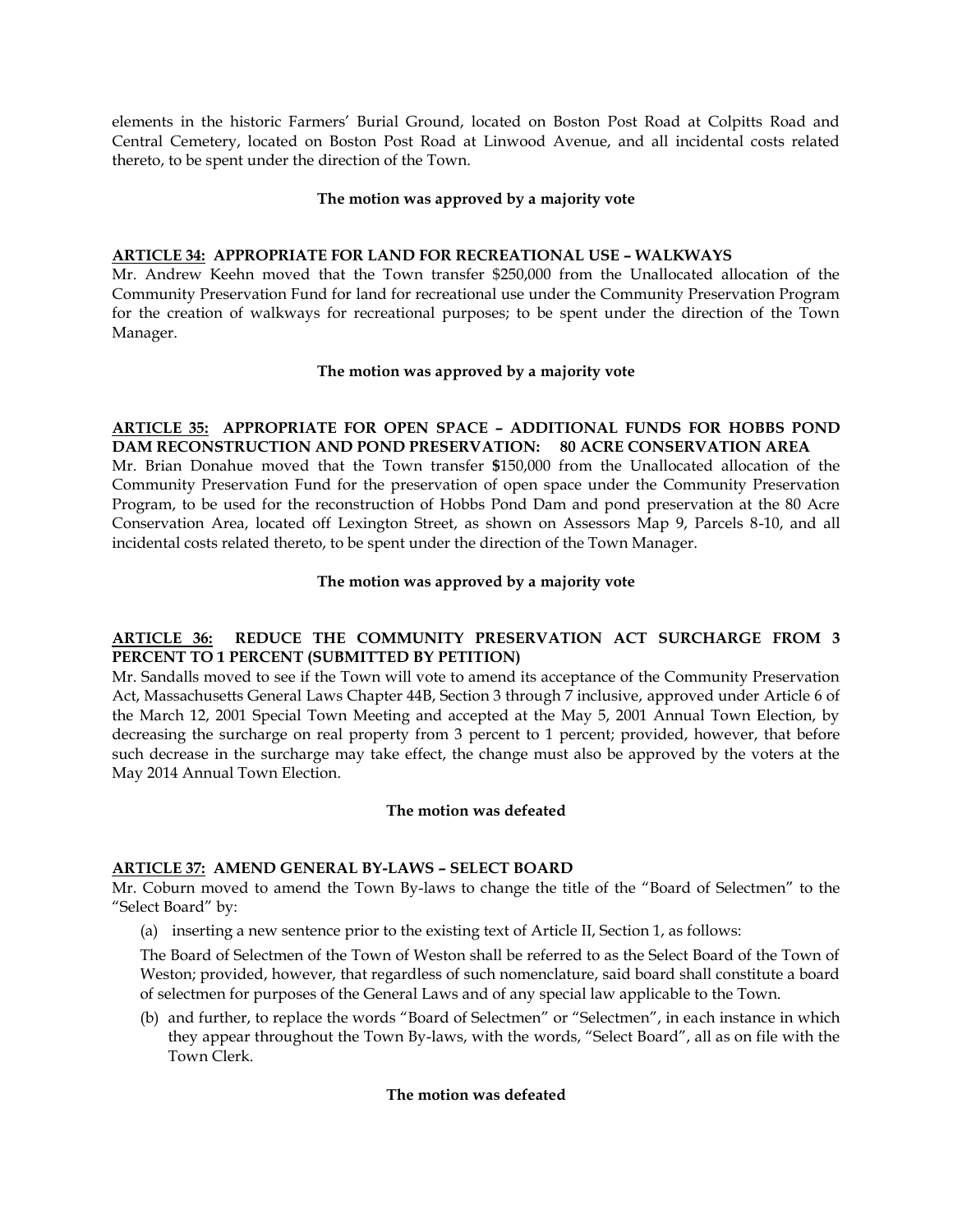### **ARTICLE 38: ACCEPT DONATION OF LAND ON HOBBS BROOK ROAD FOR CONSERVATION PURPOSES**

Mr. George Bates moved to authorize the Board of Selectmen to acquire the fee simple in land on Hobbs Brook Road and shown as Assessors Map 19, Parcels 66 and 67, described in deeds recorded with the Middlesex South Registry of Deeds as Book 27095, Page 419 and Book 27095, Page 420 comprised of .92 acres each, by donation or by deed in lieu of foreclosure, pursuant to Massachusetts General Laws Chapter 60, section 77C, for conservation purposes, from Mr. Salvatore A. Vinciullo, and further to authorize the Board of Selectmen to enter into any and all agreements, covenants, or other instruments necessary to effectuate this vote.

### **The motion was approved by a majority vote**

### **ARTICLE 39: TRANSFER AND AUTHORIZE A LONG TERM LEASE TO PLACE SOLAR PANELS ON THE CLOSED LANDFILL**

Mr. Harrity moved to transfer from the Board of Selectmen for landfill purposes to the Board of Selectmen for such purposes and also for the purpose of leasing for the installation and operation of solar photovoltaic panel purposes the closed landfill located off Church Street and shown as Assessors Map 23, Parcel 35, and authorize the Board of Selectmen to enter into a long term lease agreement, pursuant to Massachusetts General Laws Ch. 30B, Section 16, or any other enabling authority for such purposes; and further, to authorize the Town Manager to enter into alternative energy power purchase and/or net metering credit purchase agreements in connection with such installation, for a term or terms of more than three years, on such terms and conditions as the town Manager deems in the best interest of the Town, and to authorize the Board of Selectmen and Town Manager to take all actions necessary to administer and implement such agreements

# **The motion was approved by two-thirds majority vote as declared by the Moderator**

# **ARTICLE 40: ACCEPT CHAPTER 73, SECTION 4 OF THE ACTS OF 1986 (INCREASE IN PROPERTY TAX EXEMPTION LIMITS)**

Mr. Coburn moved to accept, for fiscal year 2013, the provisions of section 4 of Chapter 73 of the Acts of 1986, as amended by Chapter 126 of the Acts of 1988, which amends Chapter 59 of the Massachusetts General Laws relative to real estate property tax exemptions and to approve an increase in the amount of 100 percent for each eligible exemption.

### **The motion was approved by unanimous vote**

### **ARTICLE 41: RESCIND BOND AUTHORIZATION**

Mr. Gillespie moved to rescind all or a part of an authorization to borrow funds, which was approved in a prior year, where the purpose of the borrowing has been completed and/or it was unnecessary to borrow the amount approved:

Article 19 May 11, 2009 Annual Town Meeting – Field School Feasibility \$178,066

### **The motion was approved by unanimous vote**

**A motion to dissolve the Annual Town Meeting was made, seconded and adopted at 11:10 p.m.**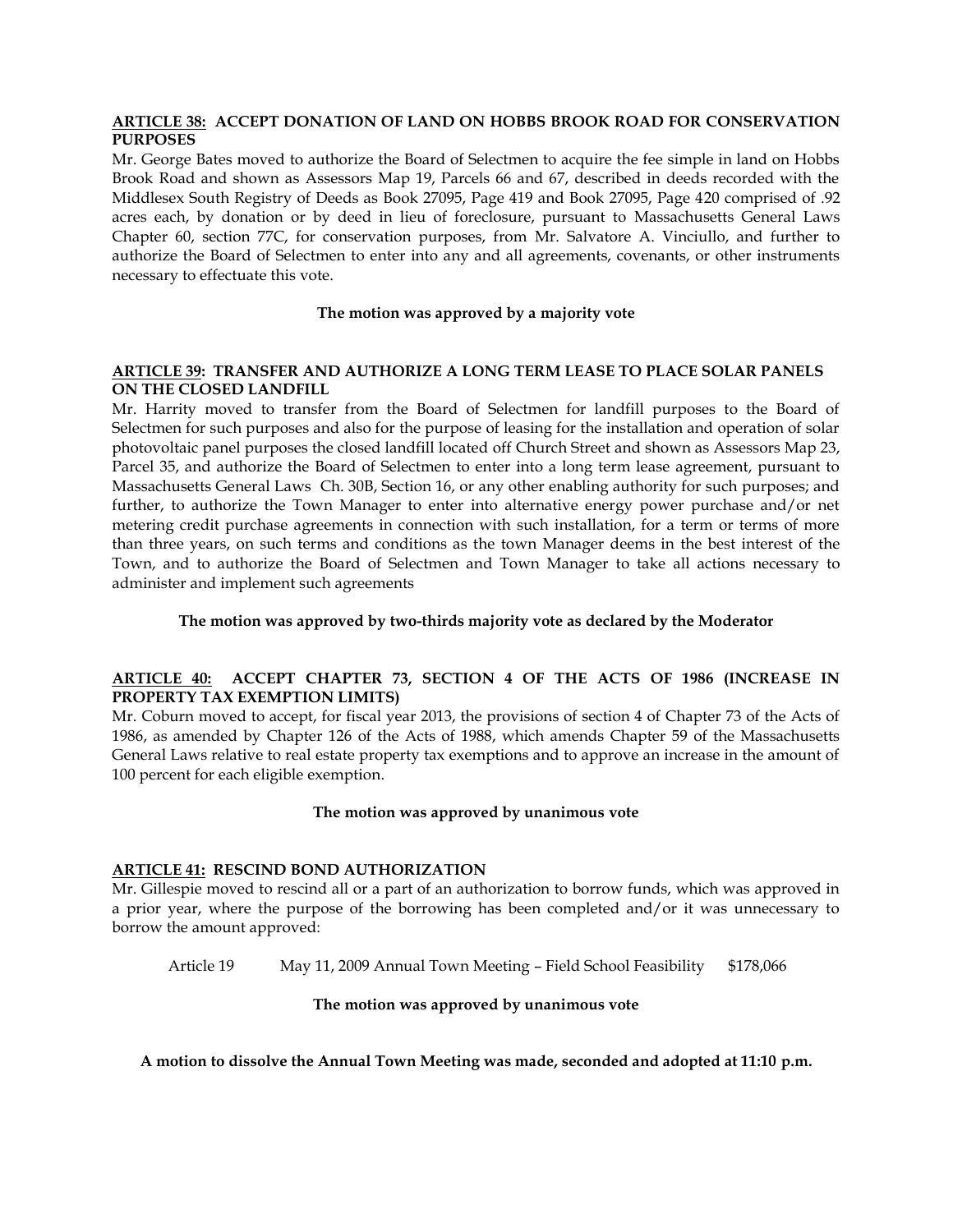### **SPECIAL TOWN MEETING June 17, 2013**

Pursuant to a Warrant, duly served, Thomas Crane, the Moderator, called the Special Town Meeting to order at 7:30 p.m. in the auditorium and gymnasium of the Weston High School. The Moderator declared a quorum present and proceeded with the reading of the Warrant and the Return of Service. Alex

The Moderator appointed tellers and the Town Clerk swore them to their duties.

Alex Shimada-Brand Jean Fiske Ann Leibowitz Doris Sullivan

The Moderator welcomed visitors and outlined procedures to be followed; warned about brevity and requested that citizens give their names and addresses before speaking.

# **ARTICLE 1: AMEND ZONING BY-LAW –HISTORIC STRUCTURES PRESERVATION DEVELOPMENT**

Mr. Alfred Aydelott moved to amend the Zoning By-law to add a new Section V.M. as follows:

- M. HISTORIC STRUCTURES PRESERVATION DEVELOPMENT
- 1. Definition and Applicability

An Historic Structures Preservation Development ("HSPD") provides a framework for adaptation of important older structures within the Town to uses that might not otherwise be permitted in the underlying zone in which such structures are located, including mixed uses, where deemed beneficial to the interests of the community, while preserving the natural, rural character and appearance of the property on which the historic structure is located.

### 2. Purpose and Qualifications

The purpose of an HSPD is to provide flexibility in site planning in order to encourage and promote thoughtful and appropriate rehabilitation and re-use of historically important structures in a manner that protects natural features, scenic views into the property, and existing vegetation and land forms; to encourage utilization of the land in harmony with neighboring properties; and to preserve a recognized Town asset for the benefit of the public.

 In order to qualify as an HSPD, the property must involve at least one principal structure that meets all of the following qualifying criteria:

a. Has been found to be "Historically Significant" by the Weston Historical Commission. If the property has not yet been the subject of a Weston Historical Commission determination, the property will be referred to the Weston Historical Commission to make such a determination pursuant to the following procedure:

1) An applicant shall file a request for a historical determination with the Weston Historical Commission;

 2) Within 21 business days of receipt of a copy of an application, the Weston Historical Commission shall make a determination as to the significance of the subject building;

3) The Commission shall notify the applicant of the date and time of the meeting at which it intends to make its historical determination at least seven (7) days in advance of the meeting, and the applicant shall be given an opportunity to make a presentation to the Commission.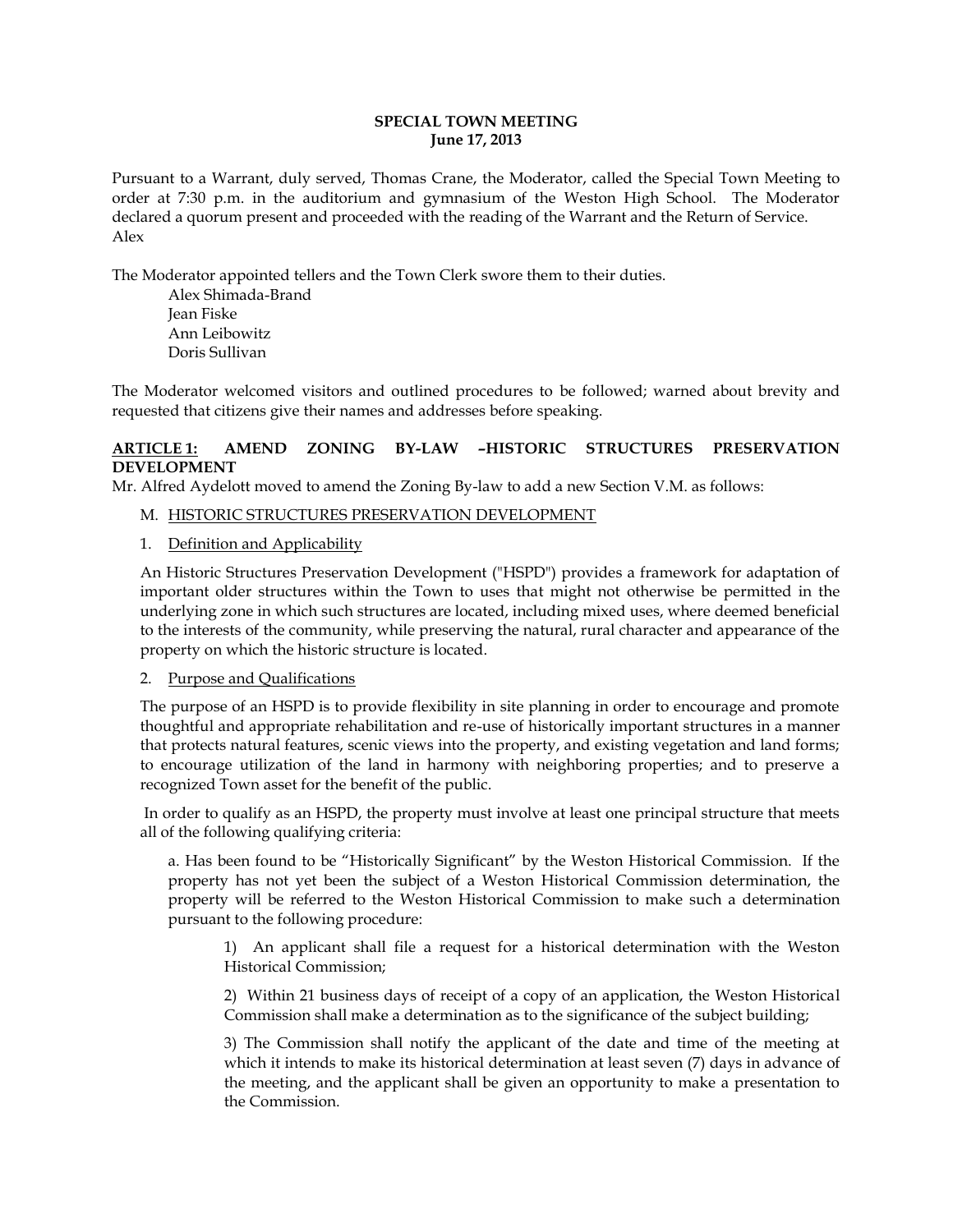4) The building shall be deemed "Historically Significant" if it meets one or more of the criteria listed in subsections A through C of the definition of "Significant Building" in the Town of Weston Demolition Delay Bylaw.

b. Has a preservation restriction executed by the property owner, the proposed developer and any mortgagees which form is suitable for approval by the Massachusetts Historical Commission per G.L. c.184 §§31-32, enforceable in perpetuity.

c. Has not been used as a residence of any kind for at least 25 years.

d. Has occupancy of no more than 30. For purposes of this Bylaw, occupancy shall be defined as the total number of people commonly occupying uses of the nature proposed as defined in the Massachusetts State Building Code calculations for occupancy for purposes of egress, or the anticipated actual occupancy.

e. Is publicly owned.

# 3. Permitted Uses

An HSPD is allowed in the Single Family Residence (D) and Business District (B). HSPD Projects require a Special Permit with Site Plan Approval issued by the Planning Board. In the event that an HSPD property is sold to a private entity after approval hereunder, the terms of the town's interest in repurchasing the property, or each portion thereof if a condominium, cooperative, or similar entity, shall be memorialized in the Special Permit.

Uses allowed in an HSPD shall be limited to the following, either singly or in combination, as approved in the Special Permit.

a. By-Right Uses:

1) All By-Right uses permitted in the underlying zone.

 2) Customary accessory uses associated with the principal use(s) permitted in the underlying zone.

b. Uses Allowed By Special Permit with Site Plan Approval by the Planning Board:

1) All uses permitted in the underlying zone with Site Plan Approval.

2) Single family residence.

3) Multi-unit, attached residences of no more than 4 units in a single structure.

4) Professional or general office.

 5) Shop or studio of an artist, potter, sculptor, silversmith, woodcarver, or similar craftsman.

6) Nonprofit corporation for any civic, benevolent, artistic or charitable purposes.

# 4. Changes of Use, Occupancy and Operations

Any changes in the type or nature of use**,** service requirements, and style of occupancy or operation, and any material increase in the number of occupants or parking demand, require approval of a Revised Special Permit with Site Plan Approval issued by the Planning Board. A change in occupancy exceeding the occupancy limit of 30 is not permitted.

# 5. Design Guidelines and Standards

The HSPD shall be evaluated according to the following Design Guidelines and Standards:

# a. Design Guidelines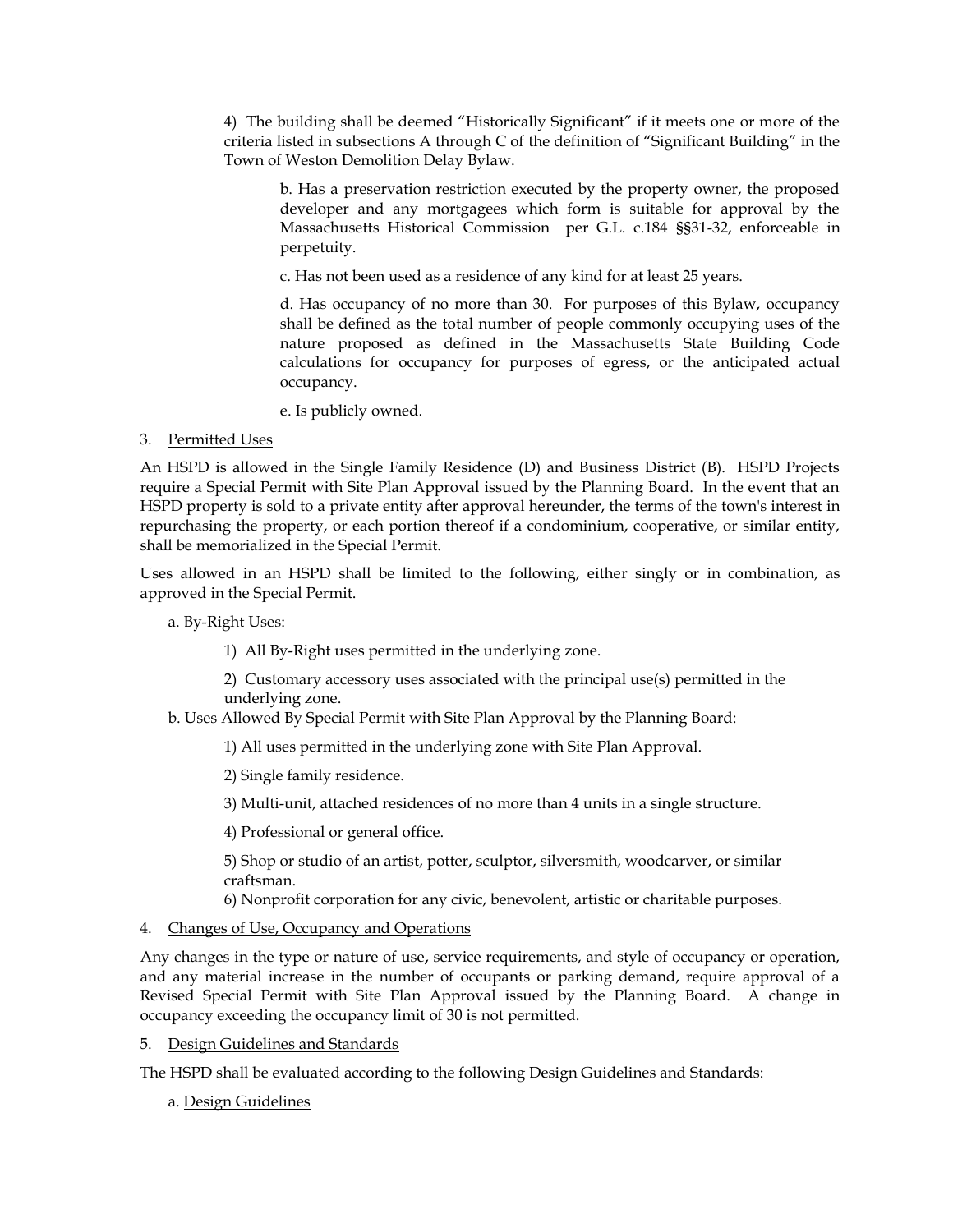#### 1) Site and Landscape Design

The development will respect man-made architectural and historical resources, including, but not limited to, the following: buildings and other structures, trails, stone walls, and scenic views into the property from public ways.

The development shall be sensitive to the natural character and appearance of the property and take into consideration existing natural resources, including, but not limited to, the following: land forms, woodlands, wetlands, vernal pools, significant trees and geological features. Landscape design for the HSPD shall reflect the desire of Weston residents to preserve the Town's rural character.

Landscaping style and character shall be compatible with, and will respect the historical character of the architecture. Finishes, materials, and features associated with courtyards, terraces, and other public gathering spaces visible from adjacent properties shall be compatible with, and complement, the character of the natural landscape features.

Effective vegetative buffers at site boundaries shall be established to screen the HSPD from adjacent properties and roadways to the extent necessary, as determined by the Planning Board. In cases where topography renders the perimeter buffers ineffective, additional screen plantings in the interior of the parcel will be required.

The development shall take into account Low Impact Development techniques for storm water management and shall incorporate "green" principles in building materials, systems and site design. Where possible, proposed new construction shall take advantage of solar and wind orientation.

### 2) Relationship to Neighboring Properties

The property shall be developed in consideration of neighboring properties in regard to scale, character, impact, drainage, and storm water runoff.

Visual impacts of the development shall be mitigated by sensitive use of landscaping features, screening views from neighboring properties and nearby streets through the effective use of existing landforms, alterations thereto, berms and existing vegetation supplemented with new plantings.

Open space shall be located and designed so as to increase the visual amenities for abutting properties, as well as for the benefit of occupants of the development.

Access points to the Town's public streets shall be minimized and located so as to minimize traffic congestion.

### 3) Architecture

Restoration of existing structures shall comply in every respect with the requirements of the associated preservation deed restriction(s), both interior and exterior, where applicable, to the satisfaction of the Planning Board and of the entity or entities holding and enforcing the restriction(s). The interface of new and existing construction shall not violate the letter or intent of the preservation restriction(s).

Provision of public access to the important interior and exterior spaces and features of the historical construction is strongly encouraged.

New construction shall reflect or complement the historically important structures on site, and shall reflect the historic architectural fabric and character of the Town generally. Natural materials are preferred, and synthetic or man-made materials are discouraged. Examples of preferred materials include wood doors and windows, wood clapboard,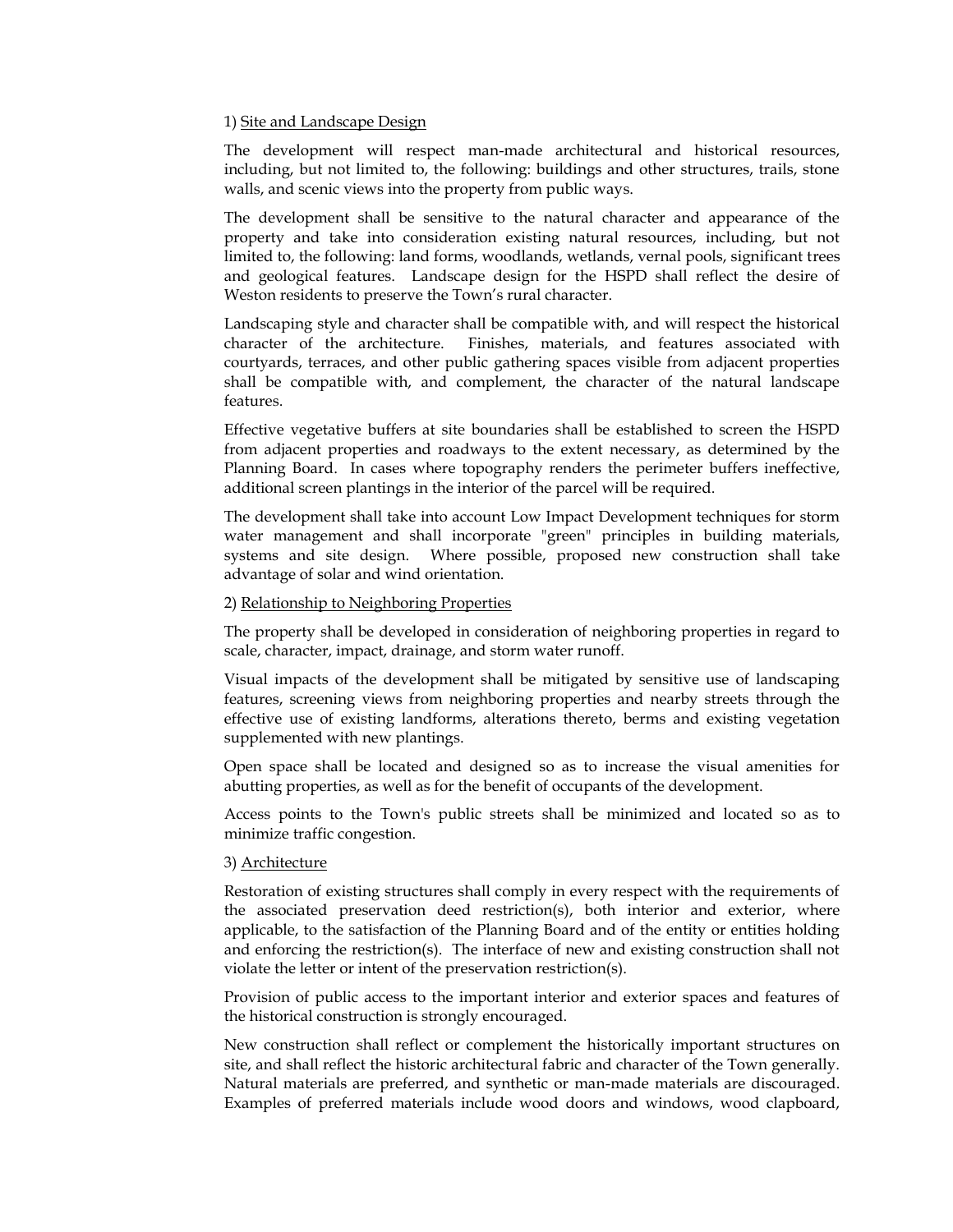shingle, and fieldstone. Replacement materials shall be in compliance with the preservation restriction.

New construction shall harmonize with the scale of existing structures and with landforms, trees, and other natural features of the site.

#### b. Standards

#### 1) Parking

The developer shall demonstrate that sufficient on-site parking space is available to satisfy the provisions of SECTION VIII. VEHICULAR REQUIREMENTS of the Zoning By-law. Parking lots and vehicular service areas must be landscaped to the satisfaction of the Planning Board.

#### 2) New Construction

New free-standing structures intended for human occupancy and habitation are not permitted in an HSPD. Accessory structures such as storage sheds for garden equipment, gazebos, and the like are permitted, but free-standing vehicle garages are prohibited.

The intent of this By-law is the intact preservation of important historical structures to the greatest extent possible. Therefore, an addition or additions to existing construction shall not exceed a total of 20 percent of the RGFA of the existing structure to which the new construction is appended.

New construction must comply with all provisions of SECTION VI. DIMENSIONAL AND OTHER REQUIREMENTS of the Zoning By-law for the underlying zone.

### 3) Restoration, Replacement and Infill

Components of the existing building fabric designated for preservation shall be refurbished to a condition consonant with the preservation restriction(s) satisfactory to the entity holding and enforcing the preservation restriction. Replacement components shall match the original in material type, style, size and configuration.

New components added to, or integral with, the existing building fabric shall be appropriate to the surrounding historical building fabric and satisfactory to the entity holding and enforcing the preservation restriction.

#### 4) Waivers

The Planning Board shall have, at its sole discretion, the ability to waive provisions of the Design Guidelines and Standards relating to a particular application if it deems that such action would benefit the quality and character of the project, of neighboring properties, or of the Town generally.

#### 6. Special Permit with Site Plan Approval

#### a. Timing

Application for HSPD Special Permit with Site Plan Approval shall be made to the Planning Board. No work on site shall commence prior to the Special Permit application.

#### b. Special Permit with Site Plan Approval Determination

The Planning Board shall issue a Special Permit with Site Plan Approval for an HSPD if it finds that the HSPD presented in the application substantially complies with the Design Guidelines and Standards defined in this By-law, and if it specifically finds that: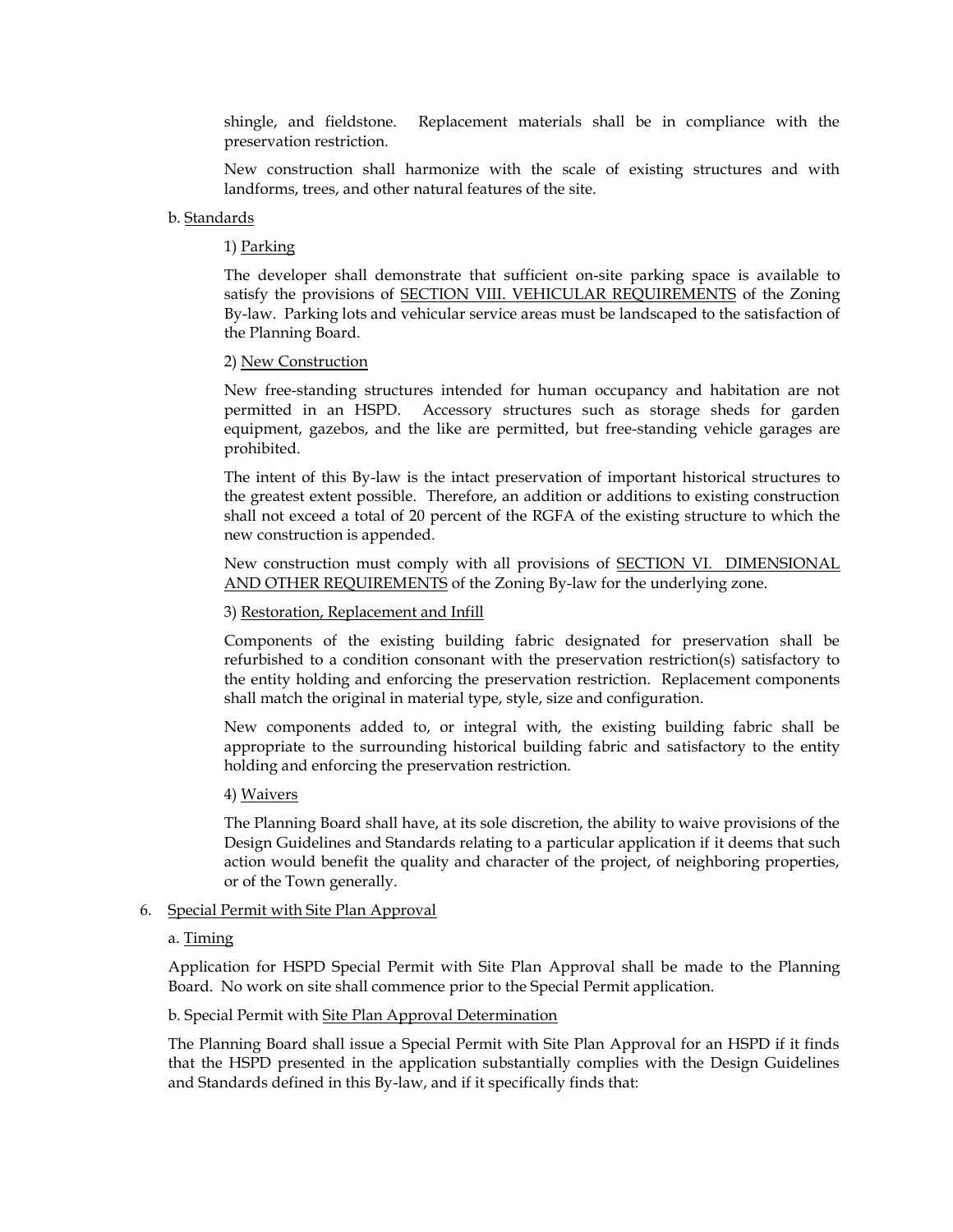1) The Site Plan provides for no uses which are not permitted by this By-law.

2) Fire, police and other emergency personnel have reasonable access to all structures.

3) All utilities, other lines, and equipment, including, but not limited to, electric, telephone, and cable TV, are located underground.

4) Compressors, generators, transformers, and other similar equipment are adequately and appropriately screened, and that noise generated by such equipment, either singly or in combination, meets Planning Board standards.

5) Exterior lighting levels are generally consonant with Planning Board standards for residential construction, that there are no up-lights, spotlights or floodlights, and that parking and service area lighting levels are an average of one foot-candle or less on the ground.

6) The Site Plan locates and screens refuse disposal area(s), utility building(s), storage area(s), and other support facilities to make them less visible from sites external and internal to the HSPD parcel.

7) The Development is consistent with the letter and intent of the preservation restriction(s).

8) The Development is in harmony with the general intent and purpose of the Town of Weston Zoning By-law.

### c. Special Permit with Site Plan Approval - Rules and Regulations

The Planning Board shall adopt rules and regulations in a separate document that are consistent with this By-law specifying design standards for site development features, including, but not limited to: exterior lighting; storm water management; landscaping; erosion control; architectural design; design and construction standards for streets, drives and walkways; street and parcel documentation.

d. Construction and Phasing Plan

A Construction Plan shall be submitted by the applicant and approved by the Planning Board as part of the Special Permit process, and where phased construction is proposed, a Phasing Plan shall be incorporated into the Construction Plan. Surety may be required, at the Planning Board's discretion, for the construction, or to the phases thereof, to guarantee performance and implementation of the Special Permit Plan(s). The Planning Board shall determine the type and amount of surety with the Town. The Construction (and Phasing) Plan shall be endorsed by the Planning Board prior to any work done at the site, including tree removal, grubbing, and excavation of any sort, prior to application for a Building or Demolition Permit.

A list of submission items associated with the Construction (and Phasing) Plan shall be listed on a separate document approved by the Planning Board and may include, but not be limited to, the following items: hours of operation, truck routes, construction vehicle management, site staging of construction materials, material safety sheets, erosion and storm water control, and protection of historical assets.

Mr. Sandalls moved to amend this article to postpone action indefinitely. He urged voters to wait until the December 2, 2013 Special Town Meeting.

### **Mr. Sandalls' motion to amend Article 1 was defeated Yes: 140 No: 213**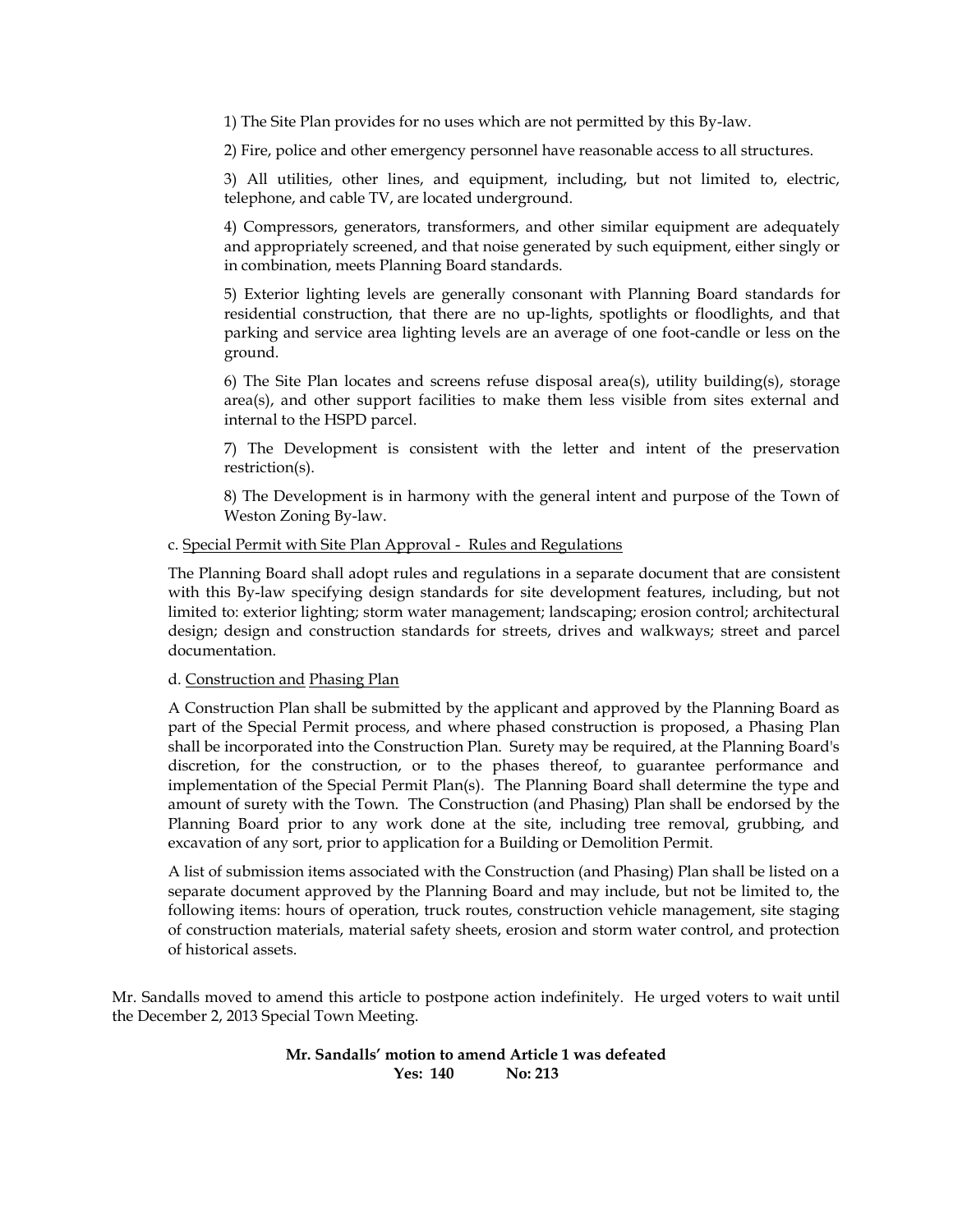Mr. Michael Glynn supported Mr. Sandalls' amendment. Ms. Pam Fox, Mr. Dave Harmon and Mr. John Fiske were opposed to Mr. Sandalls' amendment. Ms. Marisa Morra asked for clarification regarding whether if Mr. Sandalls amendment is accepted, if article can be brought to December Special Town Meeting. Mr. Coburn responded that if Mr. Sandalls' amendment passes, then Articles 1 and 2 will be passed over.

Mr. Chris Houston moved to table Article 1 and Mr. Sandalls' amendment thereto until after consideration of Articles 2 and 3.

### **Mr. Houston's amendment was defeated Yes: 207 No: 152**

Ms. Isabella Jancourtz expressed concern about the condition of the Old Library interior. Mr. Harrity clarified that if this amendment is defeated then the Urbanica proposal is moot. The Board of Selectmen will not have anything to bring back to the fall Town Meeting, because there will be no proposal to discuss. If the Urbanica proposal is defeated, the Board of Selectmen will be issuing a request for work to be done on the exterior of the Old Library.

Mr. Richard Sher, Mr. Tom Selldorf, Mr. Jack Deary and Ms. Isabella Jancourtz spoke against the main amendment.

### **The motion was defeated. A two-thirds majority was required**

**Yes: 206 No: 155** 

### **The motion was defeated**

# **ARTICLE 2: AUTHORIZE SALE OF OLD LIBRARY**

Mr. Coburn moved that this article be passed over and so disposed of.

# **The motion was approved by a majority vote**

# **ARTICLE 3: APPROPRIATE FOR HISTORIC RESOURCES – OLD LIBRARY**

Mr. Coburn moved that this article be passed over and so disposed of.

### **The motion was approved by a majority vote**

# **A motion to dissolve the Annual Town Meeting was made, seconded and adopted at 10:10 p.m.**

### **SPECIAL TOWN MEETING December 2, 2013**

Pursuant to a Warrant, duly served, Thomas Crane, the Moderator, called the Special Town Meeting to order at 7:30 p.m. in the auditorium and gymnasium of the Weston High School. The Moderator declared a quorum present and proceeded with the reading of the Warrant and the Return of Service.

Mr. Coburn expressed gratitude and sincere appreciation to the Tercentennial Steering Committee (Weston 300).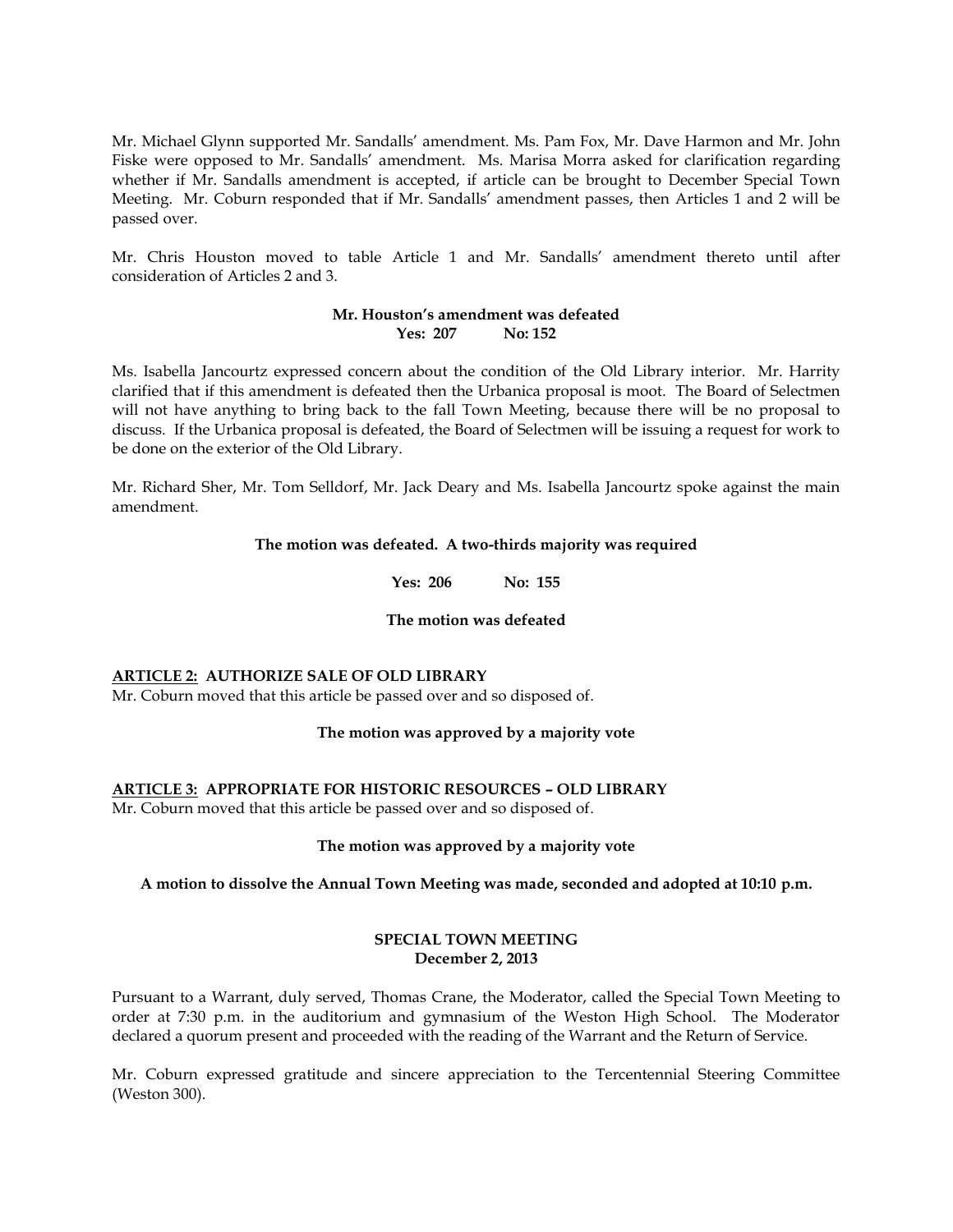#### **Committee Members:**

Dusty Rhodes, Chair Diana Chaplin Robin Peakes Coutts Mark L. Curelop Elizabeth B. Eaton Deirdre Freiberg Elizabeth R. Hochberger Aubrey Kief Douglas MacDougall Lee Marsh Marion B. Packs Rev. Dr. Thomas D. Wintle

# **ARTICLE 1: AMEND FISCAL YEAR 2014 OPERATING BUDGET**

Ms. Danielle Black moved to amend the following line item in the fiscal year 2014 Operating Budget adopted under Article 2 of the 2013 Annual Town Meeting, by raising and appropriating an additional sum as follows:

|                              | Changing From | <b>Changing To</b> | <b>Difference</b> |
|------------------------------|---------------|--------------------|-------------------|
| School Department - Expenses | \$5,289,596   | \$5,519,596        | \$230,000         |

Mr. John Tucker asked from where the money would be coming. Town Manager Donna VanderClock responded that property taxes would be the funding source.

Mr. Keith Johnson spoke in opposition to this article. Ms. Christen Lacey, secretary of Weston Parent Advisor of Special Education, spoke in favor of this article.

### **Motion passed by a majority vote**

### **ARTICLE 2: APPROPRIATE FOR CASE CAMPUS MASTER PLAN – PHASE 2**

Mr. Edward Heller moved that the Town appropriate \$835,000 to pay costs to design and reconstruct, resurface or alter the configuration of roadways, walkways and parking areas on the Case Campus, generally located on either side of Alphabet Lane and within the boundaries of School Street and Wellesley Street, and all incidental costs related thereto, to be spent under the direction of the Town Manager, the money so appropriated to be borrowed under the authority of Massachusetts General Laws Chapter 44, Section 7, or any other enabling authority, and that the Town Treasurer, with the approval of the Board of Selectmen, be authorized to issue bonds and notes therefor.

Mr. Keith Johnson spoke against this article. Mr. James Mannix, an abutter, spoke in favor of this article.

### **Motion passed by a two-thirds majority vote as declared by the Moderator**

### **ARTICLE 3A: AMEND ZONING BY-LAW – ADD DEFINITIONS**

Mr. Alfred Aydelott moved to amend Section II. of the Zoning By-law by inserting new Definitions as follows:

"Destruction/Demolition: Removal without replacement of the enclosing components of a building's exterior envelope, including doors, windows, cladding, sheathing, and other similar elements; or the alteration of all or a portion of a building's exterior envelope such that existing walls, roof, or floor cease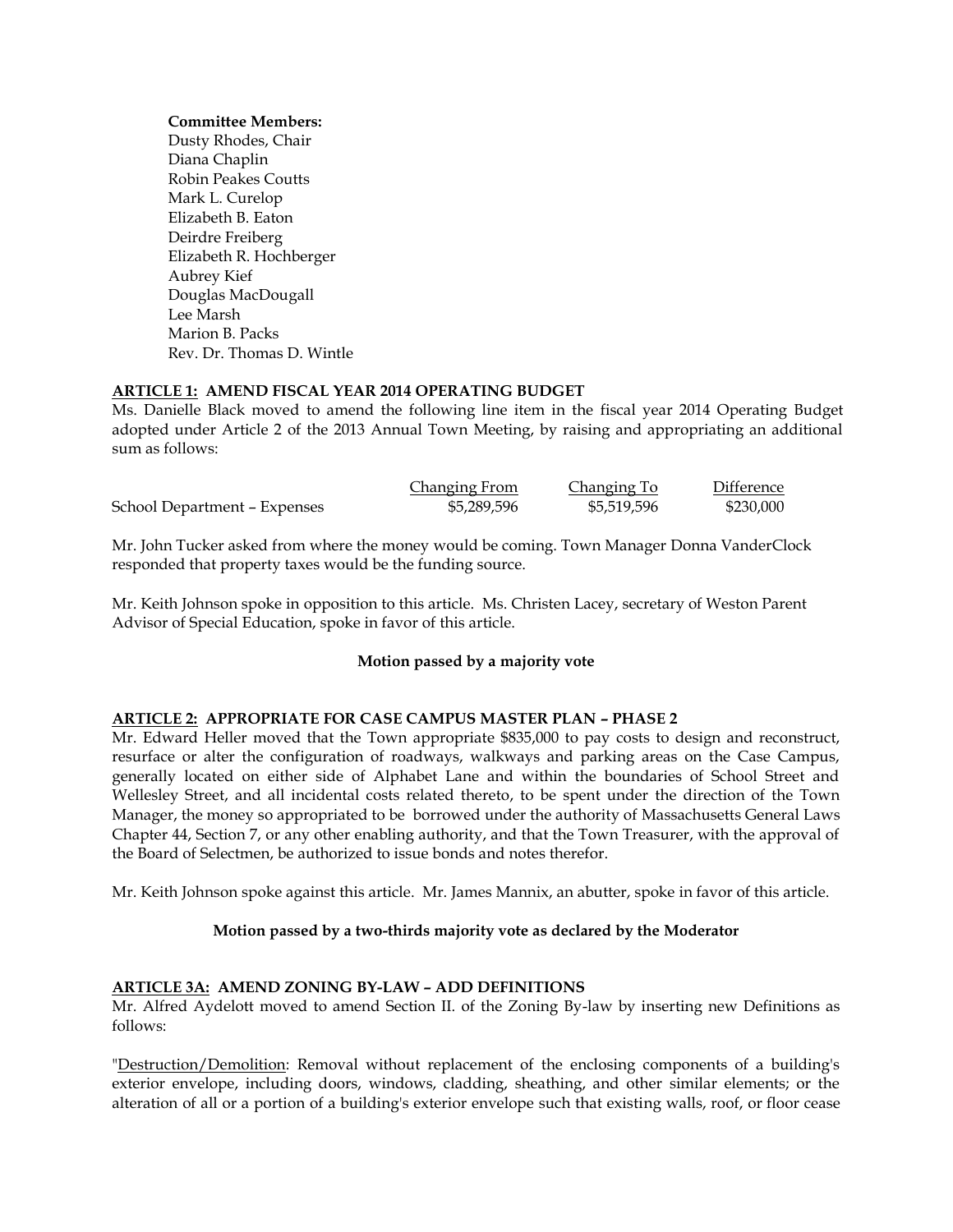to be part of the building's exterior envelope. For the purpose of this By-law, the frame supporting enclosing components need not be removed for the construction to be considered demolition or destruction. This definition shall take effect on January 1, 2014."

# **Motion approved by a two-thirds majority vote as declared by the Moderator**

# **ARTICLE 3B: AMEND ZONING BY-LAW – ADD DEFINITIONS**

Mr. Aydelott moved to amend Section II. of the Zoning By-law by inserting new Definitions for NON-COMMERCIAL CLUB and PROFESSIONAL

# NON-COMMERCIAL CLUB

The use of a site for provision of meeting, recreational, or social facilities by a private nonprofit association, primarily for use by members and guests and not connected with or engaged in commercial enterprises

# PROFESSIONAL

Person formally certified by a professional body or belonging to a specific profession by virtue of having completed a required course of studies and/or practice

# **The motion was approved by a two-thirds majority vote as declared by the Moderator**

# **ARTICLE 4: AMEND ZONING BY-LAW – HISTORIC STRUCTURES PRESERVATION DEVELOPMENT**

Mr. Aydelott moved to amend Section V. the Zoning By-law of the Town of Weston by adopting a new Subsection M. as follows:

### M. HISTORIC STRUCTURES PRESERVATION DEVELOPMENT

1. Definition and Applicability

 An Historic Structures Preservation Development ("HSPD") provides a framework for adaptation of important older structures within the Town to uses that might not otherwise be permitted in the underlying zone in which such structures are located, including mixed uses, where deemed beneficial to the interests of the community, while preserving the natural, rural character and appearance of the property on which the historic structure is located.

2. Purpose and Qualifications

 The purpose of an HSPD is to provide flexibility in site planning in order to encourage and promote thoughtful and appropriate rehabilitation and re-use of historically important structures in a manner that protects natural features, scenic views into the property, and existing vegetation and land forms; to encourage utilization of the land in harmony with neighboring properties; and to preserve a recognized Town asset for the benefit of the public.

 In order to qualify as an HSPD, the property must involve at least one principal structure that meets all of the following qualifying criteria:

- a. Have been constructed prior to 1945.
- b. Have been found to be "Historically Significant" by the Weston Historical Commission
- c. Before issuance of a building permit, have a preservation restriction executed by the property owner, the proposed developer and any mortgagees and approved by the Massachusetts Historical Commission per G.L. c.184 §§31-32, enforceable in perpetuity.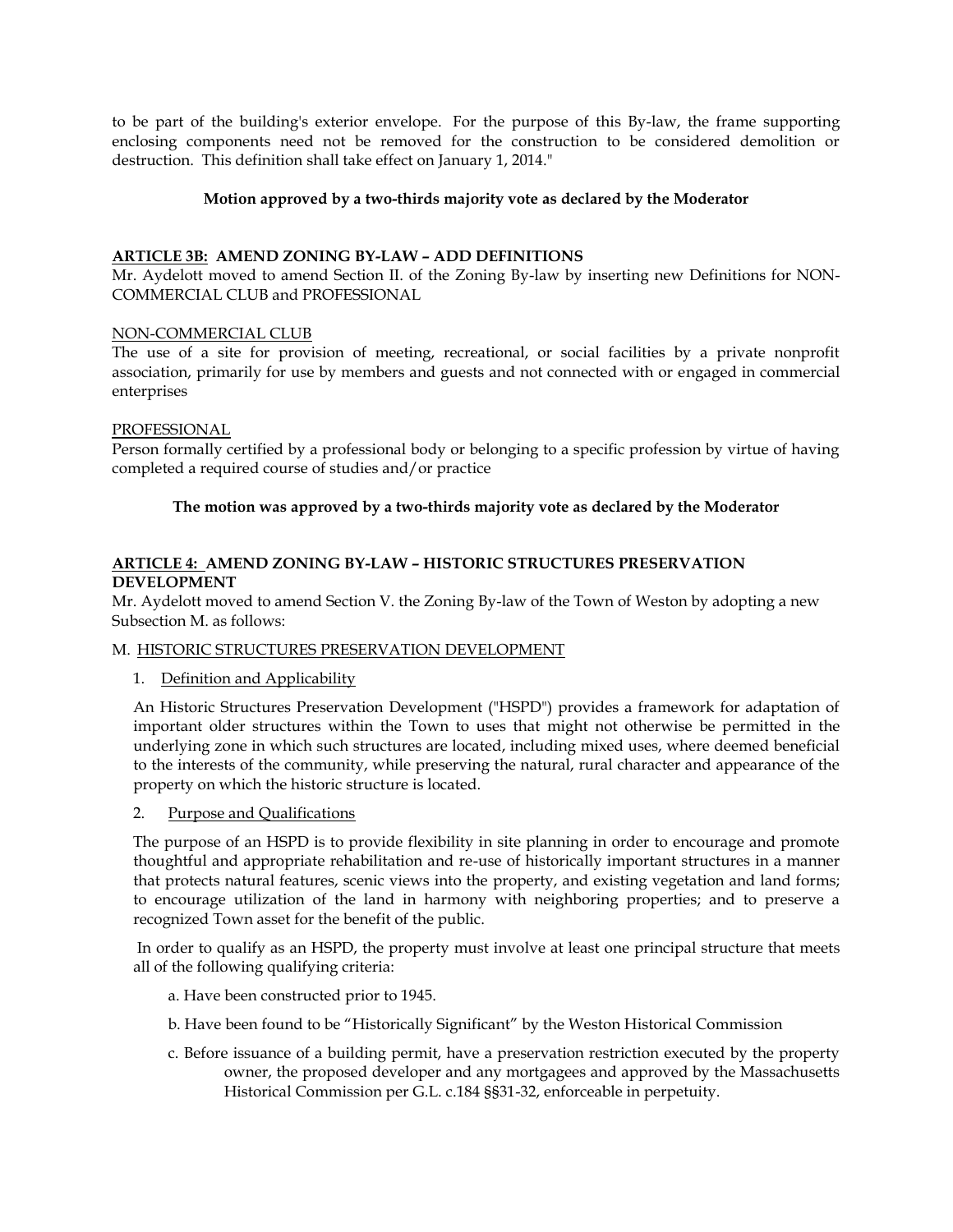d. Be publicly owned.

# 3. Permitted Uses

 An HSPD is allowed in the Single Family Residence District (A), Single Family Residence District (B), Single Family Residence (C), Single Family Residence (D) and Business District (B). *Major HSPD Projects* with a total occupancy of 30 or greater require Concept Plan approval by a majority vote of the Town Meeting and subsequent Site Plan Approval - Special Permit issued by the Planning Board. *Minor HSPD Projects* with an occupancy of fewer than 30 require Site Plan Approval - Special Permit issued by the Planning Board.

 For purposes of this By-law, occupancy shall be defined as the total number of people commonly occupying uses of the nature proposed as defined in the Massachusetts State Building Code calculations for occupancy for purposes of egress.

 Uses allowed in an HSPD shall be limited to the following, either singly or in combination, as approved in the Special Permit.

a. By-Right Uses:

1) All By-Right uses permitted in the underlying zone.

 2) Customary accessory uses associated with the principal use(s) permitted in the underlying zone.

b. Uses Allowed By Special Permit with Site Plan Approval by the Planning Board:

- 1) All uses permitted in the underlying zone with Site Plan Approval.
- 2) Single family residence.
- 3) Multi-unit, attached residences in a single structure.

4) Bed and breakfast establishment of no more than 4 guest suites offering overnight accommodation and breakfast to guests lodged as overnight guests. No meals other than breakfast shall be served, and no breakfast shall be served to members of the public not lodged as overnight guests.

- 5) Professional or general office.
- 6) Shop or studio of an artist, potter, sculptor, silversmith, woodcarver, or similar craftsman.
- 7) Retail business establishment.

8) Restaurant/ Eating Place, excluding those defined as a fast food establishment, with food primarily prepared and cooked on the premises.

- 9) Nonprofit organization for any civic, benevolent, artistic or charitable purposes.
- 4. Changes of Use, Occupancy and Operations

 Any changes in the type or nature of use**,** service requirements, and style of retail or restaurant operation, and any material increase in the number of occupants or parking demand, shall be subject to approval of a Revised Concept Plan by majority vote of the Town Meeting and subsequent Revised Special Permit with Site Plan Approval issued by the Planning Board for Major Projects. For Minor Projects, Revised Special Permit with Site Plan Approval issued by the Planning Board shall be required.

 Changes in Minor Projects that result in occupancies exceeding the Major Project occupancy thresholds shall be subject to Major Project submittal, review and approval requirements.

5. Concept Plan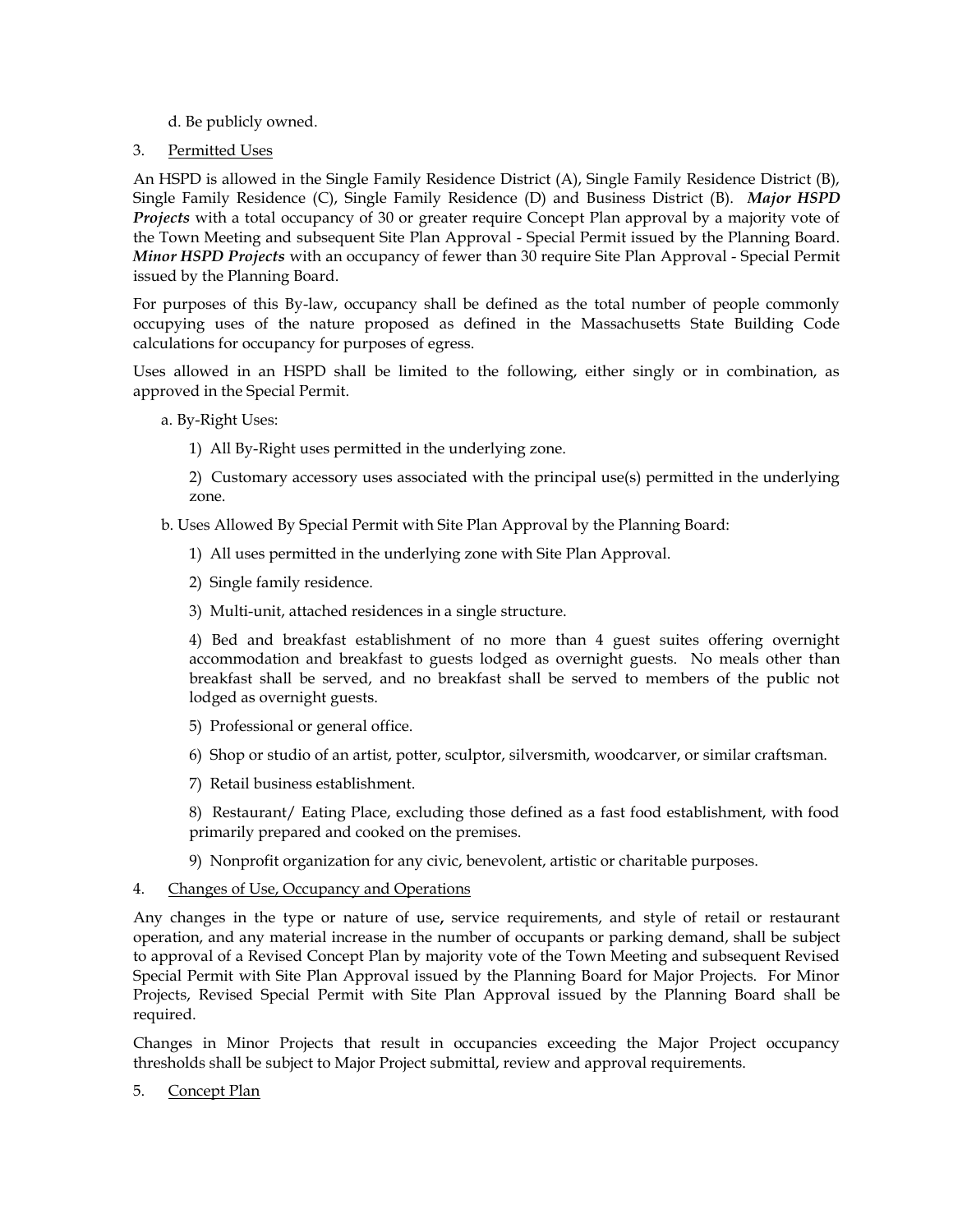The purpose of the Concept Plan is to present the proposed project to Town Meeting in such a way that the Town can determine the impacts from a proposed HSPD and decide whether the proposed HSPD is suitable for the property. The Concept Plan shall include: (1) Preliminary Site Plan which provides a conceptual layout for the HSPD, including a tree survey; trees required for removal; roadway, driveway and walkway locations, including parking and vehicular service areas; location of utilities which may be on-site or off-site subject to a perpetual easement; grading plans for structures, roads, driveways and walkways; location of wastewater management structures and other features with associated grading; storm water management structures with associated grading; general landscaping; trash management facilities; and exterior lighting. (2) Preliminary Architectural Plans and Elevations. (3) Traffic Analysis of the HSPD. (4) A Municipal Impact Analysis of the HSPD. (5) Site Impact Analysis of the HSPD.

 The drawings and supporting material submitted to the Planning Board and Town Meeting shall be sufficiently detailed to enable the Planning Board and Town Meeting to evaluate the impacts of the HSPD. The submission requirements for the Concept Plan shall be specified in rules and regulations to be adopted by the Planning Board.

The HSPD shall be evaluated according to the following Design Guidelines and Standards:

- a. Design Guidelines
	- 1) Site and Landscape Design

 The development shall be sensitive to man-made architectural and historical resources, including, but not limited to, the following: buildings and other structures, trails, stone walls, and scenic views into the property from public ways.

The development shall be sensitive to the natural character and appearance of the property and take into consideration existing natural resources, including, but not limited to, the following: land forms, woodlands, wetlands, vernal pools, significant trees and geological features. Landscape design for the HSPD shall reflect the desire of Weston residents to preserve the Town's rural character.

Landscaping style and character shall be compatible with, and sensitive to, the historical character of the architecture. Finishes, materials, and features associated with courtyards, terraces, and other public gathering spaces visible from adjacent properties shall be compatible with, and complement, the character of the natural landscape features.

Effective vegetative buffers at site boundaries shall be established to screen the HSPD from adjacent properties and roadways to the extent necessary, as determined by the Planning Board. In cases where topography renders the perimeter buffers ineffective, additional screen plantings in the interior of the tract will be required.

The development shall take into account Low Impact Development techniques for storm water management and shall incorporate "green" principles in building materials, systems and site design. Where possible, proposed new construction shall take advantage of solar and wind orientation.

# 2) Relationship to Neighboring Properties

The property shall be developed in consideration of neighboring properties in regard to scale, character, impact, drainage, and storm water runoff.

 Visual impacts of the development shall be mitigated by sensitive use of landscaping features, screening views from neighboring properties and nearby streets through the effective use of existing landforms, alterations thereto, berms and existing vegetation supplemented with new plantings.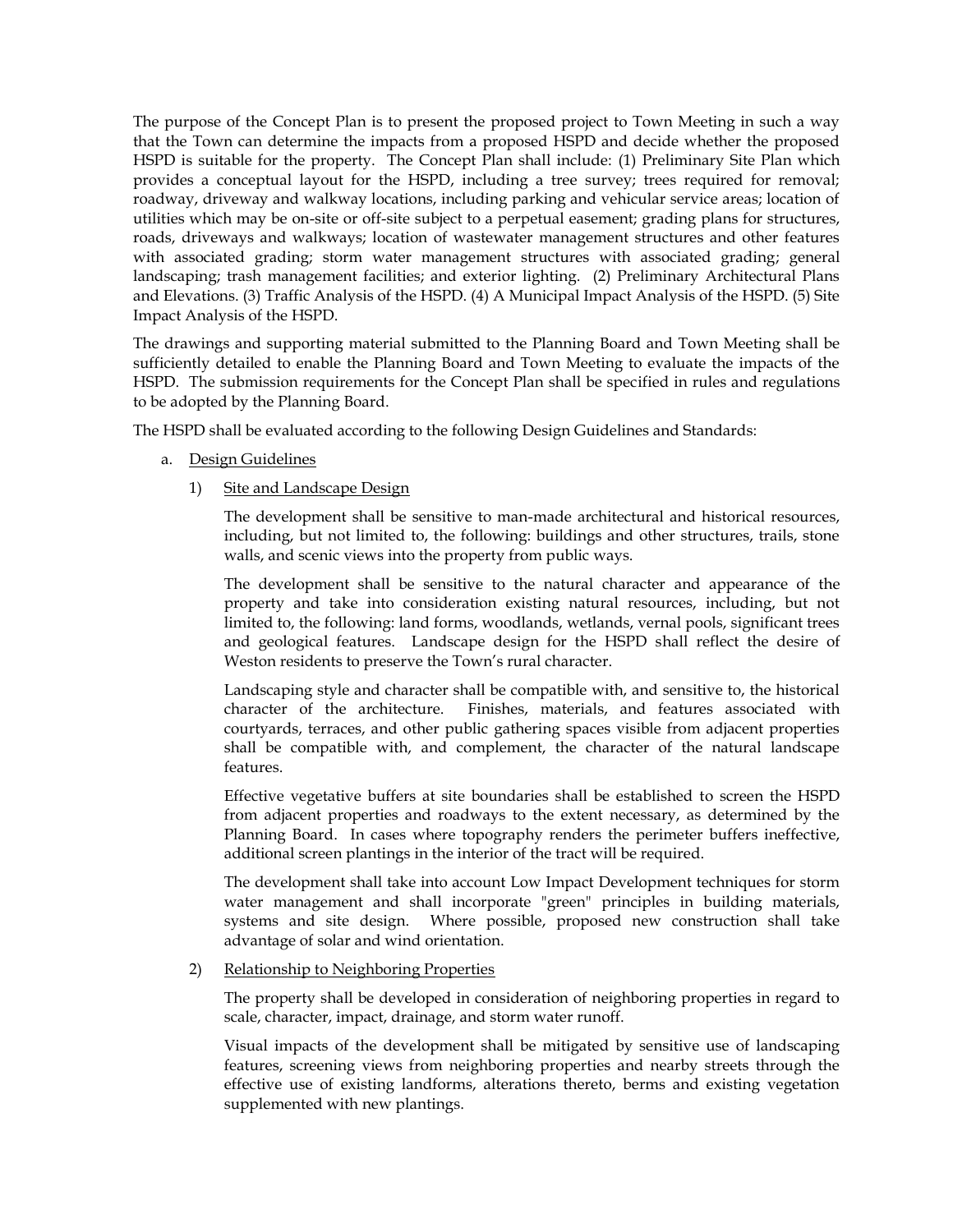Open space shall be located and designed so as to increase the visual amenities for abutting properties, as well as for the benefit of occupants of the development.

 Access points to the Town's public streets shall be minimized and located so as to minimize traffic congestion.

3) Architecture

Restoration of existing structures shall comply in every respect with the requirements of the associated preservation deed restriction(s), both interior and exterior, where applicable, to the satisfaction of the Planning Board and of the entity or entities holding and enforcing the restriction(s). The interface of new and existing construction shall not violate the letter or intent of the preservation restriction(s).

Provision of public access to the important interior and exterior spaces and features of the historical construction is strongly encouraged.

New construction shall reflect or complement the historically important structures on site, and shall reflect the historic architectural fabric and character of the Town generally. Examples of preferred materials include wood clapboard, shingle, and fieldstone.

New construction shall harmonize with the scale of existing structures and with landforms, trees, and other natural features of the site.

- b. Standards
	- 1) Parking

The developer shall demonstrate that sufficient on-site parking space is available to satisfy the provisions of SECTION VIII. VEHICULAR REQUIREMENTS of the Zoning By-law, or to accommodate parking associated with the actual occupancies generated by the project use(s), whichever is greater.

For *Major Projects*, if ability to comply with this requirement is demonstrated, the Planning Board shall have the discretion to waive it if it deems that such action would benefit the quality and character of the project, of neighboring properties, or of the Town generally, provided that the developer shall submit a Comprehensive Parking Plan satisfactory to the Planning Board showing alternate parking locations as part of the Traffic Analysis.

Parking lots and vehicular service areas must be landscaped to the satisfaction of the Planning Board.

2) New Construction

New free-standing structures intended for human occupancy and habitation are not permitted in an HSPD. Accessory structures such as storage sheds for garden equipment, gazebos, and the like are permitted, but free-standing vehicle garages are prohibited.

The intent of this By-law is the intact preservation of important historical structures to the greatest extent possible. Therefore, an addition or additions to existing construction shall not exceed a total of 25 percent of the RGFA of the existing structure to which the new construction is appended.

New construction must comply with all provisions of SECTION VI. DIMENSIONAL AND OTHER REQUIREMENTS of the Zoning By-law.

3) Restoration, Replacement and Infill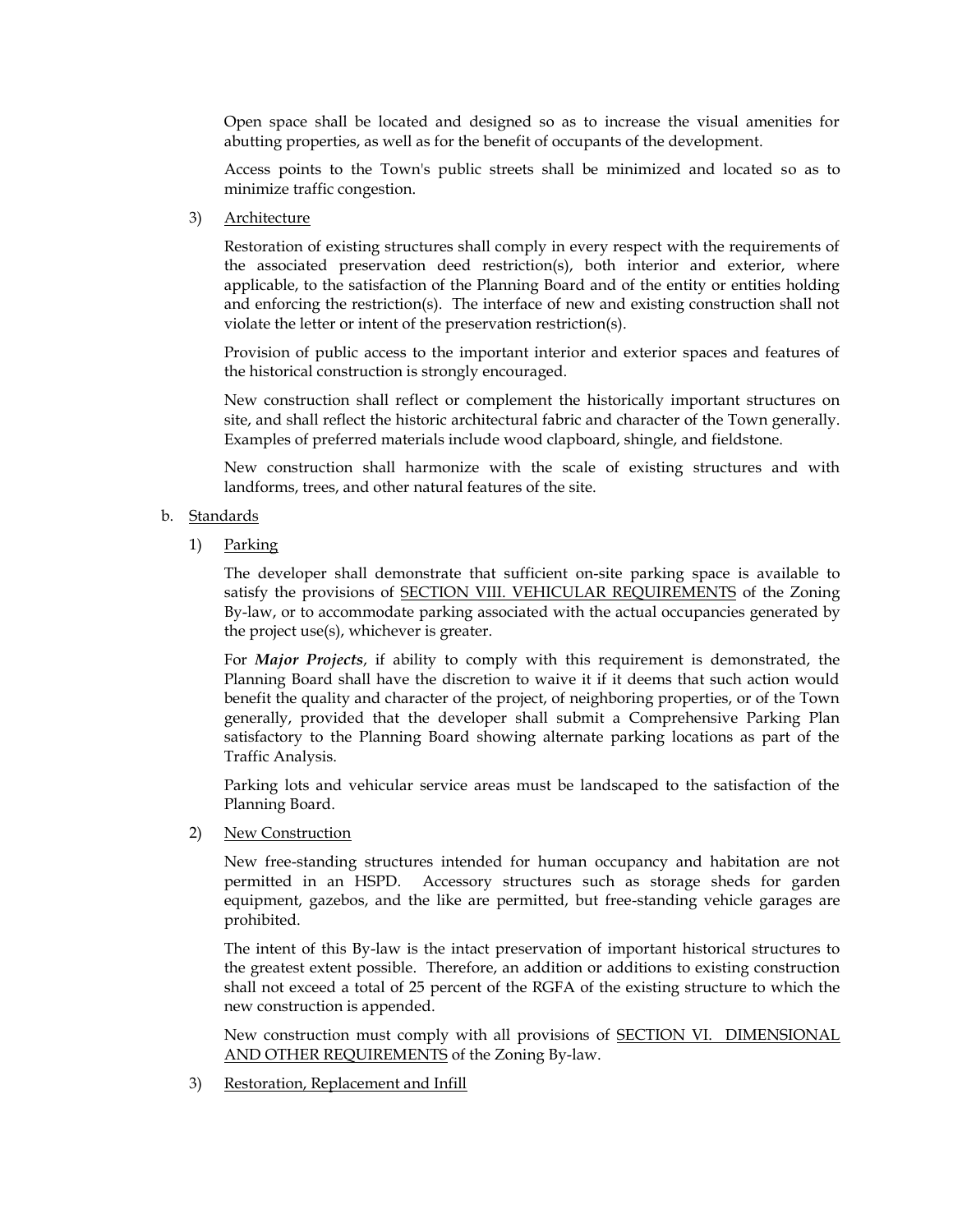Components of the existing building fabric designated for preservation shall be refurbished to a condition consonant with the preservation restriction(s) satisfactory to the entity holding and enforcing the preservation restriction. Replacement components shall match the original in material type, style, size and configuration.

 New components added to, or integral with, the existing building fabric shall be appropriate to the surrounding historical building fabric and satisfactory to the entity holding and enforcing the preservation restriction.

### 4) Development Agreement

Prior to Town Meeting approval of a Concept Plan, the applicant shall execute a Development Agreement with the Board of Selectmen, after review and approval by the Planning Board. Such Development Agreement shall memorialize any additional obligations which the applicant has agreed to undertake in addition to those obligations which are expressly required by the Concept Plan or the Zoning By-law including, but not limited to, obligations relating to off-site improvements; traffic mitigation; construction timing and truck access; architectural standards; accommodation of public amenities such as walking trails, open space, parks, and playgrounds; and reimbursement of Town costs for consulting or other services related to review of the HSPD proposal and monitoring of the project. The Development Agreement may also require that in the event that an HSPD property is sold to a private entity after approval hereunder, the owner shall grant the Town a covenant that the Town shall have first right of offer to repurchase the property, or each portion thereof if a condominium, cooperative, or similar entity. Such Development Agreement may be conditional upon Town Meeting approval of a Concept Plan.

5) Waivers

The Planning Board shall have, at its sole discretion, the ability to waive provisions of the Design Guidelines and Standards relating to a particular application if it deems that such action would benefit the quality and character of the project, of neighboring properties, or of the Town generally.

### c. Procedures

- 1) Approval of an HSPD Concept Plan for a Major HSPD Project shall be by a majority vote of the Town Meeting, following a recommendation and report to Town Meeting by the Planning Board as to whether and how the proposed Concept Plan meets the purposes of the HSPD and the Design Guidelines and Standards for Concept Plans as set forth in this By-law. It shall be the obligation of the applicant to timely submit an article to the Board of Selectmen for inclusion of the HSPD Concept Plan proposal on the warrant for the Town Meeting at which the applicant will be seeking concept approval.
- 2) The HSPD Concept Plan approval process commences with the filing of the proposed Concept Plan with the Planning Board. Before filing the Concept Plan, the applicant shall meet informally with the Planning Board to discuss the project, including scope, timing of the public hearing and Town Meeting, and program. A filing fee and review fee shall be deposited with the Planning Board at the time of submission of the Concept Plan to the Board. The filing and review fees shall be specified in Rules and Regulations to be adopted by the Planning Board. In addition to filing the Concept Plan with the Planning Board, the Concept Plan shall be filed with the Board of Selectmen, Town Engineer, Board of Health, Conservation Commission, Fire Department, and Police Department. The Planning Board will determine whether the Concept Plan is complete and schedule a public hearing within a reasonable time from receiving a complete submission.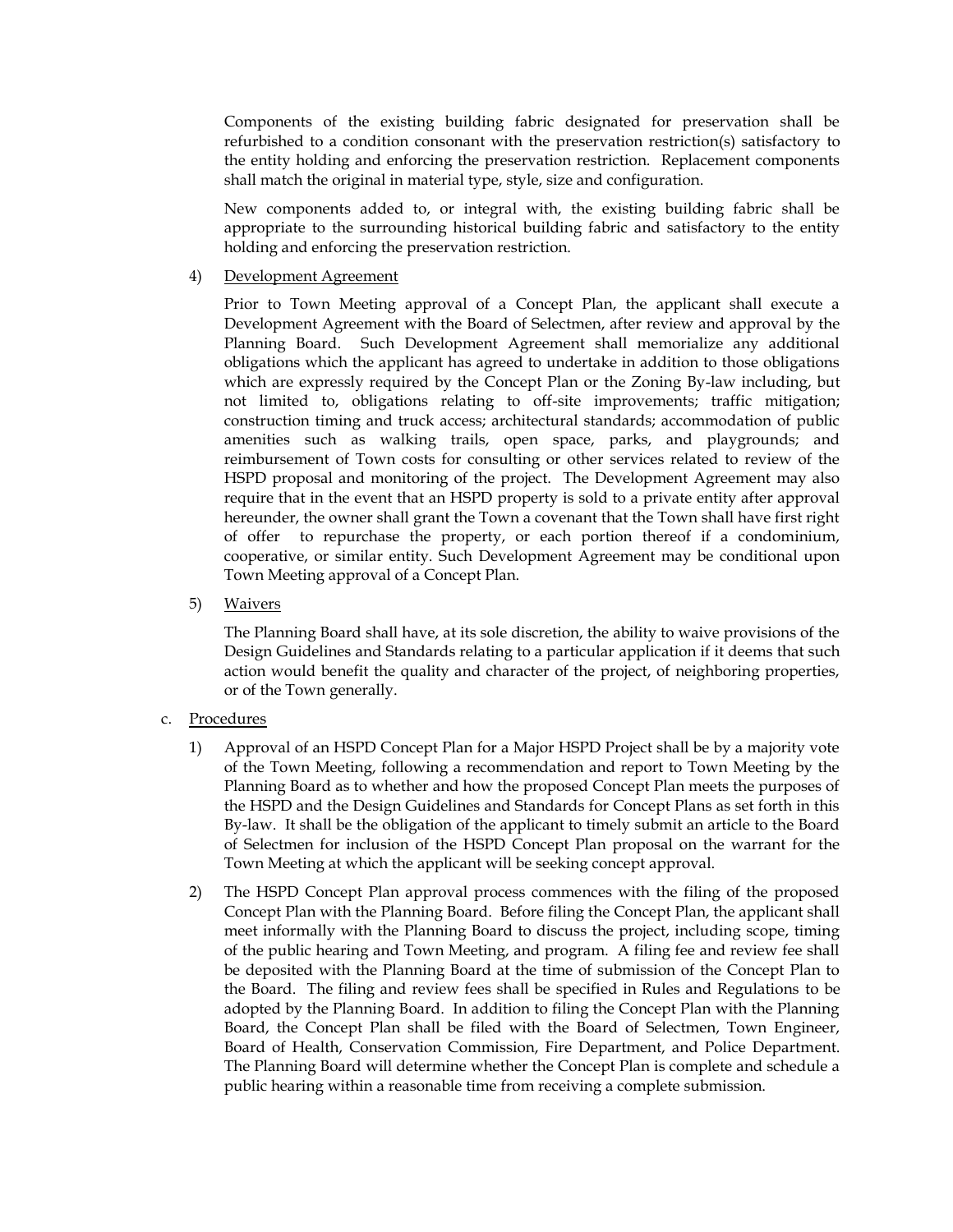- 6. Site Plan Approval Special Permit
	- a. Timing

 For *Major Projects*, not more than twelve (12) months after the Concept Plan has been approved by Town Meeting, and prior to applying for any other permits or commencing any work on the site, including, but not limited to, demolition, tree or vegetation removal, earth removal, or grading, application shall be made to the Planning Board for an HSPD Special Permit with Site Plan Approval.

 For *Minor Projects*, application for HSPD Site Plan Approval and Special Permit shall be made to the Planning Board. No work on site shall commence prior to the Special Permit application.

b. Site Plan Approval - Special Permit Submission

 For *Major Projects*, the submissions required of an applicant for a Special Permit with Site Plan Approval for an HSPD shall be set forth in rules and regulations to be adopted by the Planning Board. For *Major Projects*, such submissions shall include the documentation that will govern the use, occupancy, and other matters related to the HSPD, such as, but not limited to, the master deed, declaration of trust, and rules and regulations, if the HSPD will be a condominium (collectively, the "HSPD Governance Documents").

 For *Minor Projects*, the Planning Board shall issue Site Plan Approval and a Special Permit for an HSPD if it finds that the HSPD presented in the application substantially complies with the Design Guidelines and Standards defined in this By-law, and if it specifically finds that:

- 1) The Site Plan provides for no uses which are not permitted by this By-law.
- 2) Fire, police and other emergency personnel have reasonable access to all structures.
- 3) All utilities, other lines, and equipment, including, but not limited to, electric, telephone, and cable TV, are located underground.
- 4) Compressors, generators, transformers, and other similar equipment are adequately and appropriately screened, and that noise generated by such equipment, either singly or in combination, does not exceed 40 dba at any property line.
- 5) Exterior lighting levels are generally consonant with Planning Board standards for residential construction, that there are no up-lights, spotlights or floodlights, and that parking and service area lighting levels are an average of one foot-candle or less on the ground.
- 6) The Site Plan locates and screens refuse disposal area(s), utility building(s), storage area(s), and other support facilities to make them less visible from sites external and internal to the HSPD parcel.
- 7) The Development is consistent with the letter and intent of the preservation restriction(s).
- 8) The Development is in harmony with the general intent and purpose of the Town of Weston Zoning By-law.

 For *Major Projects*, the Planning Board shall issue a Special Permit and Site Plan Approval for an HSPD if it finds that the HSPD presented in the application is not substantially different from the Concept Plan approved at Town Meeting, and if it specifically finds that:

1) The Site Plan provides for no reduction in setbacks and no increase in the intensity and type(s) of use, and no substantial change, in the sole opinion of the Planning Board, in the location of the facilities, gross floor area, height, configuration, and amount of open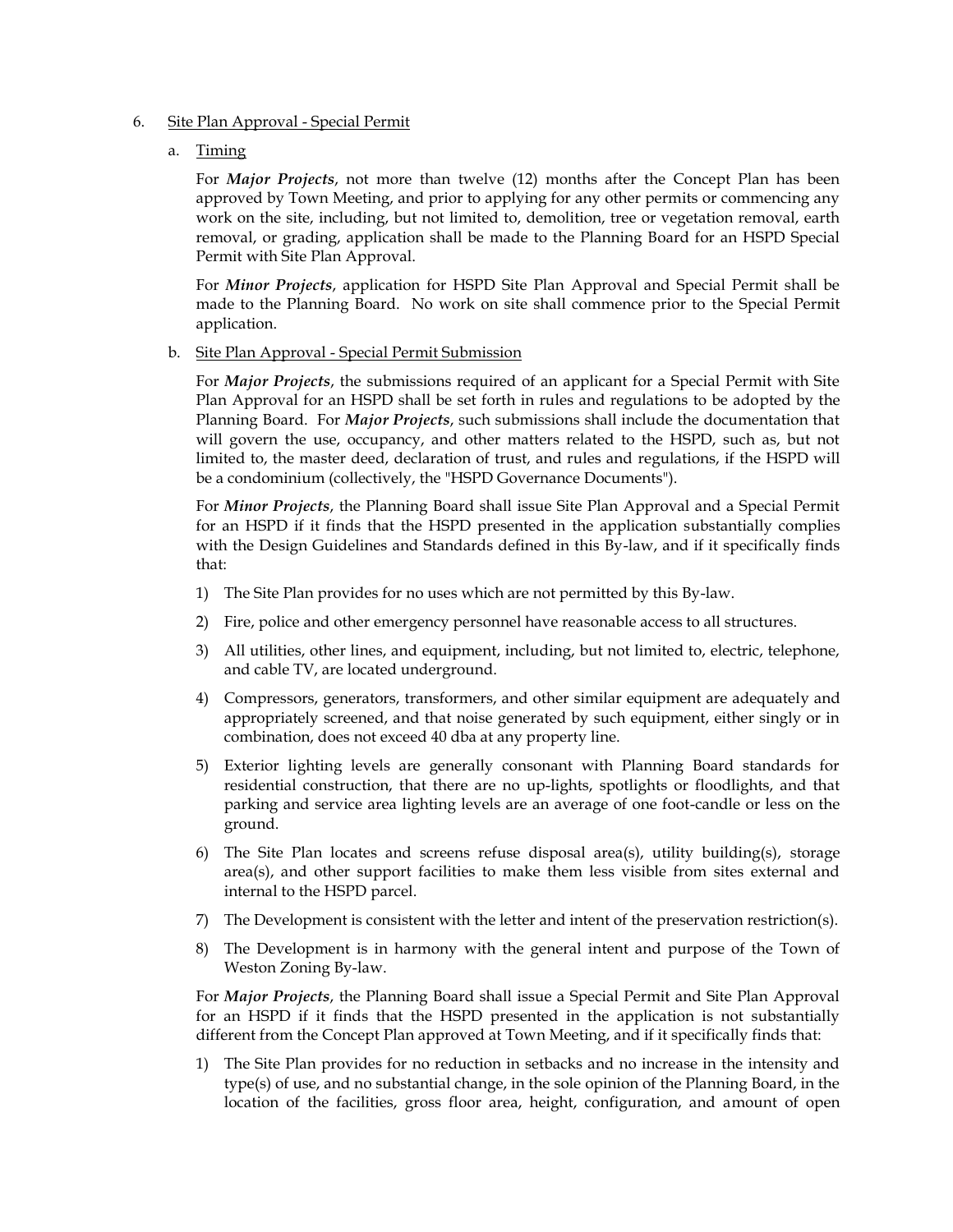space, as provided for in the approved Concept Plan. However, in the Special Permit, the Planning Board may require additional plantings beyond those shown on the Concept Plan and specify an increase in the size of plantings if it furthers the goals of this By-law.

- 2) The Site Plan provides for no uses which are not permitted by this By-law and the approved Concept Plan.
- 3) The applicant makes provision that any land shown in the approved Concept Plan as permanent open or recreation space be subject to a permanent conservation restriction, according to MGL S.31-32 of Chapter 184, simultaneously with the issuance of a building permit for construction on the HSPD site. Proof of execution and recordation of this restriction shall be delivered to the Planning Board. The restriction shall be held by the Town of Weston Historical Commission or other board or officer as may be authorized by vote of Town Meeting to acquire such restriction, and the open land may be used for limited recreation by residents of the Town in a manner deemed appropriate by the restriction holder.
- 4) To the extent applicable, walking trails are established within the HSPD parcel consonant with the configuration, disposition and extent stipulated in the Concept Plan. Trails to be used by the public are established by permanent easement.
- 5) Fire, police and other emergency personnel have reasonable access to all structures.
- 6) All utilities, other lines, and equipment, including, but not limited to, electric, telephone, and cable TV, are located underground.
- 7) Compressors, generators, transformers, and other similar equipment is adequately and appropriately screened, and that noise generated by such equipment, either singly or in combination, does not exceed 40 dba at any property line.
- 8) Exterior lighting levels are generally consonant with Planning Board standards for residential construction, that there are no up-lights, spotlights or floodlights, and that parking and service area lighting levels are an average of one foot-candle or less on the ground.
- 9) The Site Plan locates and screens refuse disposal area(s), utility building(s), storage area(s), and other support facilities to make them less visible from sites external and internal to the HSPD parcel.
- 10) The provisions of the HSPD Governance Documents are satisfactory to the Planning Board and approved as to form by Town Counsel.
- 11) The Development is consistent with the letter and intent of the Preservation Restriction(s).
- 12) The Development is in harmony with the general intent and purpose of the Town of Weston Zoning By-law.
- c. Site Plan Approval Special Permit Rules and Regulations

The Planning Board shall adopt rules and regulations in a separate document that are consistent with this By-law specifying design standards for site development features, including, but not limited to: exterior lighting; storm water management; landscaping; erosion control; architectural design; design and construction standards for streets, drives and walkways; street and parcel monumentation.

d. Construction and Phasing Plan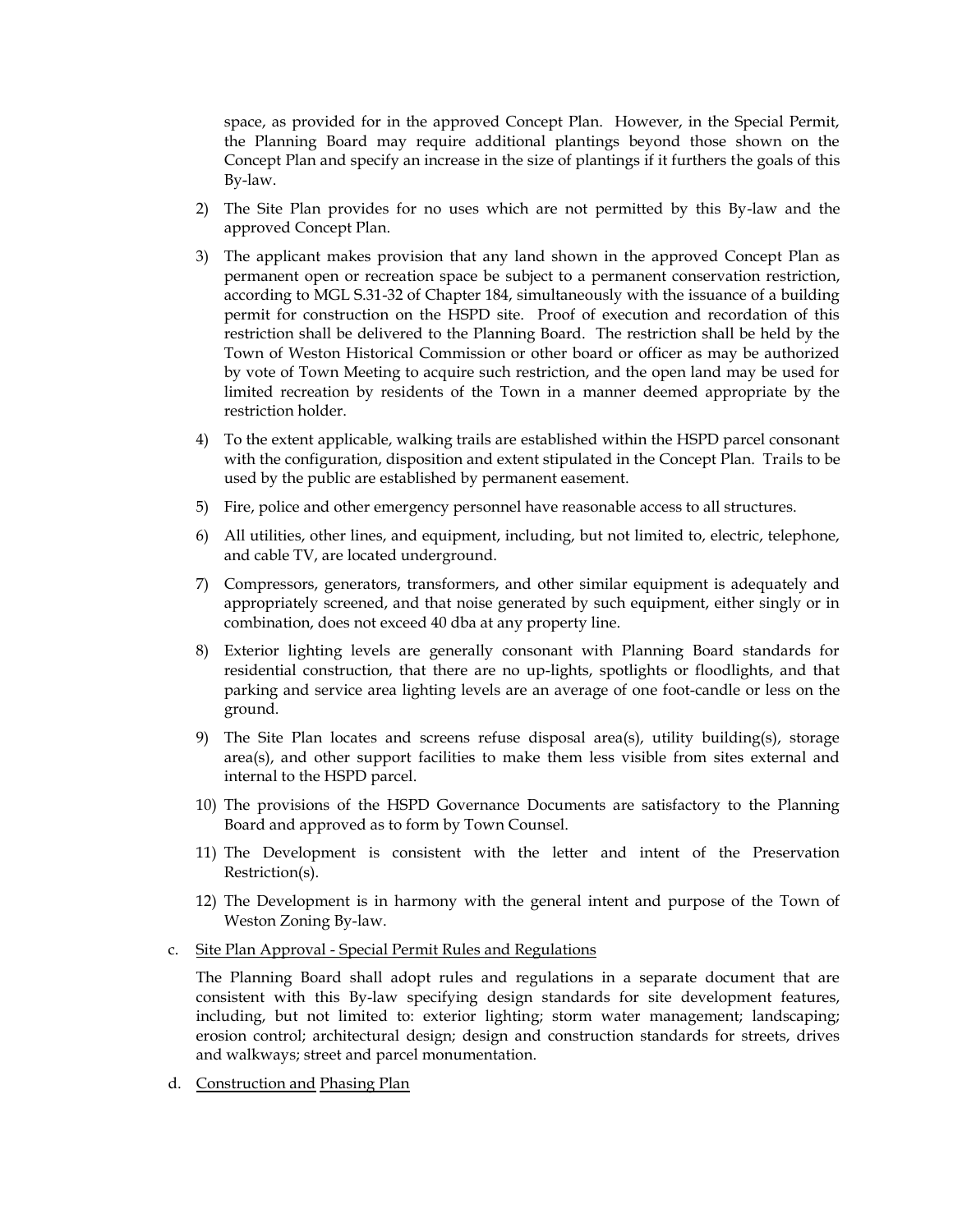In cases where a Concept Plan has been adopted, a Construction Plan shall be submitted by the applicant and approved by the Planning Board as part of the Special Permit process, and where phased construction is proposed, a Phasing Plan shall be incorporated into the Construction Plan. Surety may be required, at the Planning Board's discretion, for the construction, or to the phases thereof, to guarantee performance and implementation of the Concept Plan and Special Permit Plan(s). The Planning Board shall determine the type and amount of surety with the Town. The Construction (and Phasing) Plan shall be endorsed by the Planning Board prior to any work done at the site, including tree removal, grubbing, and excavation of any sort, prior to application for a Building or Demolition Permit.

A list of submission items associated with the Construction (and Phasing) Plan shall be listed on a separate document approved by the Planning Board and may include, but not be limited to, the following items: hours of operation, truck routes, construction vehicle management, site staging of construction materials, material safety sheets, erosion and storm water control, and protection of historical assets.

Mr. William Crum, Mrs. Susan Crum, Mrs. Laura Sher, Mr. Michael Glynn, Mr. Henry Viles, Mr. Richard Sher and Mr. George Berbeco spoke against this article

Ms. Alicia Primer and Mr. John Fiske spoke in favor of this article.

# **The motion was defeated**

# **ARTICLE 5: CONVERT OLD LIBRARY TO WESTON CENTER FOR THE ARTS (SUBMITTED BY PETITION)**

Ms. Isabella Jancourtz moved to request that the Board of Selectmen use all necessary and proper steps to convert the old Weston Library to the Weston Center for the Arts, a publicly owned building for the benefit of the public.

It was pointed out that the vote on this article will be advisory only.

### **The motion was approved by a majority vote**

# **ARTICLE 6: NEW RFP FOR DEVELOPMENT OF JOSIAH SMITH TAVERN AND OLD LIBRARY (SUBMITTED BY PETITION)**

Mr. Jack Deary moved to request that the letter of intent naming Weston 358 LLC (Urbanica) as the sole and preferred developer until December 11, 2013 not be renewed and that the Town prepare a new Request for Proposal for the development of The Josiah Smith Tavern and the Old Library. All interested entities either for-profit or non-profit, including Town affiliated organizations, should be encouraged to participate and to submit properly qualified proposals. At least three months should be allowed for a response to the Request for Proposal. The final choice is to be made by votes at a Town Meeting.

It was pointed out that the vote on this article will be advisory only.

### **The motion was approved by a majority vote**

**Moderator accepted a motion to dissolve the Special Town Meeting at 10:30 p.m.**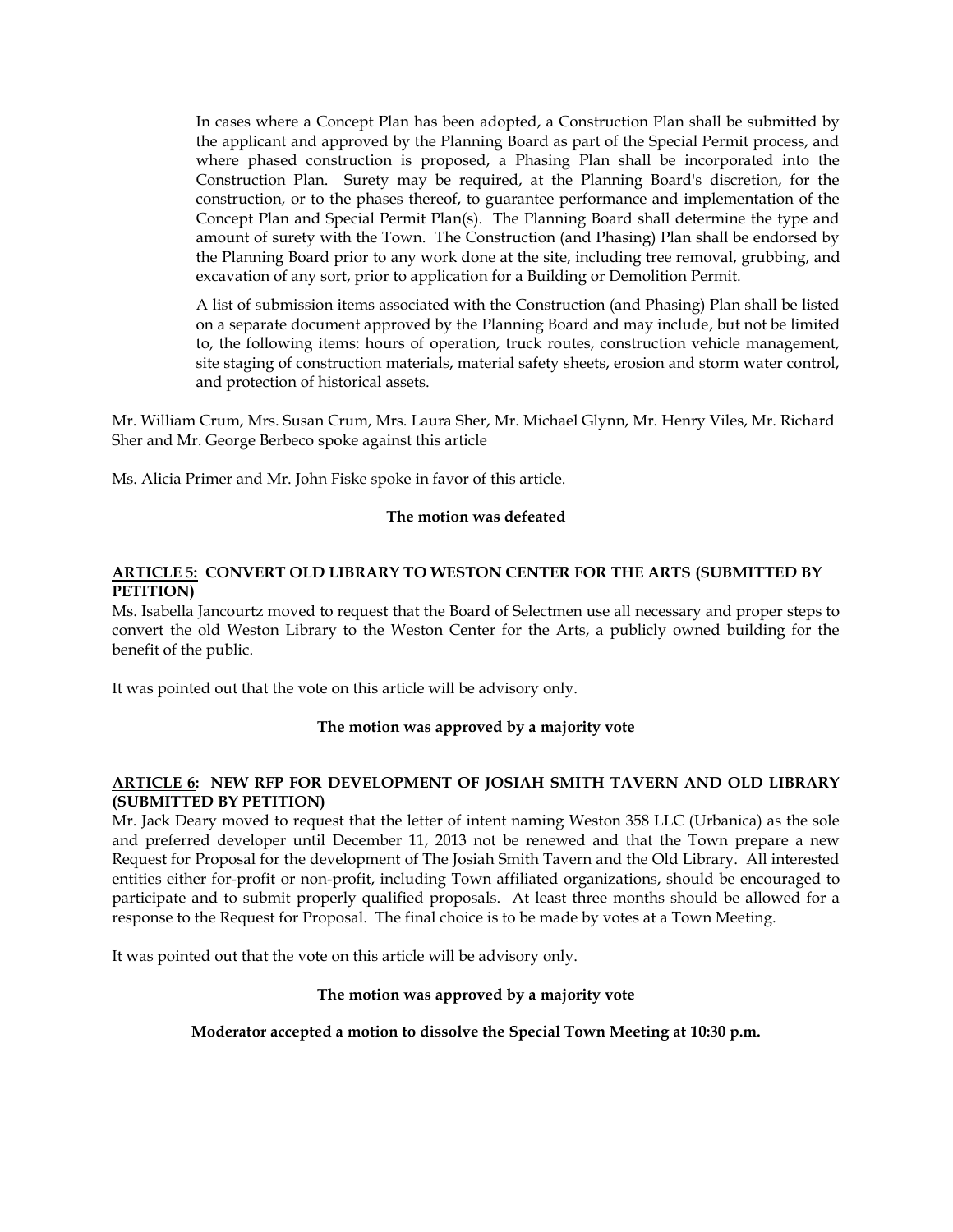### **SPECIAL STATE PRIMARY APRIL 30, 2013**

Pursuant to a warrant duly served, the Special State Primary was held on April 30, 2013 in:

- Precinct 1 Parish Hall of the United Methodist Church of Weston located at 377 North Avenue
- Precinct 2 Basement of St. Peter's Church located at 320 Boston Post Road
- Precincts 3 & 4 Parish Hall of Westgate Church, 100 Winter Street.

The Polls were open from 7:00a.m. to 8:00 p.m.

The results of the Special State Primary were as follows:

# **Town of Weston – Special State Primary Final Results**

#### **Democratic Party – Summary Vote**

|                            |     | Precinct 1 Precinct 2 Precinct 3 |     | Precinct 4               | <b>Total</b> |
|----------------------------|-----|----------------------------------|-----|--------------------------|--------------|
| <b>SENATOR IN CONGRESS</b> |     |                                  |     |                          |              |
| <b>Blanks</b>              |     |                                  |     |                          |              |
| Stephen F. Lynch           | 67  | 36                               | 37  | 39                       | 179          |
| Edward J. Markey           | 250 | 266                              | 136 | 204                      | 856          |
| Write-Ins:                 |     |                                  |     | $\overline{\phantom{0}}$ | -            |
| scattering                 |     |                                  |     |                          |              |
| <b>Total</b>               | 319 | 302                              | 173 | 243                      | 1,037        |

### **Republican Party – Summary Votes**

|                            | Precinct 1 | Precinct 2 | Precinct 3 | Precinct 4 | <b>Total</b> |
|----------------------------|------------|------------|------------|------------|--------------|
| <b>SENATOR IN CONGRESS</b> |            |            |            |            |              |
| Blanks                     |            |            | 0          | 0          | 0            |
| Gabriel E. Gomez           | 97         | 82         | 59         | 93         | 331          |
| Michael J. Sullivan        | 32         | 30         | 15         | 31         | 108          |
| Daniel B. Winslow          | 21         | 18         | 13         | 19         | 71           |
| Write-Ins:                 |            |            |            |            |              |
| scattering                 |            |            |            |            | າ            |
| <b>Total</b>               | <b>150</b> | 131        | 88         | 143        | 512          |

### **SPECIAL STATE ELECTION JUNE 25, 2013**

Pursuant to a warrant duly served, the Presidential Primary was held on March 6, 2013 in:

- Precinct 1 Parish Hall of the United Methodist Church of Weston located at 377 North Avenue
- Precinct 2 Basement of St. Peter's Church located at 320 Boston Post Road
- Precincts 3 & 4 Parish Hall of Westgate Church, 100 Winter Street

The Polls were open from 7:00a.m. to 8:00 p.m.

The results of the Special State Election were as follows: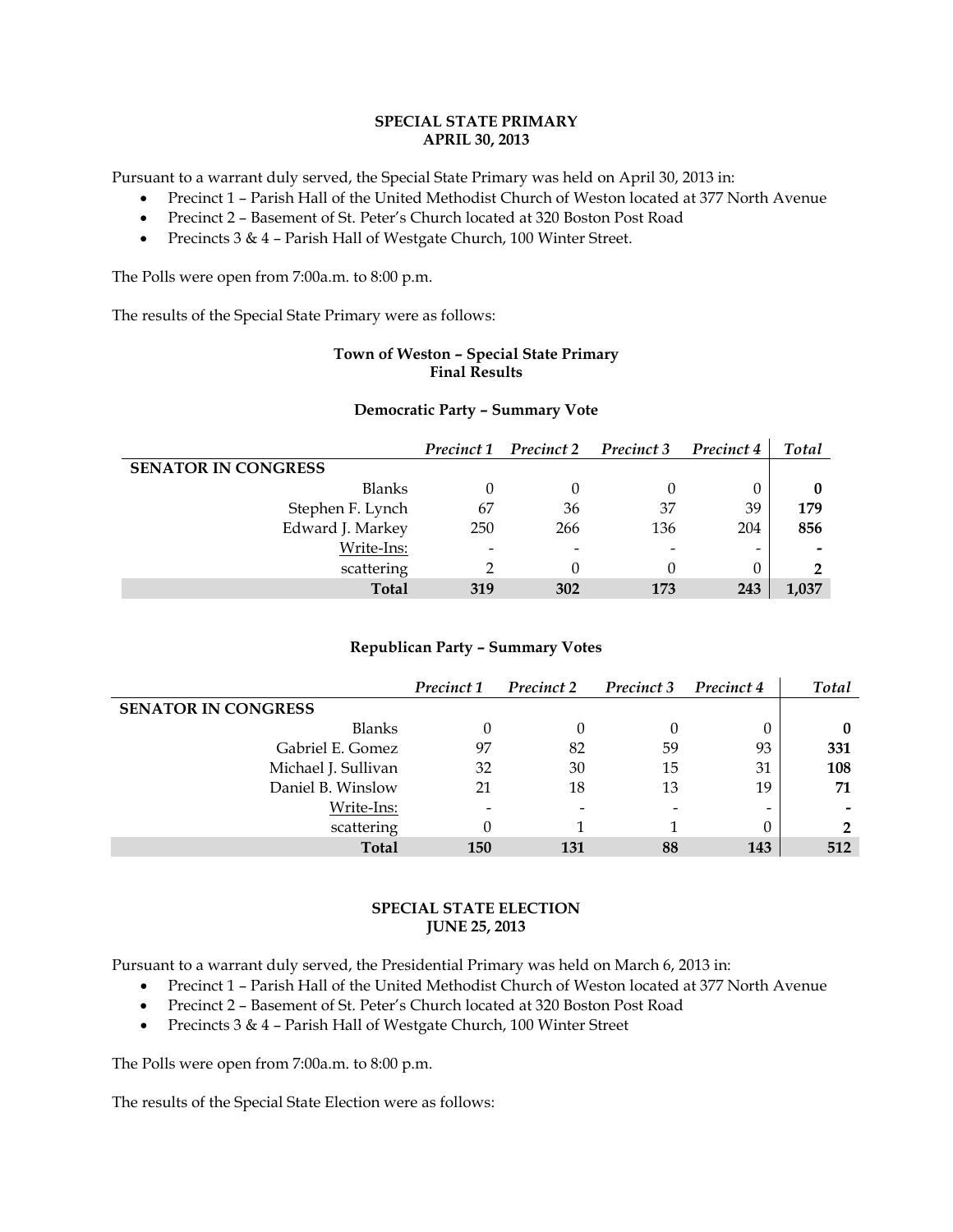|                            | Precinct 1 | <b>Precinct 2</b> Precinct 3 |     | Precinct 4                   | Total    |
|----------------------------|------------|------------------------------|-----|------------------------------|----------|
| <b>SENATOR IN CONGRESS</b> |            |                              |     |                              |          |
| Blanks                     | 0          | 0                            | 0   | $\theta$                     | $\bf{0}$ |
| Gabriel E. Gomez           | 389        | 359                          | 306 | 377                          | 1,431    |
| Edward J. Markey           | 460        | 412                          | 312 | 361                          | 1,545    |
| Richard A. Heos            | 3          | 5                            | 1   | 2                            | 11       |
| Write-Ins:                 |            |                              |     | $\qquad \qquad \blacksquare$ |          |
| scattering                 | 0          | $\Omega$                     | 0   | 1                            | 1        |
| <b>Total</b>               | 852        | 776                          | 619 | 741                          | 2,988    |

# **Town of Weston – Special State Election Summary Votes**

### **SPECIAL STATE PRIMARY OCTOBER 15, 2013**

Pursuant to a warrant duly served, the Special State Primary was held on April 30, 2013 in:

- Precinct 1 Parish Hall of the United Methodist Church of Weston located at 377 North Avenue
- Precinct 2 Basement of St. Peter's Church located at 320 Boston Post Road
- Precincts 3 & 4 Parish Hall of St. Demetrios Greek Orthodox Church, 57 Brown Street

The Polls were open from 7:00a.m. to 8:00 p.m.

The results of the Special State Primary were as follows:

# **Town of Weston – Special State Primary Final Results**

# **Democratic Party – Summary Vote**

|                            | Precinct 1 | Precinct 2 | Precinct 3 | Precinct 4               | <b>Total</b>   |
|----------------------------|------------|------------|------------|--------------------------|----------------|
| <b>SENATOR IN CONGRESS</b> |            |            |            |                          |                |
| <b>Blanks</b>              | 0          | $\Omega$   | $\Omega$   | 0                        | 0              |
| William Brownsberger       | 23         | 20         | 12         | 20                       | 75             |
| Katherine M. Clark         | 106        | 99         | 46         | 63                       | 314            |
| Peter Koutoujian           | 40         | 47         | 36         | 33                       | 156            |
| Martin Long                | 1          |            | $\Omega$   | 0                        | $\overline{2}$ |
| Paul John Maisano          | $\Omega$   | $\Omega$   | $\Omega$   | 0                        | $\bf{0}$       |
| Carl Sciortino, Jr.        | 26         | 17         | 11         | 16                       | 70             |
| Karen Spilka               | 17         | 17         | 21         | 24                       | 79             |
| Write-Ins:                 |            |            |            | $\overline{\phantom{0}}$ |                |
| scattering                 | 0          | $\Omega$   | 0          | $\Omega$                 | 0              |
| <b>Total</b>               | 213        | 201        | 126        | 156                      | 696            |